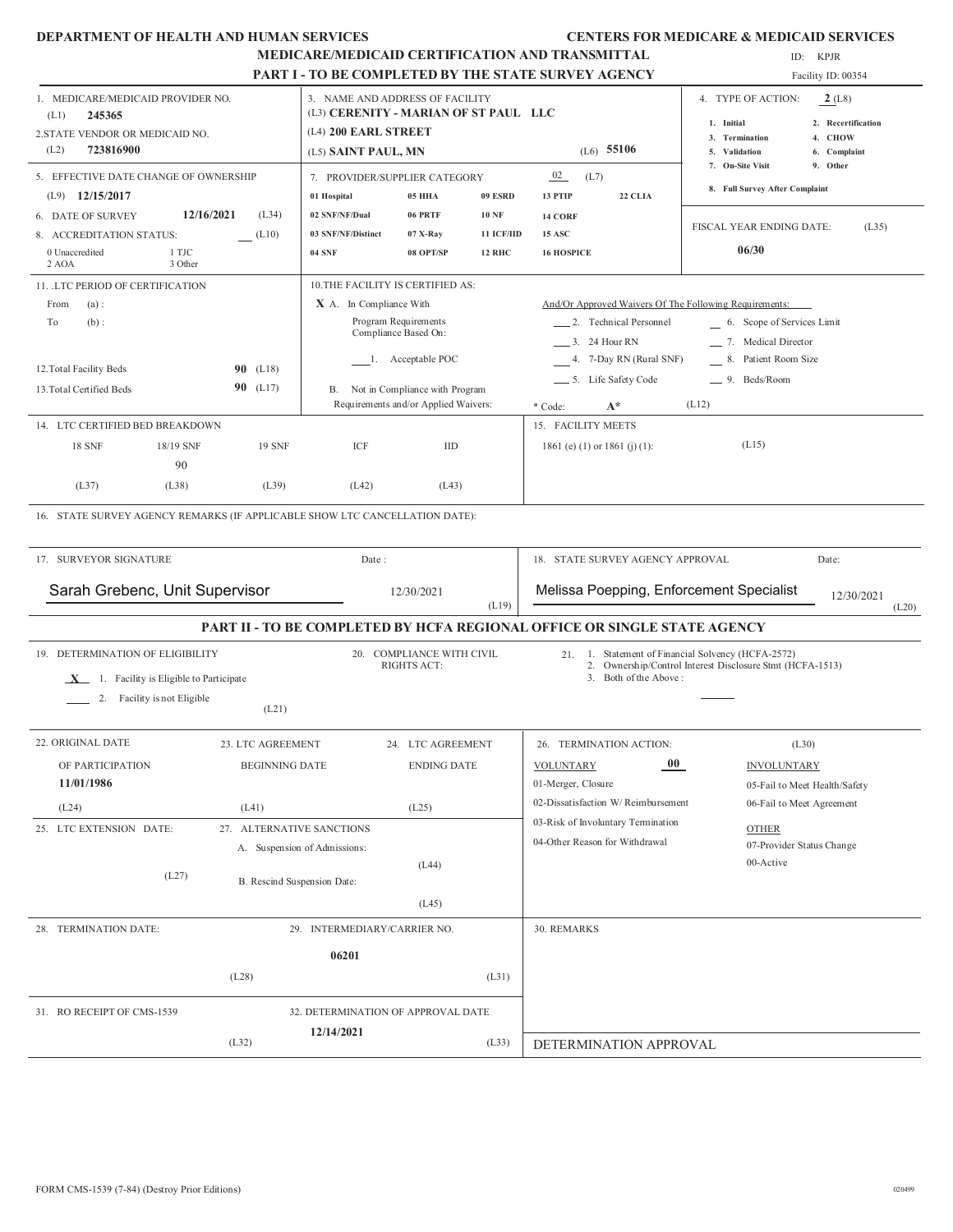

December 30, 2021

Electronically delivered CMS Certification Number (CCN): 245365

Administrator Cerenity - Marian Of St Paul LLC 200 Earl Street Saint Paul, MN 55106

Dear Administrator:

The Minnesota Department of Health assists the Centers for Medicare and Medicaid Services (CMS) by surveying skilled nursing facilities and nursing facilities to determine whether they meet the requirements for participation. To participate as a skilled nursing facility in the Medicare program or as a nursing facility in the Medicaid program, a provider must be in substantial compliance with each of the requirements established by the Secretary of Health and Human Services found in 42 CFR part 483, Subpart B.

Based upon your facility being in substantial compliance, we are recommending to CMS that your facility be recertified for participation in the Medicare and Medicaid program.

Effective December 1, 2021 the above facility is certified for:

90 Skilled Nursing Facility/Nursing Facility Beds

Your facility's Medicare approved area consists of all 90 skilled nursing facility beds.

You should advise our office of any changes in staffing, services, or organization, which might affect your certification status. If, at the time of your next survey, we find your facility to not be in substantial compliance your Medicare and/or Medicaid provider agreement may be subject to non-renewal or termination.

Please contact me if you have any questions.

Sincerely,

Ï

Melissa Poepping, Health Program Representative Senior Program Assurance | Licensing and Certification Minnesota Department of Health P.O. Box 64900 Saint Paul, Minnesota 55164-0970 Phone: 651-201-4117 Email: melissa.poepping@state.mn.us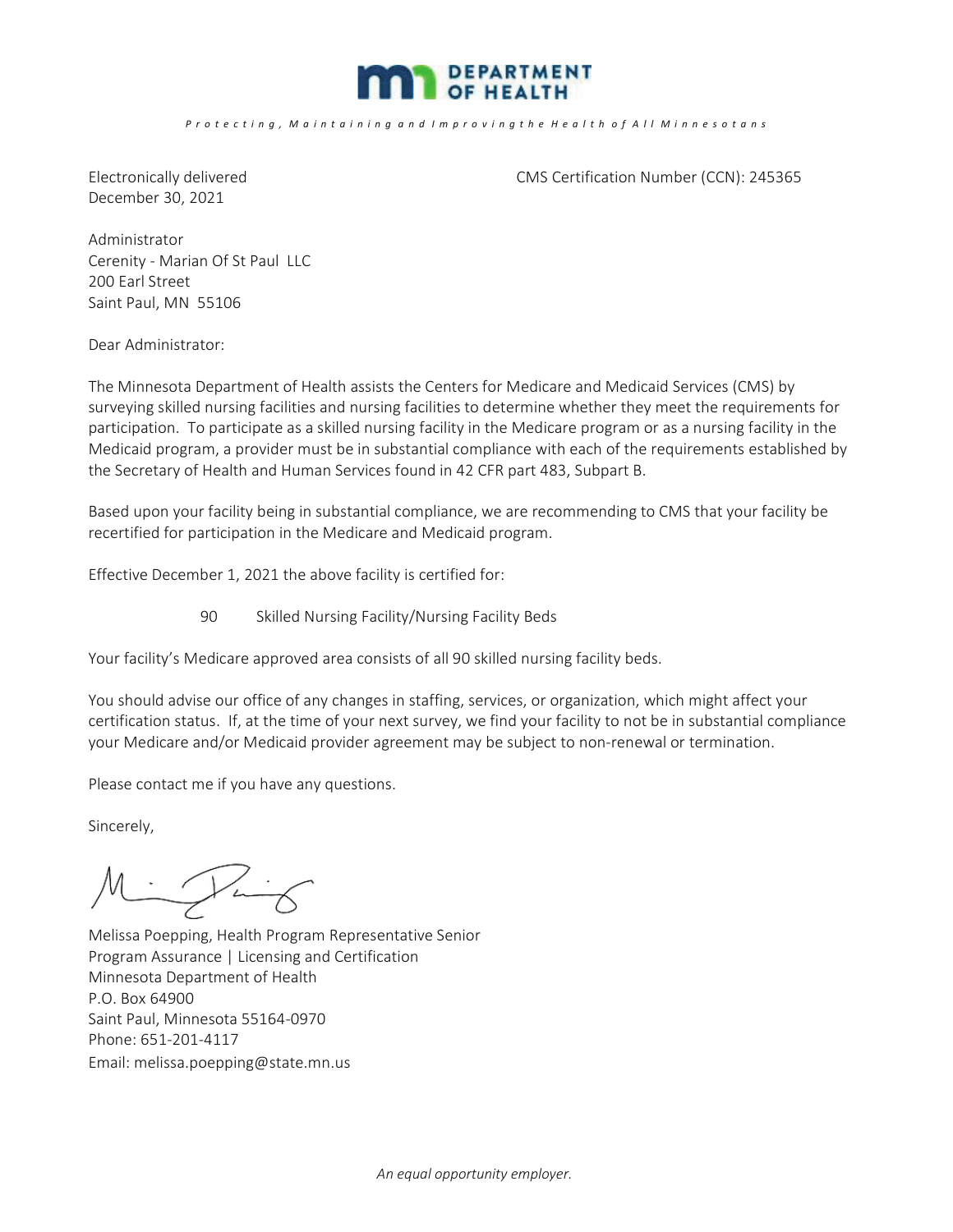

*P r o t e c t i n g , M a i n t a i n i n g a n d I m p r o v i n g t h e H e a l t h o f A l l M i n n e s o t a n s*

Electronically delivered December 30, 2021

Administrator Cerenity - Marian Of St Paul LLC 200 Earl Street Saint Paul, MN 55106

RE: CCN: 245365 Cycle Start Date: October 21, 2021

Dear Administrator:

On November 16, 2021, we notified you a remedy was imposed. On December 16, 2021 the Minnesota Departments of Health and Public Safety completed a revisit to verify that your facility had achieved and maintained compliance. We have determined that your facility has achieved substantial compliance as of December 1, 2021.

As authorized by CMS the remedy of:

• Mandatory denial of payment for new Medicare and Medicaid admissions, effective January 21, 2022, did not go into effect. (42 CFR 488.417 (b))

The CMS Region V Office may notify you of their determination regarding any imposed remedies.

Feel free to contact me if you have questions.

Sincerely,

 $M = \mathcal{P} - \mathcal{C}$ 

Melissa Poepping, Health Program Representative Senior Program Assurance | Licensing and Certification Minnesota Department of Health P.O. Box 64900 Saint Paul, Minnesota 55164-0970 Phone: 651-201-4117 Email: melissa.poepping@state.mn.us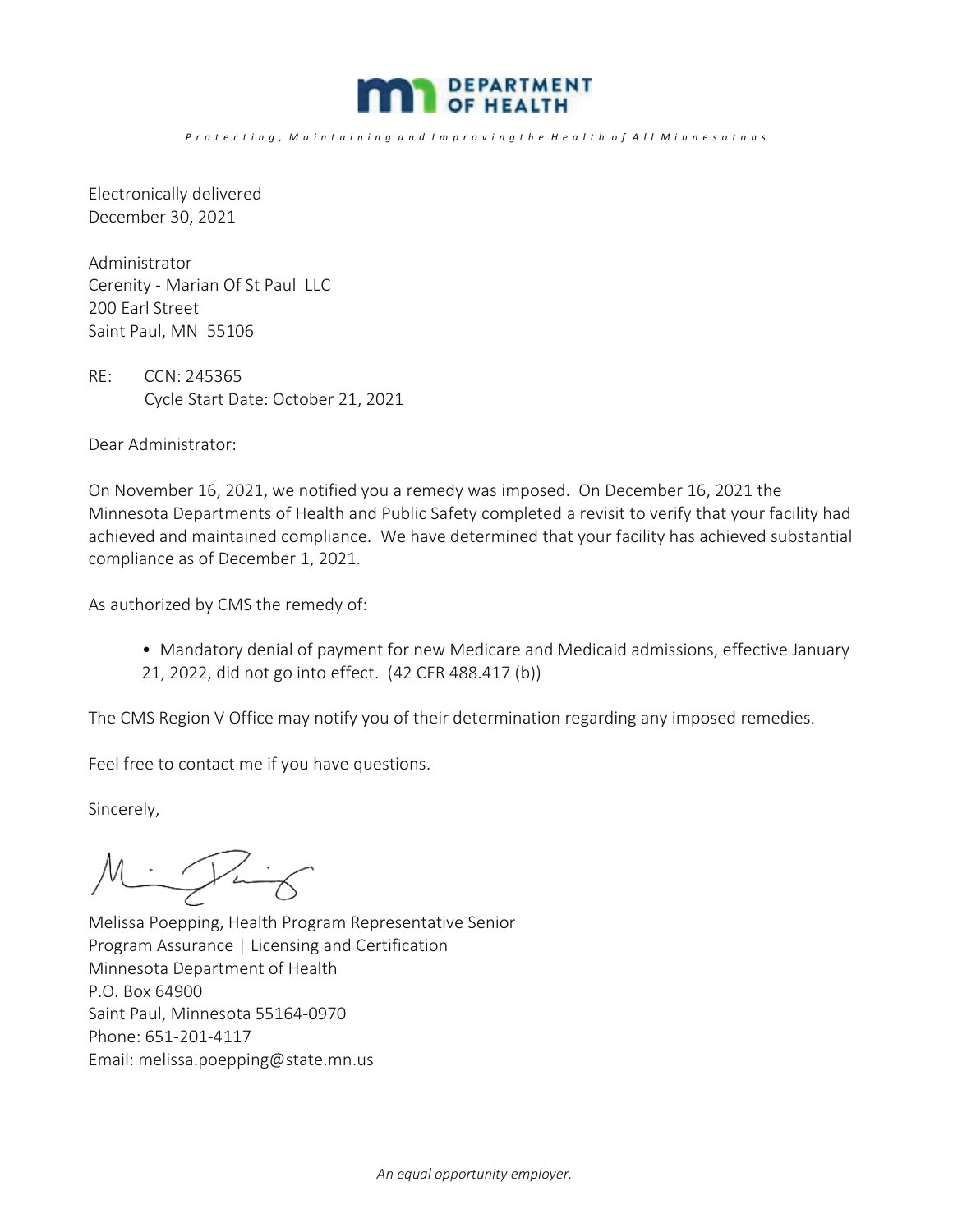| <b>DEPARTMENT OF HEALTH AND HUMAN SERVICES</b>                                                                                                                                                                                                                                                                                                                                                                                                                          | MEDICARE/MEDICAID CERTIFICATION AND TRANSMITTAL<br><b>PART I - TO BE COMPLETED BY THE STATE SURVEY AGENCY</b>                                                                                                                                                                                                                                                                                                                                                                 |                                                                                                                                                                                                                                                                                                                     | <b>CENTERS FOR MEDICARE &amp; MEDICAID SERVICES</b><br>ID: KPJR<br>Facility ID: 00354                                                                                                                                       |  |
|-------------------------------------------------------------------------------------------------------------------------------------------------------------------------------------------------------------------------------------------------------------------------------------------------------------------------------------------------------------------------------------------------------------------------------------------------------------------------|-------------------------------------------------------------------------------------------------------------------------------------------------------------------------------------------------------------------------------------------------------------------------------------------------------------------------------------------------------------------------------------------------------------------------------------------------------------------------------|---------------------------------------------------------------------------------------------------------------------------------------------------------------------------------------------------------------------------------------------------------------------------------------------------------------------|-----------------------------------------------------------------------------------------------------------------------------------------------------------------------------------------------------------------------------|--|
| 1. MEDICARE/MEDICAID PROVIDER NO.<br>245365<br>(L1)<br>2. STATE VENDOR OR MEDICAID NO.<br>(L2)<br>723816900                                                                                                                                                                                                                                                                                                                                                             | 3. NAME AND ADDRESS OF FACILITY<br>(L3) CERENITY - MARIAN OF ST PAUL LLC<br>(L4) 200 EARL STREET<br>(L5) SAINT PAUL, MN                                                                                                                                                                                                                                                                                                                                                       | $(L6)$ 55106                                                                                                                                                                                                                                                                                                        | 4. TYPE OF ACTION:<br>2(L8)<br>1. Initial<br>2. Recertification<br>4. CHOW<br>3. Termination<br>5. Validation<br>6. Complaint                                                                                               |  |
| 5. EFFECTIVE DATE CHANGE OF OWNERSHIP<br>$(L9)$ 12/15/2017<br>10/21/2021<br>6. DATE OF SURVEY<br>(L34)<br>(L10)<br>8. ACCREDITATION STATUS:<br>0 Unaccredited<br>1 TJC<br>2 AOA<br>3 Other<br>11. LTC PERIOD OF CERTIFICATION<br>(a):<br>From<br>To<br>$(b)$ :<br>12. Total Facility Beds<br><b>90</b> (L18)<br>90 (L17)<br>13. Total Certified Beds<br>14. LTC CERTIFIED BED BREAKDOWN<br><b>18 SNF</b><br>18/19 SNF<br><b>19 SNF</b><br>90<br>(L37)<br>(L38)<br>(L39) | 7. PROVIDER/SUPPLIER CATEGORY<br>05 HHA<br>09 ESRD<br>01 Hospital<br>02 SNF/NF/Dual<br>06 PRTF<br><b>10 NF</b><br>03 SNF/NF/Distinct<br>07 X-Ray<br><b>11 ICF/IID</b><br>04 SNF<br>08 OPT/SP<br><b>12 RHC</b><br>10. THE FACILITY IS CERTIFIED AS:<br>A. In Compliance With<br>Program Requirements<br>Compliance Based On:<br>1. Acceptable POC<br>$X$ B. Not in Compliance with Program<br>Requirements and/or Applied Waivers:<br>ICF<br>$_{\text{IID}}$<br>(L42)<br>(L43) | 02<br>(L7)<br>22 CLIA<br>13 PTIP<br>14 CORF<br><b>15 ASC</b><br><b>16 HOSPICE</b><br>And/Or Approved Waivers Of The Following Requirements:<br>2. Technical Personnel<br>3. 24 Hour RN<br>4. 7-Day RN (Rural SNF)<br>5. Life Safety Code<br>$B^*$<br>* Code:<br>15. FACILITY MEETS<br>1861 (e) (1) or 1861 (j) (1): | 7. On-Site Visit<br>9. Other<br>8. Full Survey After Complaint<br>FISCAL YEAR ENDING DATE:<br>(L35)<br>06/30<br>6. Scope of Services Limit<br>7. Medical Director<br>8. Patient Room Size<br>9. Beds/Room<br>(L12)<br>(L15) |  |
| 16. STATE SURVEY AGENCY REMARKS (IF APPLICABLE SHOW LTC CANCELLATION DATE):<br>17. SURVEYOR SIGNATURE<br>Maudeline St. Jean, HFE NE II                                                                                                                                                                                                                                                                                                                                  | Date:<br>12/01/2021<br>(L19)                                                                                                                                                                                                                                                                                                                                                                                                                                                  | 18. STATE SURVEY AGENCY APPROVAL<br>Date:<br>Melissa Poepping, Enforcement Specialist<br>12/03/2021                                                                                                                                                                                                                 |                                                                                                                                                                                                                             |  |
| 19. DETERMINATION OF ELIGIBILITY<br>1. Facility is Eligible to Participate<br>2. Facility is not Eligible<br>(L21)                                                                                                                                                                                                                                                                                                                                                      | PART II - TO BE COMPLETED BY HCFA REGIONAL OFFICE OR SINGLE STATE AGENCY<br>20. COMPLIANCE WITH CIVIL<br><b>RIGHTS ACT:</b>                                                                                                                                                                                                                                                                                                                                                   | 3. Both of the Above:                                                                                                                                                                                                                                                                                               | (L20)<br>21. 1. Statement of Financial Solvency (HCFA-2572)<br>2. Ownership/Control Interest Disclosure Stmt (HCFA-1513)                                                                                                    |  |
| 22. ORIGINAL DATE<br>23. LTC AGREEMENT<br>OF PARTICIPATION<br><b>BEGINNING DATE</b><br>11/01/1986<br>(L24)<br>(L41)<br>27. ALTERNATIVE SANCTIONS<br>25. LTC EXTENSION DATE:<br>(L27)                                                                                                                                                                                                                                                                                    | 24. LTC AGREEMENT<br><b>ENDING DATE</b><br>(L25)<br>A. Suspension of Admissions:<br>(L44)                                                                                                                                                                                                                                                                                                                                                                                     | 26. TERMINATION ACTION:<br>00 <sup>°</sup><br><b>VOLUNTARY</b><br>01-Merger, Closure<br>02-Dissatisfaction W/Reimbursement<br>03-Risk of Involuntary Termination<br>04-Other Reason for Withdrawal                                                                                                                  | (L30)<br><b>INVOLUNTARY</b><br>05-Fail to Meet Health/Safety<br>06-Fail to Meet Agreement<br>OTHER<br>07-Provider Status Change<br>00-Active                                                                                |  |
| 28. TERMINATION DATE:                                                                                                                                                                                                                                                                                                                                                                                                                                                   | B. Rescind Suspension Date:<br>(L45)<br>29. INTERMEDIARY/CARRIER NO.<br>06201                                                                                                                                                                                                                                                                                                                                                                                                 | 30. REMARKS                                                                                                                                                                                                                                                                                                         |                                                                                                                                                                                                                             |  |

(L28) (L31)

(L32) (L33)

31. RO RECEIPT OF CMS-1539 32. DETERMINATION OF APPROVAL DATE

DETERMINATION APPROVAL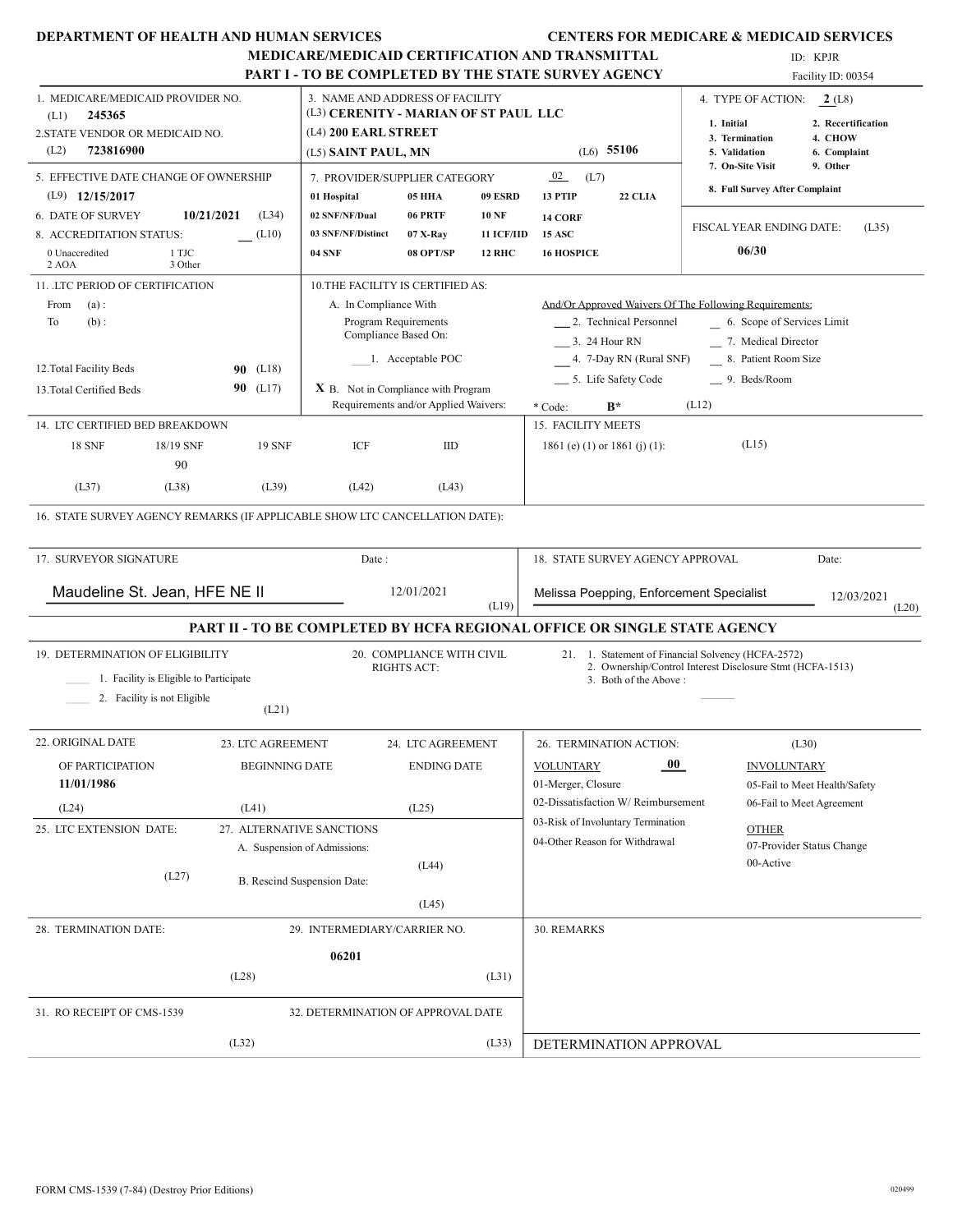

Electronically delivered November 16, 2021

Administrator Cerenity - Marian Of St Paul LLC 200 Earl Street Saint Paul, MN 55106

RE: CCN: 245365 Cycle Start Date: October 21, 2021

Dear Administrator:

On October 21, 2021, a survey was completed at your facility by the Minnesota Departments of Health and Public Safety to determine if your facility was in compliance with Federal participation requirements for skilled nursing facilities and/or nursing facilities participating in the Medicare and/or Medicaid programs.

This survey found the most serious deficiencies in your facility to be a pattern of deficiencies that constituted no actual harm with potential for more than minimal harm that was not immediate jeopardy (Level E), as evidenced by the electronically delivered CMS-2567, whereby significant corrections are required.

#### REMEDIES

As a result of the survey findings and in accordance with survey and certification memo 16-31-NH, this Department recommended the enforcement remedy(ies) listed below to the CMS Region V Office for imposition. The CMS Region V Office concurs and is imposing the following remedy and has authorized this Department to notify you of the imposition:

• Directed plan of correction (DPOC), Federal regulations at 42 CFR § 488.424. Please see electronically attached documents for the DPOC.

The state agency may, in lieu of an onsite revisit, determine correction and compliance by accepting the facility's ePoC if the ePoC is reasonable, addresses the problem and provides evidence that the corrective action has occurred.

If an acceptable ePoC is not received within 10 calendar days from the receipt of this letter, we will recommend to the CMS Region V Office that one or more of the following remedies be imposed:

• Denial of payment for new Medicare and Medicaid admissions (42 CFR 488.417);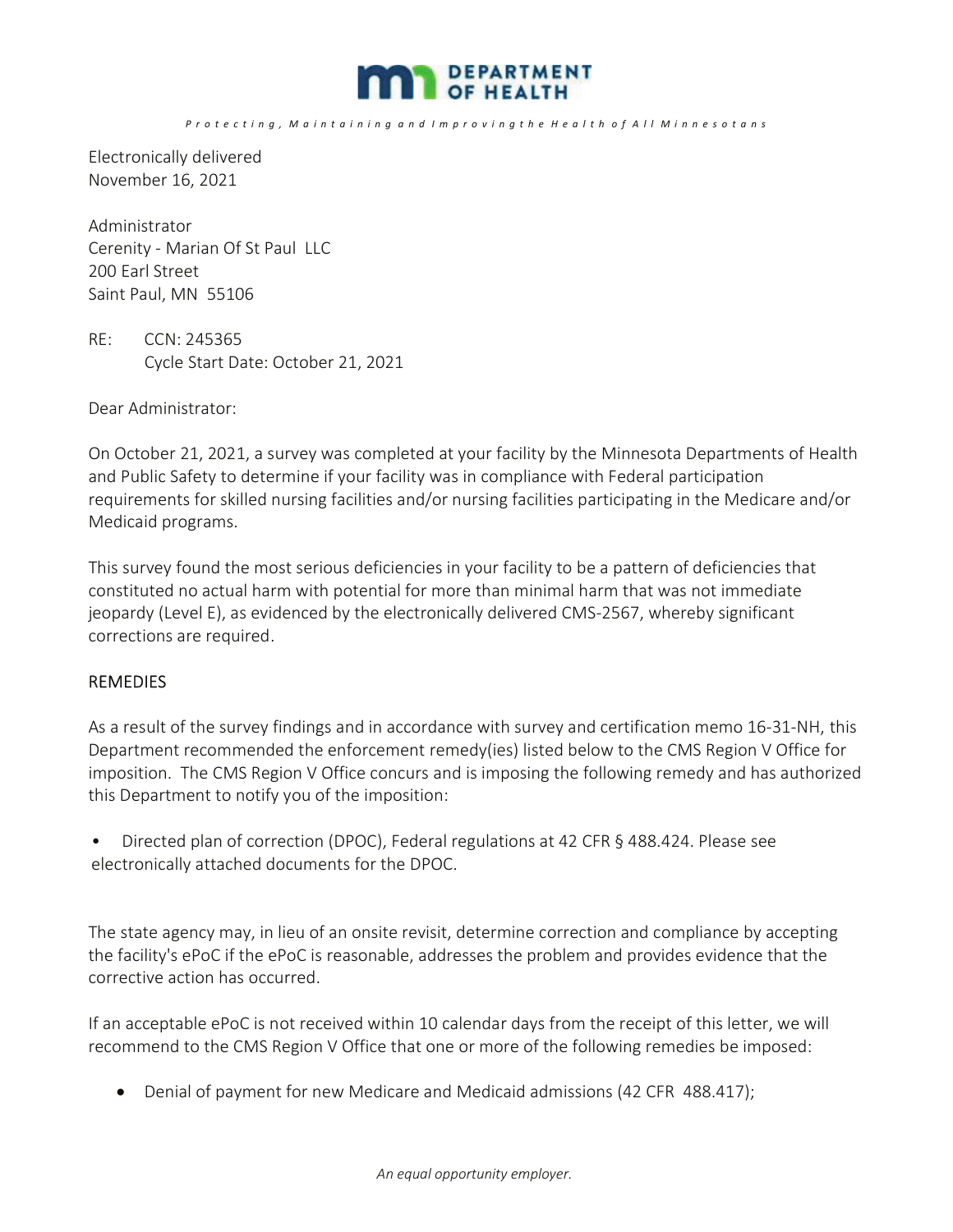### Page 2

- Civil money penalty (42 CFR 488.430 through 488.444).
- **•** Termination of your facility's Medicare and/or Medicaid agreement  $(488.456(b))$ .

### ELECTRONIC PLAN OF CORRECTION (ePOC)

Within ten (10) calendar days after your receipt of this notice, you must submit an acceptable ePOC for the deficiencies cited. An acceptable ePOC will serve as your allegation of compliance. Upon receipt of an acceptable ePOC, we will authorize a revisit to your facility to determine if substantial compliance has been achieved. The failure to submit an acceptable ePOC can lead to termination of your Medicare and Medicaid participation (42 CFR 488.456(b)).

To be acceptable, a provider's ePOC must include the following:

- How corrective action will be accomplished for those residents found to have been affected by the deficient practice.
- $\bullet$  How the facility will identify other residents having the potential to be affected by the same deficient practice.
- What measures will be put into place, or systemic changes made, to ensure that the deficient practice will not recur.
- How the facility will monitor its corrective actions to ensure that the deficient practice is being corrected and will not recur.
- The date that each deficiency will be corrected.
- An electronic acknowledgement signature and date by an official facility representative.

DEPARTMENT CONTACT

Questions regarding this letter and all documents submitted as a response to the resident care deficiencies (those preceded by a "F" tag), and emergency preparedness deficiencies (those preceded by an "E" tag), i.e., the plan of correction should be directed to:

> Sarah Grebenc, Unit Supervisor Metro A District Office Licensing and Certification Program Health Regulation Division Minnesota Department of Health 85 East Seventh Place, Suite 220 P.O. Box 64900 Saint Paul, Minnesota 55164-0900 Email: sarah.grebenc@state.mn.us Office: (651) 201-3792 Mobile (651)238-8786

### PRESUMPTION OF COMPLIANCE - CREDIBLE ALLEGATION OF COMPLIANCE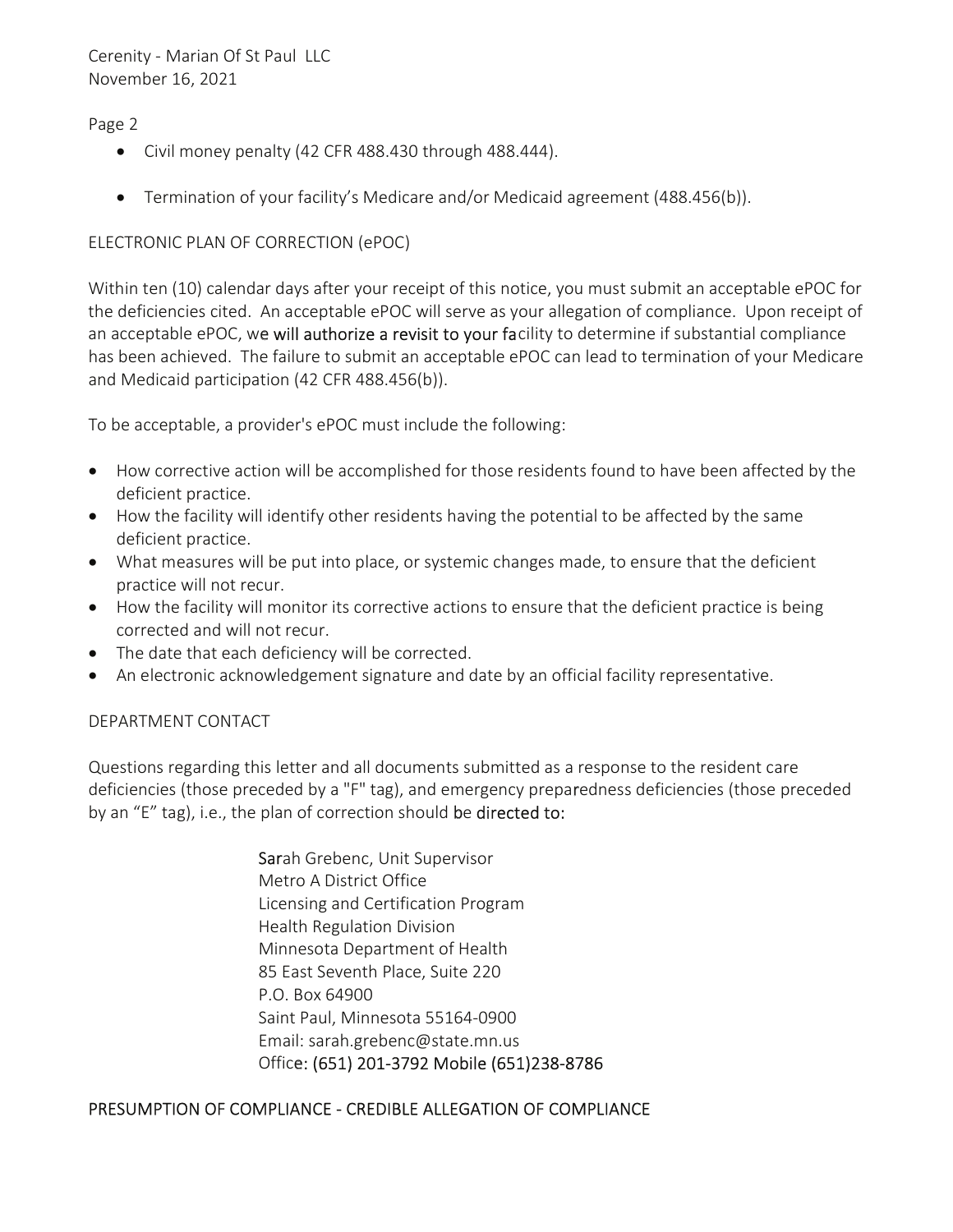## Page 3

The facility's ePoC will serve as your allegation of compliance upon the Department's acceptance. In order for your allegation of compliance to be acceptable to the Department, the ePoC must meet the criteria listed in the plan of correction section above. You will be notified by the Minnesota Department of Health - Health Regulation Division staff and/or the Department of Public Safety, State Fire Marshal Division staff, if your ePoC for their respective deficiencies (if any) is acceptable.

# VERIFICATION OF SUBSTANTIAL COMPLIANCE

Upon receipt of an acceptable ePoC, a Post Certification Revisit (PCR), of your facility will be conducted to validate that substantial compliance with the regulations has been attained in accordance with your verification.

If substantial compliance has been achieved, certification of your facility in the Medicare and/or Medicaid program(s) will be continued and remedies will not be imposed. Compliance is certified as of the latest correction date on the approved ePoC, unless it is determined that either correction actually occurred between the latest correction date on the ePoC and the date of the first revisit, or correction occurred sooner than the latest correction date on the ePoC.

# FAILURE TO ACHIEVE SUBSTANTIAL COMPLIANCE BY THE SIXTH MONTH AFTER THE LAST DAY OF THE **SURVEY**

We will also recommend to the CMS Region V Office and/or the Minnesota Department of Human Services that your provider agreement be terminated by April 21, 2022 if your facility does not achieve substantial compliance. This action is mandated by the Social Security Act at § 1819(h)(2)(C) and 1919(h)(3)(D) and Federal regulations at 42 CFR § 488.412 and § 488.456.

Please note that this notice does not constitute formal notice of imposition of alternative remedies or termination of your provider agreement. Should the Centers for Medicare & Medicaid Services determine that termination or any other remedy is warranted, it will provide you with a separate formal notification of that determination.

# APPEAL RIGHTS

If you disagree with this action imposed on your facility, you or your legal representative may request a hearing before an administrative law judge of the Department of Health and Human Services, Departmental Appeals Board (DAB). Procedures governing this process are set out in 42 C.F.R. 498.40, et seq. You must file your hearing request electronically by using the Departmental Appeals Board's Electronic Filing System (DAB E-File) at https://dab.efile.hhs.gov no later than sixty (60) days after receiving this letter. Specific instructions on how to file electronically are attached to this notice. A copy of the hearing request shall be submitted electronically to:

### Tamika.Brown@cms.hhs.gov

Requests for a hearing submitted by U.S. mail or commercial carrier are no longer accepted as of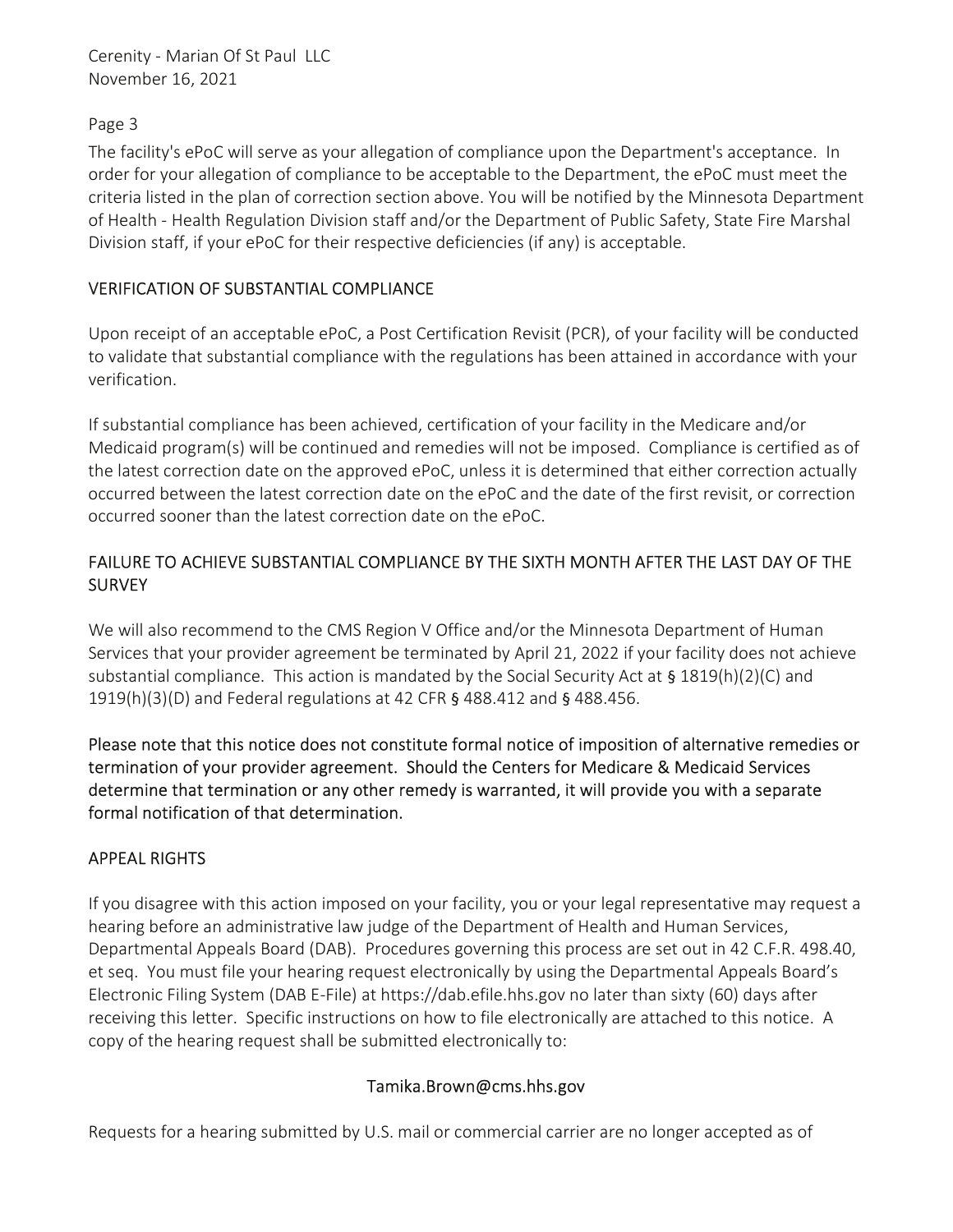Page 4

October 1, 2014, unless you do not have access to a computer or internet service. In those circumstances you may call the Civil Remedies Division to request a waiver from e-filing and provide an explanation as to why you cannot file electronically or you may mail a written request for a waiver along with your written request for a hearing. A written request for a hearing must be filed no later than sixty (60) days after receiving this letter, by mailing to the following address:

> Department of Health & Human Services Departmental Appeals Board, MS 6132 Director, Civil Remedies Division 330 Independence Avenue, S.W. Cohen Building – Room G-644 Washington, D.C. 20201 (202) 565-9462

A request for a hearing should identify the specific issues, findings of fact and conclusions of law with which you disagree. It should also specify the basis for contending that the findings and conclusions are incorrect. At an appeal hearing, you may be represented by counsel at your own expense. If you have any questions regarding this matter, please contact Tamika Brown, Principal Program Representative by phone at (312) 353-1502 or by e-mail at Tamika.Brown@cms.hhs.gov.

# INFORMAL DISPUTE RESOLUTION (IDR) / INDEPENDENT INFORMAL DISPUTE RESOLUTION (IIDR)

In accordance with 42 CFR 488.331, you have one opportunity to question cited deficiencies through an informal dispute resolution process. You are required to send your written request, along with the specific deficiencies being disputed, and an explanation of why you are disputing those deficiencies, to:

> Nursing Home Informal Dispute Process Minnesota Department of Health Health Regulation Division P.O. Box 64900 St. Paul, Minnesota 55164-0900

This request must be sent within the same ten days you have for submitting an ePoC for the cited deficiencies. All requests for an IDR or IIDR of federal deficiencies must be submitted via the web at: https://mdhprovidercontent.web.health.state.mn.us/ltc\_idr.cfm

You must notify MDH at this website of your request for an IDR or IIDR within the 10 calendar day period allotted for submitting an acceptable electronic plan of correction. A copy of the Department's informal dispute resolution policies are posted on the MDH Information Bulletin website at: https://www.health.state.mn.us/facilities/regulation/infobulletins/ib04\_8.html

Please note that the failure to complete the informal dispute resolution process will not delay the dates specified for compliance or the imposition of remedies.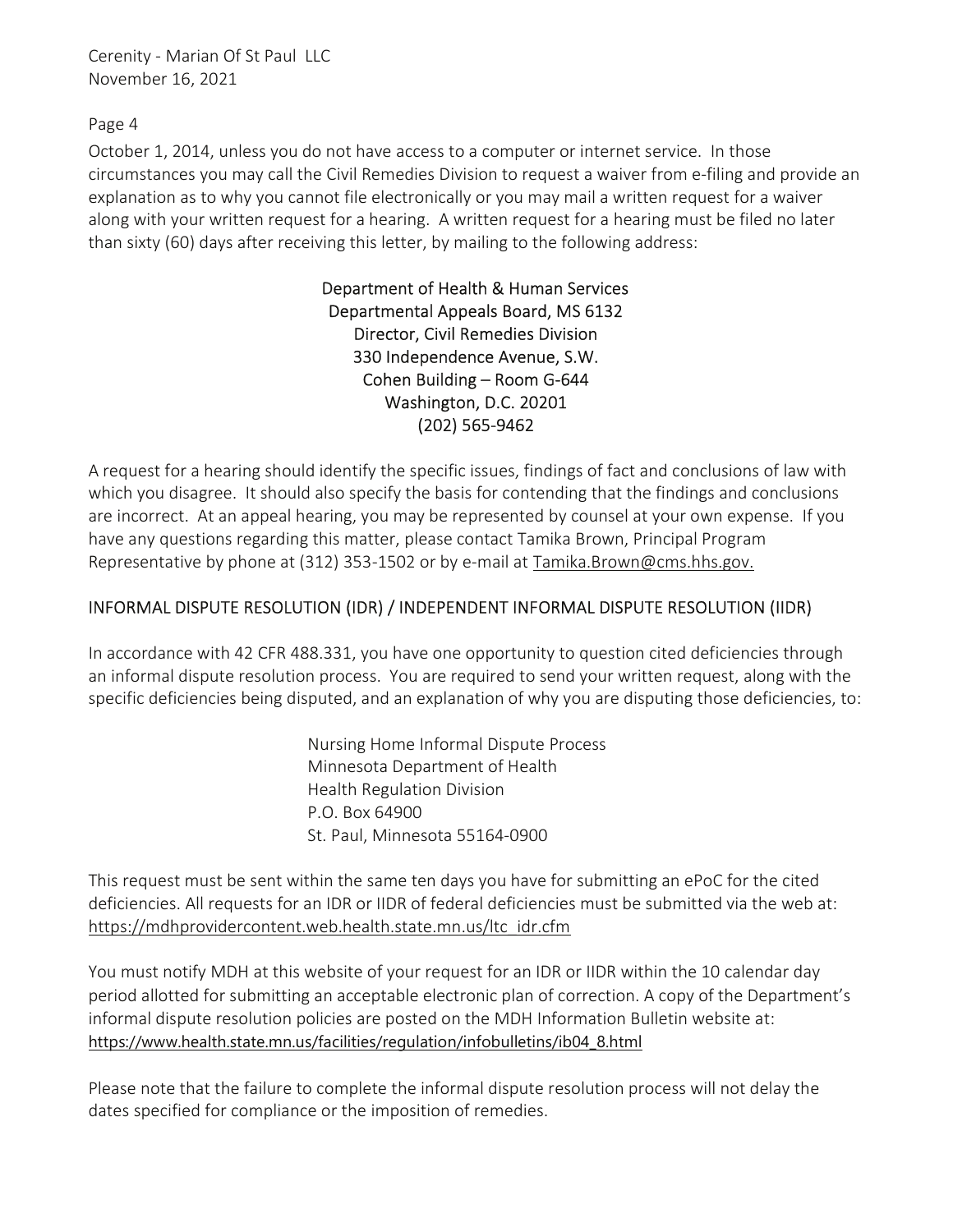Page 5

Questions regarding all documents submitted as a response to the Life Safety Code deficiencies (those preceded by a "K" tag) i.e., the plan of correction, request for waivers, should be directed to:

> William Abderhalden, Fire Safety Supervisor Deputy State Fire Marshal Health Care/Corrections Supervisor – Interim Minnesota Department of Public Safety 445 Minnesota Street, Suite 145 St. Paul, MN 55101-5145 Cell: (507) 361-6204 Email: william.abderhalden@state.mn.us Fax: (651) 215-0525

Feel free to contact me if you have questions.

Sincerely,

 $M = 125$ 

Melissa Poepping, Health Program Representative Senior Program Assurance | Licensing and Certification Minnesota Department of Health P.O. Box 64900 Saint Paul, Minnesota 55164-0970 Phone: 651-201-4117 Email: melissa.poepping@state.mn.us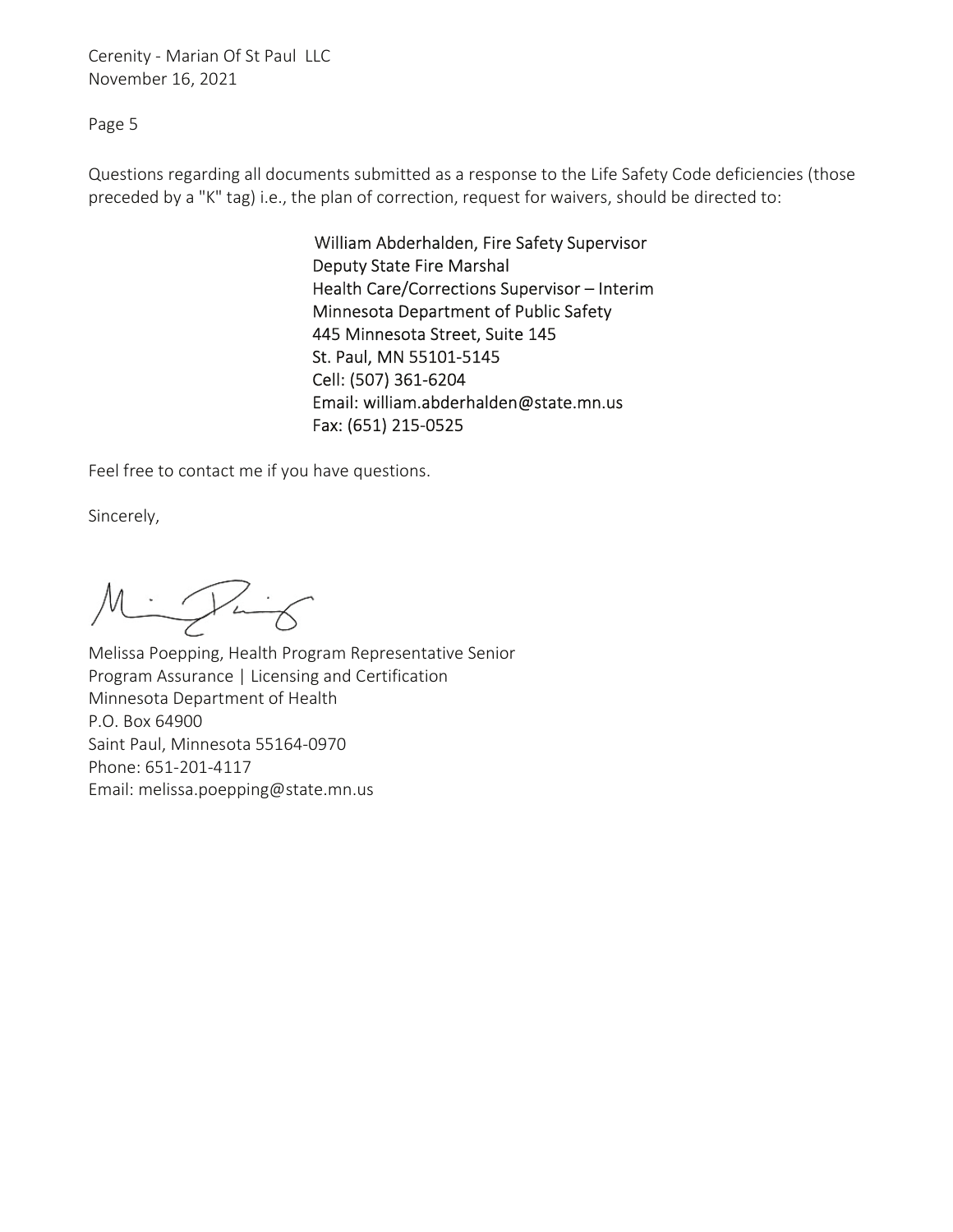| DEPARTMENT OF HEALTH AND HUMAN SERVICES<br>FORM APPROVED |                                                                                                       |                                                                                                                                                                                                                                                                              |                            |       |                                                                                                                          |                   |                                          |
|----------------------------------------------------------|-------------------------------------------------------------------------------------------------------|------------------------------------------------------------------------------------------------------------------------------------------------------------------------------------------------------------------------------------------------------------------------------|----------------------------|-------|--------------------------------------------------------------------------------------------------------------------------|-------------------|------------------------------------------|
|                                                          |                                                                                                       | CENTERS FOR MEDICARE & MEDICAID SERVICES                                                                                                                                                                                                                                     |                            |       |                                                                                                                          | OMB NO. 0938-0391 |                                          |
|                                                          | STATEMENT OF DEFICIENCIES<br>AND PLAN OF CORRECTION                                                   | (X1) PROVIDER/SUPPLIER/CLIA<br><b>IDENTIFICATION NUMBER:</b>                                                                                                                                                                                                                 |                            |       | (X2) MULTIPLE CONSTRUCTION<br>A. BUILDING <u>____________________</u>                                                    |                   | (X3) DATE SURVEY<br><b>COMPLETED</b>     |
|                                                          |                                                                                                       | 245365                                                                                                                                                                                                                                                                       | B. WING                    |       |                                                                                                                          |                   | $\mathsf{C}$<br>10/21/2021               |
|                                                          | NAME OF PROVIDER OR SUPPLIER                                                                          |                                                                                                                                                                                                                                                                              |                            |       | STREET ADDRESS, CITY, STATE, ZIP CODE                                                                                    |                   |                                          |
|                                                          | <b>CERENITY - MARIAN OF ST PAUL LLC</b>                                                               |                                                                                                                                                                                                                                                                              |                            |       | <b>200 EARL STREET</b>                                                                                                   |                   |                                          |
|                                                          |                                                                                                       |                                                                                                                                                                                                                                                                              |                            |       | SAINT PAUL, MN 55106                                                                                                     |                   |                                          |
| $(X4)$ ID<br><b>PREFIX</b><br>TAG                        |                                                                                                       | SUMMARY STATEMENT OF DEFICIENCIES<br>(EACH DEFICIENCY MUST BE PRECEDED BY FULL<br>REGULATORY OR LSC IDENTIFYING INFORMATION)                                                                                                                                                 | ID<br><b>PREFIX</b><br>TAG |       | PROVIDER'S PLAN OF CORRECTION<br>(EACH CORRECTIVE ACTION SHOULD BE<br>CROSS-REFERENCED TO THE APPROPRIATE<br>DEFICIENCY) |                   | (X5)<br><b>COMPLETION</b><br><b>DATE</b> |
| E 000                                                    | <b>Initial Comments</b>                                                                               |                                                                                                                                                                                                                                                                              | E 000                      |       |                                                                                                                          |                   |                                          |
|                                                          |                                                                                                       | On 10/18/21 to 10/21/21, a survey for<br>compliance with Appendix Z, Emergency<br>Preparedness Requirements, §483.73(b)(6) was<br>conducted during a standard recertification<br>survey. The facility was IN compliance.<br>The facility is enrolled in ePOC and therefore a |                            |       |                                                                                                                          |                   |                                          |
| F 000                                                    | <b>INITIAL COMMENTS</b>                                                                               | signature is not required at the bottom of the first<br>page of the CMS-2567 form. Although no plan of<br>correction is required, it is required that the facility<br>acknowledge receipt of the electronic documents.                                                       |                            | F 000 |                                                                                                                          |                   |                                          |
|                                                          | On 10/18/21 to 10/21/21, a standard<br>Facilities.                                                    | recertification survey was conducted at your<br>facility. A complaint investigation was also<br>conducted. Your facility was found to be NOT in<br>compliance with the requirements of 42 CFR 483,<br>Subpart B, Requirements for Long Term Care                             |                            |       |                                                                                                                          |                   |                                          |
|                                                          | SUBSTANTIATED:                                                                                        | The following complaints were found to be                                                                                                                                                                                                                                    |                            |       |                                                                                                                          |                   |                                          |
|                                                          | facility prior to survey.                                                                             | MN57374 H5365048C, however NO deficiencies<br>were cited due to actions implemented by the<br>MN76339 H5365052C, however NO deficiencies                                                                                                                                     |                            |       |                                                                                                                          |                   |                                          |
|                                                          | facility prior to survey.                                                                             | were cited due to actions implemented by the<br>MN53664 H5365053C, however NO deficiencies<br>were cited due to actions implemented by the                                                                                                                                   |                            |       |                                                                                                                          |                   |                                          |
|                                                          | facility prior to survey.<br>MN 57394 H5365055C, however NO<br>deficiencies were cited due to actions |                                                                                                                                                                                                                                                                              |                            |       |                                                                                                                          |                   |                                          |
|                                                          |                                                                                                       | implemented by the facility prior to survey.                                                                                                                                                                                                                                 |                            |       |                                                                                                                          |                   |                                          |
|                                                          |                                                                                                       |                                                                                                                                                                                                                                                                              |                            |       |                                                                                                                          |                   |                                          |
|                                                          | <b>Electronically Signed</b>                                                                          | LABORATORY DIRECTOR'S OR PROVIDER/SUPPLIER REPRESENTATIVE'S SIGNATURE                                                                                                                                                                                                        |                            |       | <b>TITLE</b>                                                                                                             |                   | (X6) DATE<br>11/24/2021                  |
|                                                          |                                                                                                       |                                                                                                                                                                                                                                                                              |                            |       |                                                                                                                          |                   |                                          |

Any deficiency statement ending with an asterisk (\*) denotes a deficiency which the institution may be excused from correcting providing it is determined that other safeguards provide sufficient protection to the patients. (See instructions.) Except for nursing homes, the findings stated above are disclosable 90 days following the date of survey whether or not a plan of correction is provided. For nursing homes, the above findings and plans of correction are disclosable 14 days following the date these documents are made available to the facility. If deficiencies are cited, an approved plan of correction is requisite to continued program participation.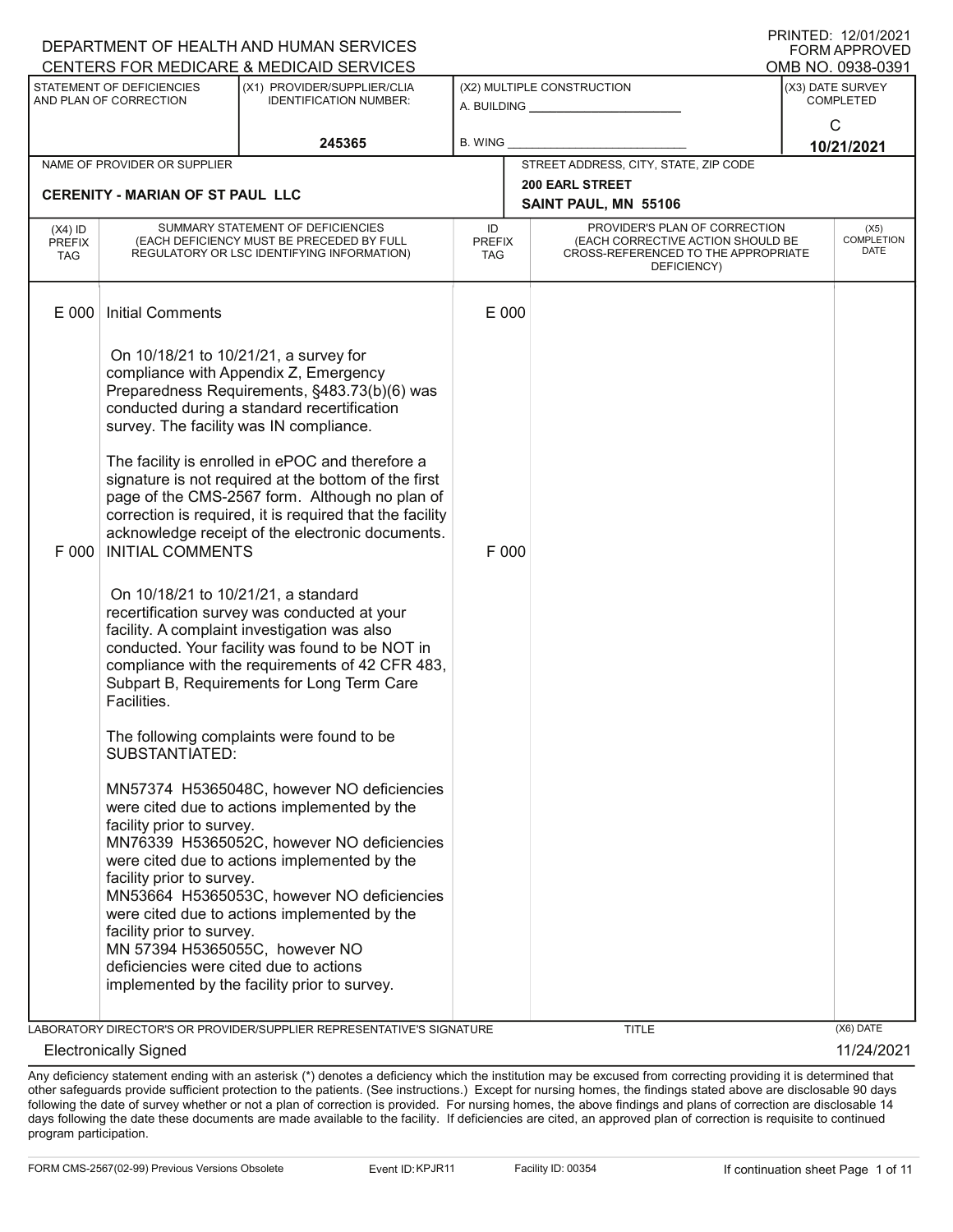|                                          | DEPARTMENT OF HEALTH AND HUMAN SERVICES<br>CENTERS FOR MEDICARE & MEDICAID SERVICES                                                                                                                                                                                                                                                                                                      |                                                                                                                                                                                                                                                                                                                                                                                                                                                                                                                                                                                                                                                                                                                                                                                                                                                                                                                                                                         | <b>PRINTED: 12/01/2021</b><br><b>FORM APPROVED</b><br>OMB NO. 0938-0391 |                                                                                                                          |                                      |  |
|------------------------------------------|------------------------------------------------------------------------------------------------------------------------------------------------------------------------------------------------------------------------------------------------------------------------------------------------------------------------------------------------------------------------------------------|-------------------------------------------------------------------------------------------------------------------------------------------------------------------------------------------------------------------------------------------------------------------------------------------------------------------------------------------------------------------------------------------------------------------------------------------------------------------------------------------------------------------------------------------------------------------------------------------------------------------------------------------------------------------------------------------------------------------------------------------------------------------------------------------------------------------------------------------------------------------------------------------------------------------------------------------------------------------------|-------------------------------------------------------------------------|--------------------------------------------------------------------------------------------------------------------------|--------------------------------------|--|
|                                          | STATEMENT OF DEFICIENCIES<br>AND PLAN OF CORRECTION                                                                                                                                                                                                                                                                                                                                      | (X1) PROVIDER/SUPPLIER/CLIA<br><b>IDENTIFICATION NUMBER:</b>                                                                                                                                                                                                                                                                                                                                                                                                                                                                                                                                                                                                                                                                                                                                                                                                                                                                                                            |                                                                         | (X2) MULTIPLE CONSTRUCTION                                                                                               | (X3) DATE SURVEY<br><b>COMPLETED</b> |  |
|                                          |                                                                                                                                                                                                                                                                                                                                                                                          |                                                                                                                                                                                                                                                                                                                                                                                                                                                                                                                                                                                                                                                                                                                                                                                                                                                                                                                                                                         |                                                                         | A. BUILDING <u>___________________</u>                                                                                   | $\mathsf{C}$                         |  |
|                                          |                                                                                                                                                                                                                                                                                                                                                                                          | 245365                                                                                                                                                                                                                                                                                                                                                                                                                                                                                                                                                                                                                                                                                                                                                                                                                                                                                                                                                                  | <b>B. WING</b>                                                          |                                                                                                                          | 10/21/2021                           |  |
|                                          | NAME OF PROVIDER OR SUPPLIER                                                                                                                                                                                                                                                                                                                                                             |                                                                                                                                                                                                                                                                                                                                                                                                                                                                                                                                                                                                                                                                                                                                                                                                                                                                                                                                                                         |                                                                         | STREET ADDRESS, CITY, STATE, ZIP CODE<br><b>200 EARL STREET</b>                                                          |                                      |  |
|                                          | <b>CERENITY - MARIAN OF ST PAUL LLC</b>                                                                                                                                                                                                                                                                                                                                                  |                                                                                                                                                                                                                                                                                                                                                                                                                                                                                                                                                                                                                                                                                                                                                                                                                                                                                                                                                                         |                                                                         | SAINT PAUL, MN 55106                                                                                                     |                                      |  |
| $(X4)$ ID<br><b>PREFIX</b><br><b>TAG</b> |                                                                                                                                                                                                                                                                                                                                                                                          | SUMMARY STATEMENT OF DEFICIENCIES<br>(EACH DEFICIENCY MUST BE PRECEDED BY FULL<br>REGULATORY OR LSC IDENTIFYING INFORMATION)                                                                                                                                                                                                                                                                                                                                                                                                                                                                                                                                                                                                                                                                                                                                                                                                                                            | ID<br><b>PREFIX</b><br>TAG                                              | PROVIDER'S PLAN OF CORRECTION<br>(EACH CORRECTIVE ACTION SHOULD BE<br>CROSS-REFERENCED TO THE APPROPRIATE<br>DEFICIENCY) | (X5)<br><b>COMPLETION</b><br>DATE    |  |
| F000<br>F 755<br>$SS = D$                | Continued From page 1<br><b>UNSUBSTANTIATED:</b><br>MN77244<br>H5365046C<br>MN72190<br>H5365047C<br>MN68510<br>H5365049C<br>MN74211<br>H5365050C<br>MN68610<br>H5365051C<br>MN73192<br>H5365054C<br>MN71725<br>H5365056C<br>be used as verification of compliance.<br>regulations has been attained.<br>$CFR(s)$ : 483.45(a)(b)(1)-(3)<br>§483.45 Pharmacy Services<br>a licensed nurse. | The following complaints were found to be<br>The facility's plan of correction (POC) will serve<br>as your allegation of compliance upon the<br>Departments acceptance. Because you are<br>enrolled in ePOC, your signature is not required<br>at the bottom of the first page of the CMS-2567<br>form. Your electronic submission of the POC will<br>Upon receipt of an acceptable electronic POC, an<br>onsite revisit of your facility may be conducted to<br>validate that substantial compliance with the<br>Pharmacy Srvcs/Procedures/Pharmacist/Records<br>The facility must provide routine and emergency<br>drugs and biologicals to its residents, or obtain<br>them under an agreement described in<br>§483.70(g). The facility may permit unlicensed<br>personnel to administer drugs if State law<br>permits, but only under the general supervision of<br>§483.45(a) Procedures. A facility must provide<br>pharmaceutical services (including procedures | F 000<br>F 755                                                          |                                                                                                                          | 12/1/21                              |  |
|                                          |                                                                                                                                                                                                                                                                                                                                                                                          | that assure the accurate acquiring, receiving,                                                                                                                                                                                                                                                                                                                                                                                                                                                                                                                                                                                                                                                                                                                                                                                                                                                                                                                          |                                                                         |                                                                                                                          |                                      |  |

FORM CMS-2567(02-99) Previous Versions Obsolete Event ID: KPJR11 Facility ID: 00354 If continuation sheet Page 2 of 11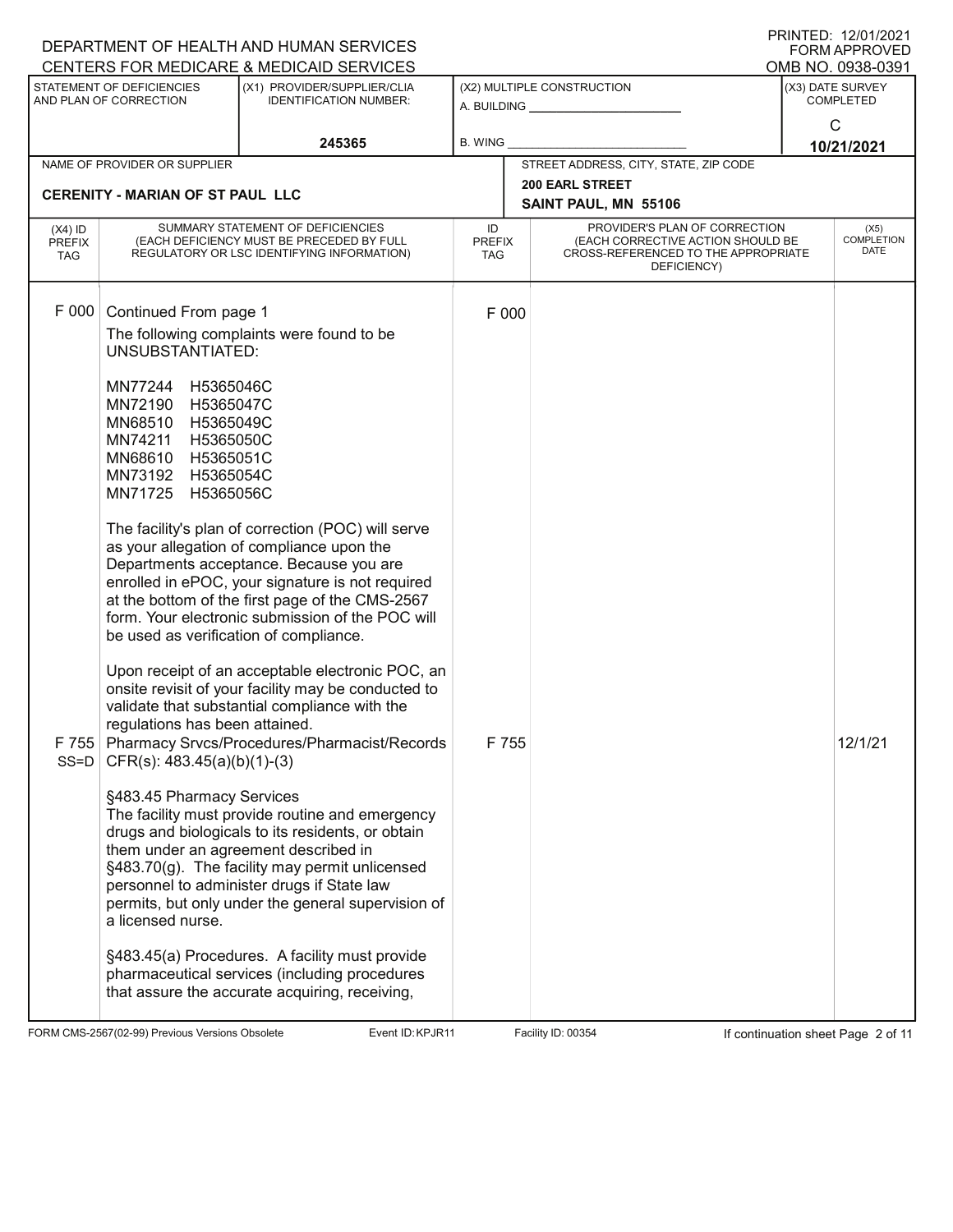|                                          |                                                                                                                             | DEPARTMENT OF HEALTH AND HUMAN SERVICES<br>CENTERS FOR MEDICARE & MEDICAID SERVICES                                                                                                                                                                                                                                                                                                                                                                                                                                                                                                                                                                           |                                           |  |                                                                                                                                                                                                                                                                                                                                                                                                                                                                                                                                                                                                                                                                                                                                                             |                                      | I ININILLY. IZIVIIZVZI<br><b>FORM APPROVED</b><br>OMB NO. 0938-0391 |
|------------------------------------------|-----------------------------------------------------------------------------------------------------------------------------|---------------------------------------------------------------------------------------------------------------------------------------------------------------------------------------------------------------------------------------------------------------------------------------------------------------------------------------------------------------------------------------------------------------------------------------------------------------------------------------------------------------------------------------------------------------------------------------------------------------------------------------------------------------|-------------------------------------------|--|-------------------------------------------------------------------------------------------------------------------------------------------------------------------------------------------------------------------------------------------------------------------------------------------------------------------------------------------------------------------------------------------------------------------------------------------------------------------------------------------------------------------------------------------------------------------------------------------------------------------------------------------------------------------------------------------------------------------------------------------------------------|--------------------------------------|---------------------------------------------------------------------|
|                                          | STATEMENT OF DEFICIENCIES<br>AND PLAN OF CORRECTION                                                                         | (X1) PROVIDER/SUPPLIER/CLIA<br><b>IDENTIFICATION NUMBER:</b>                                                                                                                                                                                                                                                                                                                                                                                                                                                                                                                                                                                                  | (X2) MULTIPLE CONSTRUCTION<br>A. BUILDING |  |                                                                                                                                                                                                                                                                                                                                                                                                                                                                                                                                                                                                                                                                                                                                                             | (X3) DATE SURVEY<br><b>COMPLETED</b> |                                                                     |
|                                          |                                                                                                                             | 245365                                                                                                                                                                                                                                                                                                                                                                                                                                                                                                                                                                                                                                                        | B. WING                                   |  |                                                                                                                                                                                                                                                                                                                                                                                                                                                                                                                                                                                                                                                                                                                                                             | C                                    | 10/21/2021                                                          |
|                                          | NAME OF PROVIDER OR SUPPLIER                                                                                                |                                                                                                                                                                                                                                                                                                                                                                                                                                                                                                                                                                                                                                                               |                                           |  | STREET ADDRESS, CITY, STATE, ZIP CODE                                                                                                                                                                                                                                                                                                                                                                                                                                                                                                                                                                                                                                                                                                                       |                                      |                                                                     |
|                                          | <b>CERENITY - MARIAN OF ST PAUL LLC</b>                                                                                     |                                                                                                                                                                                                                                                                                                                                                                                                                                                                                                                                                                                                                                                               |                                           |  | <b>200 EARL STREET</b><br>SAINT PAUL, MN 55106                                                                                                                                                                                                                                                                                                                                                                                                                                                                                                                                                                                                                                                                                                              |                                      |                                                                     |
| $(X4)$ ID<br><b>PREFIX</b><br><b>TAG</b> |                                                                                                                             | SUMMARY STATEMENT OF DEFICIENCIES<br>(EACH DEFICIENCY MUST BE PRECEDED BY FULL<br>REGULATORY OR LSC IDENTIFYING INFORMATION)                                                                                                                                                                                                                                                                                                                                                                                                                                                                                                                                  | ID<br><b>PREFIX</b><br>TAG                |  | PROVIDER'S PLAN OF CORRECTION<br>(EACH CORRECTIVE ACTION SHOULD BE<br>CROSS-REFERENCED TO THE APPROPRIATE<br>DEFICIENCY)                                                                                                                                                                                                                                                                                                                                                                                                                                                                                                                                                                                                                                    |                                      | (X5)<br><b>COMPLETION</b><br>DATE                                   |
| F 755                                    | Continued From page 2<br>pharmacist who-<br>the facility.<br>sufficient detail to enable an accurate<br>reconciliation; and | dispensing, and administering of all drugs and<br>biologicals) to meet the needs of each resident.<br>§483.45(b) Service Consultation. The facility<br>must employ or obtain the services of a licensed<br>§483.45(b)(1) Provides consultation on all<br>aspects of the provision of pharmacy services in<br>§483.45(b)(2) Establishes a system of records of<br>receipt and disposition of all controlled drugs in<br>§483.45(b)(3) Determines that drug records are in<br>order and that an account of all controlled drugs                                                                                                                                 | F 755                                     |  |                                                                                                                                                                                                                                                                                                                                                                                                                                                                                                                                                                                                                                                                                                                                                             |                                      |                                                                     |
|                                          | by:<br>removed from the medication carts.<br>Findings include:<br>vitamin D deficiency.                                     | is maintained and periodically reconciled.<br>This REQUIREMENT is not met as evidenced<br>Based on observation, interview and document<br>review the facility failed to ensure insulin pens<br>were removed from the medication cart and not<br>administered to 2 of 2 residents (R3, R24) found<br>to have expired insulin pens during medication<br>storage review. In addition, the facility failed to<br>ensure all other expired medications were<br>R3's face sheet printed 10/20/21, indicated R3<br>had a diagnosis of type 2 diabetes mellitus.<br>R24's face sheet printed 10/20/21, indicated R24<br>had diagnosis of type 2 diabetes mellitus and |                                           |  | The insulin pens for residents R3 and<br>R24 were removed from the cart on<br>10/20/2021. All expired medications were<br>immediately removed from the identified<br>med carts on 10/20/2021.<br>All residents are administered insulin that<br>is not stored longer than pharmacy<br>recommended standards. Residents are<br>not administered expired medications,<br>including over-the-counter meds (OTCs).<br>Licensed staff and trained medication<br>aides (TMAs) were re-educated on the<br>facility s policy regarding med<br>administration/storage. Additionally, these<br>staff completed a post-test competency<br>evaluation. The facility reviewed their<br>protocol/practice for med cart auditing and<br>made adjustments; a new system was |                                      |                                                                     |

FORM CMS-2567(02-99) Previous Versions Obsolete Event ID: KPJR11 Facility ID: 00354 If continuation sheet Page 3 of 11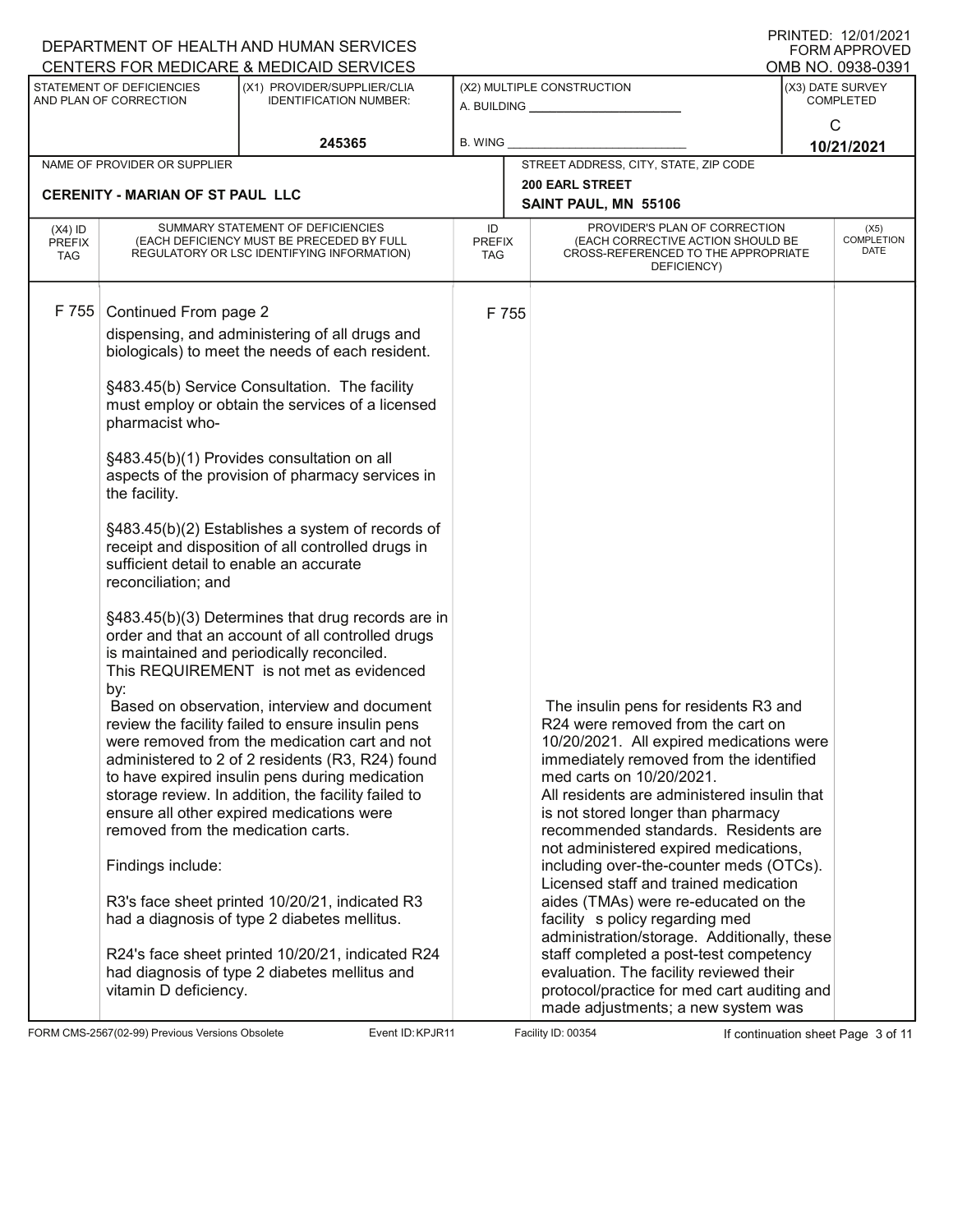|                                          |                                                                                                                                                                                                                                                                                              | DEPARTMENT OF HEALTH AND HUMAN SERVICES                                                                                                                                                                                                                                                                                                                                                                                                                                                                                                                                                                                                                                                                                                                                                                                                                                                                                                                                                                                                                                                                                                                                                  |                                   |       |                                                                                                                                                                                                                                                                                                                                                                                                                                                                                                                                                  | I ININTED. IZ/VI/ZVZ I<br><b>FORM APPROVED</b> |
|------------------------------------------|----------------------------------------------------------------------------------------------------------------------------------------------------------------------------------------------------------------------------------------------------------------------------------------------|------------------------------------------------------------------------------------------------------------------------------------------------------------------------------------------------------------------------------------------------------------------------------------------------------------------------------------------------------------------------------------------------------------------------------------------------------------------------------------------------------------------------------------------------------------------------------------------------------------------------------------------------------------------------------------------------------------------------------------------------------------------------------------------------------------------------------------------------------------------------------------------------------------------------------------------------------------------------------------------------------------------------------------------------------------------------------------------------------------------------------------------------------------------------------------------|-----------------------------------|-------|--------------------------------------------------------------------------------------------------------------------------------------------------------------------------------------------------------------------------------------------------------------------------------------------------------------------------------------------------------------------------------------------------------------------------------------------------------------------------------------------------------------------------------------------------|------------------------------------------------|
|                                          |                                                                                                                                                                                                                                                                                              | CENTERS FOR MEDICARE & MEDICAID SERVICES                                                                                                                                                                                                                                                                                                                                                                                                                                                                                                                                                                                                                                                                                                                                                                                                                                                                                                                                                                                                                                                                                                                                                 |                                   |       |                                                                                                                                                                                                                                                                                                                                                                                                                                                                                                                                                  | OMB NO. 0938-0391                              |
|                                          | STATEMENT OF DEFICIENCIES<br>AND PLAN OF CORRECTION                                                                                                                                                                                                                                          | (X1) PROVIDER/SUPPLIER/CLIA<br><b>IDENTIFICATION NUMBER:</b>                                                                                                                                                                                                                                                                                                                                                                                                                                                                                                                                                                                                                                                                                                                                                                                                                                                                                                                                                                                                                                                                                                                             |                                   |       | (X2) MULTIPLE CONSTRUCTION<br>A. BUILDING                                                                                                                                                                                                                                                                                                                                                                                                                                                                                                        | (X3) DATE SURVEY<br><b>COMPLETED</b>           |
|                                          |                                                                                                                                                                                                                                                                                              | 245365                                                                                                                                                                                                                                                                                                                                                                                                                                                                                                                                                                                                                                                                                                                                                                                                                                                                                                                                                                                                                                                                                                                                                                                   | B. WING                           |       |                                                                                                                                                                                                                                                                                                                                                                                                                                                                                                                                                  | C<br>10/21/2021                                |
|                                          | NAME OF PROVIDER OR SUPPLIER                                                                                                                                                                                                                                                                 |                                                                                                                                                                                                                                                                                                                                                                                                                                                                                                                                                                                                                                                                                                                                                                                                                                                                                                                                                                                                                                                                                                                                                                                          |                                   |       | STREET ADDRESS, CITY, STATE, ZIP CODE                                                                                                                                                                                                                                                                                                                                                                                                                                                                                                            |                                                |
|                                          |                                                                                                                                                                                                                                                                                              |                                                                                                                                                                                                                                                                                                                                                                                                                                                                                                                                                                                                                                                                                                                                                                                                                                                                                                                                                                                                                                                                                                                                                                                          |                                   |       | <b>200 EARL STREET</b>                                                                                                                                                                                                                                                                                                                                                                                                                                                                                                                           |                                                |
|                                          | <b>CERENITY - MARIAN OF ST PAUL LLC</b>                                                                                                                                                                                                                                                      |                                                                                                                                                                                                                                                                                                                                                                                                                                                                                                                                                                                                                                                                                                                                                                                                                                                                                                                                                                                                                                                                                                                                                                                          |                                   |       | SAINT PAUL, MN 55106                                                                                                                                                                                                                                                                                                                                                                                                                                                                                                                             |                                                |
| $(X4)$ ID<br><b>PREFIX</b><br><b>TAG</b> |                                                                                                                                                                                                                                                                                              | SUMMARY STATEMENT OF DEFICIENCIES<br>(EACH DEFICIENCY MUST BE PRECEDED BY FULL<br>REGULATORY OR LSC IDENTIFYING INFORMATION)                                                                                                                                                                                                                                                                                                                                                                                                                                                                                                                                                                                                                                                                                                                                                                                                                                                                                                                                                                                                                                                             | ID<br><b>PREFIX</b><br><b>TAG</b> |       | PROVIDER'S PLAN OF CORRECTION<br>(EACH CORRECTIVE ACTION SHOULD BE<br>CROSS-REFERENCED TO THE APPROPRIATE<br>DEFICIENCY)                                                                                                                                                                                                                                                                                                                                                                                                                         | (X5)<br><b>COMPLETION</b><br>DATE              |
| F 755                                    | Continued From page 3<br>scale (based on blood glucose level);<br>discontinued on 7/1/21.<br>than 70.<br>expiration date 8/2021.<br>opened 9/15/21.<br>respective expiration dates:<br>Geri-tussin expiration 9/2021<br>Vitamin D3 expiration 9/2021<br>Loperamide AD (anti-diarrhea) 2/2021 | R3's physician orders indicated Novolog Flexpen<br>U-100 Insulin (insulin aspart u-100) per sliding<br>subcutaneous three times a day (TID). R3's<br>orders further indicated vitamin D-3 was<br>R24's physician orders indicated Lantus Solostar<br>U-100 Insulin (insulin glargine) insulin pen 14<br>units; subcutaneous once a day for blood glucose<br>less than 400 and greater than 70. R24's orders<br>further indicated Lantus Solostar U-100 Insulin<br>(insulin glargine) 26 units; subcutaneous once a<br>day for blood glucose less than 400 and greater<br>During review of the first medication cart on the<br>5th floor on 10/20/21, at 10:39 a.m. with<br>registered nurse (RN)-C, R24's Lantus insulin<br>pen was labeled as removed from refrigerator<br>and opened on 9/18/21. R24's Vitamin D3 had an<br>During review of the second medication cart on<br>5th floor on 10/20/21, at 11:13 a.m. with licensed<br>practical nurse (LPN)-A, R3's Aspart insulin pen<br>was labeled as removed from refrigerator and<br>During review of medication cart on 3rd floor on<br>10/20/2, at 11:42 a.m. with RN-D, the following<br>stock medications were found with their |                                   | F 755 | implemented. The NOC shift nurse on<br>Wednesday nights is responsible for<br>auditing the cart(s) on their floor to ensure<br>that any expired medications are<br>removed. The nurse is responsible for<br>filling out an audit form after the<br>completion of this required task and turn it<br>into the nurse manager. The Nurse<br>Managers will audit the med carts weekly<br>for 12 weeks to ensure compliance has<br>been achieved and sustained.<br>Results from the audits will be reviewed<br>by the QAPI team for input/suggestions. |                                                |
|                                          |                                                                                                                                                                                                                                                                                              | When interviewed on 10/20/21, at 10:39 a.m.<br>RN-C stated, "We look at the expiration prior to                                                                                                                                                                                                                                                                                                                                                                                                                                                                                                                                                                                                                                                                                                                                                                                                                                                                                                                                                                                                                                                                                          |                                   |       |                                                                                                                                                                                                                                                                                                                                                                                                                                                                                                                                                  |                                                |

FORM CMS-2567(02-99) Previous Versions Obsolete Event ID: KPJR11 Facility ID: 00354 If continuation sheet Page 4 of 11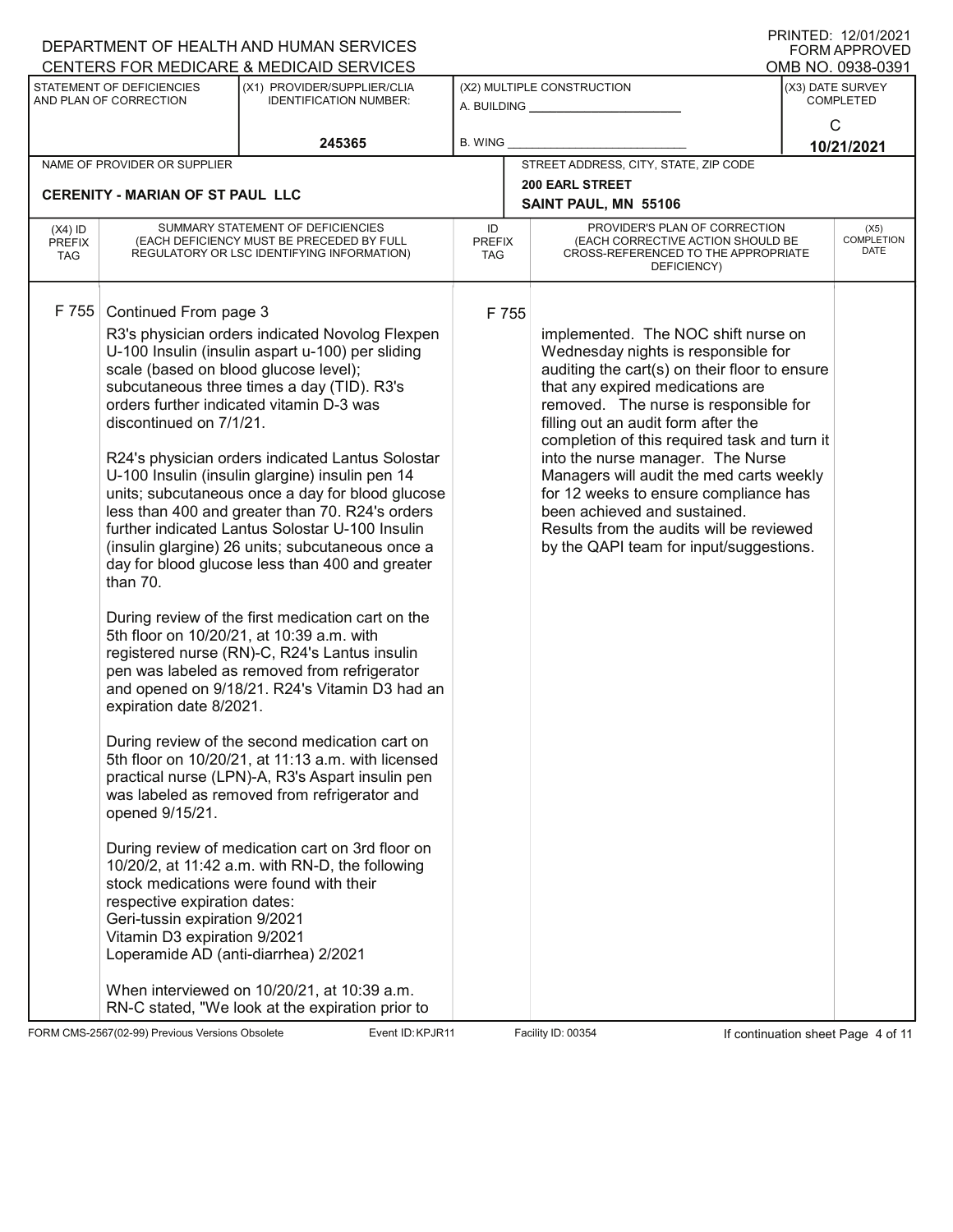|                             |                                         | DEPARTMENT OF HEALTH AND HUMAN SERVICES<br>CENTERS FOR MEDICARE & MEDICAID SERVICES                   |                             |                                                                                         |                                       | PRINTED: 12/01/2021<br>FORM APPROVED |
|-----------------------------|-----------------------------------------|-------------------------------------------------------------------------------------------------------|-----------------------------|-----------------------------------------------------------------------------------------|---------------------------------------|--------------------------------------|
|                             | STATEMENT OF DEFICIENCIES               | (X1) PROVIDER/SUPPLIER/CLIA                                                                           |                             | (X2) MULTIPLE CONSTRUCTION                                                              | OMB NO. 0938-0391<br>(X3) DATE SURVEY |                                      |
|                             | AND PLAN OF CORRECTION                  | <b>IDENTIFICATION NUMBER:</b>                                                                         |                             |                                                                                         |                                       | <b>COMPLETED</b>                     |
|                             |                                         | 245365                                                                                                | <b>B. WING</b>              |                                                                                         |                                       | $\mathsf{C}$<br>10/21/2021           |
|                             | NAME OF PROVIDER OR SUPPLIER            |                                                                                                       |                             | STREET ADDRESS, CITY, STATE, ZIP CODE                                                   |                                       |                                      |
|                             | <b>CERENITY - MARIAN OF ST PAUL LLC</b> |                                                                                                       |                             | <b>200 EARL STREET</b><br>SAINT PAUL, MN 55106                                          |                                       |                                      |
| $(X4)$ ID                   |                                         | SUMMARY STATEMENT OF DEFICIENCIES                                                                     | ID                          | PROVIDER'S PLAN OF CORRECTION                                                           |                                       | (X5)                                 |
| <b>PREFIX</b><br><b>TAG</b> |                                         | (EACH DEFICIENCY MUST BE PRECEDED BY FULL<br>REGULATORY OR LSC IDENTIFYING INFORMATION)               | <b>PREFIX</b><br><b>TAG</b> | (EACH CORRECTIVE ACTION SHOULD BE<br>CROSS-REFERENCED TO THE APPROPRIATE<br>DEFICIENCY) |                                       | <b>COMPLETION</b><br>DATE            |
| F 755                       | Continued From page 4                   |                                                                                                       | F 755                       |                                                                                         |                                       |                                      |
|                             |                                         | administering and if it is out of date, it is                                                         |                             |                                                                                         |                                       |                                      |
|                             | discarded and not given."               |                                                                                                       |                             |                                                                                         |                                       |                                      |
|                             |                                         | When interviewed on 10/20/21, at 12:02 p.m.                                                           |                             |                                                                                         |                                       |                                      |
|                             |                                         | RN-E stated pharmacy would look for expired<br>medications in the carts at the beginning of every     |                             |                                                                                         |                                       |                                      |
|                             |                                         | month while she (RN-E) inspected the medication                                                       |                             |                                                                                         |                                       |                                      |
|                             |                                         | carts at the end of every month. RN-E stated not<br>aware that any resident had used the Geri-tussin  |                             |                                                                                         |                                       |                                      |
|                             |                                         | for quite some time and that residents would be                                                       |                             |                                                                                         |                                       |                                      |
|                             |                                         | prescribed the Vitamin D3 and Loperamide rather<br>than receive stock medication. Therefore, RN-E     |                             |                                                                                         |                                       |                                      |
|                             |                                         | did not believe any of the expired medications                                                        |                             |                                                                                         |                                       |                                      |
|                             |                                         | found in the medication cart on 3rd floor had been<br>used past their expiration dates. RN-E further  |                             |                                                                                         |                                       |                                      |
|                             |                                         | stated Lantus and Aspart insulin pens were good                                                       |                             |                                                                                         |                                       |                                      |
|                             |                                         | at room temperature for one month and could not<br>state any consequences if used beyond the          |                             |                                                                                         |                                       |                                      |
|                             | expiration date.                        |                                                                                                       |                             |                                                                                         |                                       |                                      |
|                             |                                         | When interviewed on 10/20/21, at 12:55 p.m.                                                           |                             |                                                                                         |                                       |                                      |
|                             |                                         | LPN-B reviewed the Omnicare reference guide<br>and confirmed Lantus and Aspart insulin pens           |                             |                                                                                         |                                       |                                      |
|                             |                                         | were only good for 28 days at room temperature.                                                       |                             |                                                                                         |                                       |                                      |
|                             |                                         | LPN-B further stated the nurses and TMAs                                                              |                             |                                                                                         |                                       |                                      |
|                             |                                         | (trained medication aide) should check expiration<br>dates prior to administering all medications and |                             |                                                                                         |                                       |                                      |
|                             |                                         | should not administer expired medications.                                                            |                             |                                                                                         |                                       |                                      |
|                             |                                         | LPN-B further stated 'date opened and removed<br>from the refrigerator' date should be checked just   |                             |                                                                                         |                                       |                                      |
|                             | like an expiration date.                |                                                                                                       |                             |                                                                                         |                                       |                                      |
|                             |                                         | When interviewed on 10/20/21, at 1:57 p.m.                                                            |                             |                                                                                         |                                       |                                      |
|                             |                                         | LPN-B looked at R3's medication administration<br>record (MAR) in the electronic health record        |                             |                                                                                         |                                       |                                      |
|                             |                                         | (EHR) and confirmed R3 received the following                                                         |                             |                                                                                         |                                       |                                      |
|                             |                                         | doses of Aspart insulin: 2 doses on 10/14/21, 1                                                       |                             |                                                                                         |                                       |                                      |
|                             |                                         | dose on 10/16/21, 1 dose on 10/17/21, 3 doses<br>on 10/19/21 and 1 dose on 10/20/21. LPN-B            |                             |                                                                                         |                                       |                                      |

FORM CMS-2567(02-99) Previous Versions Obsolete **KRY-R11** Event ID: KPJR11 Facility ID: 00354 If continuation sheet Page 5 of 11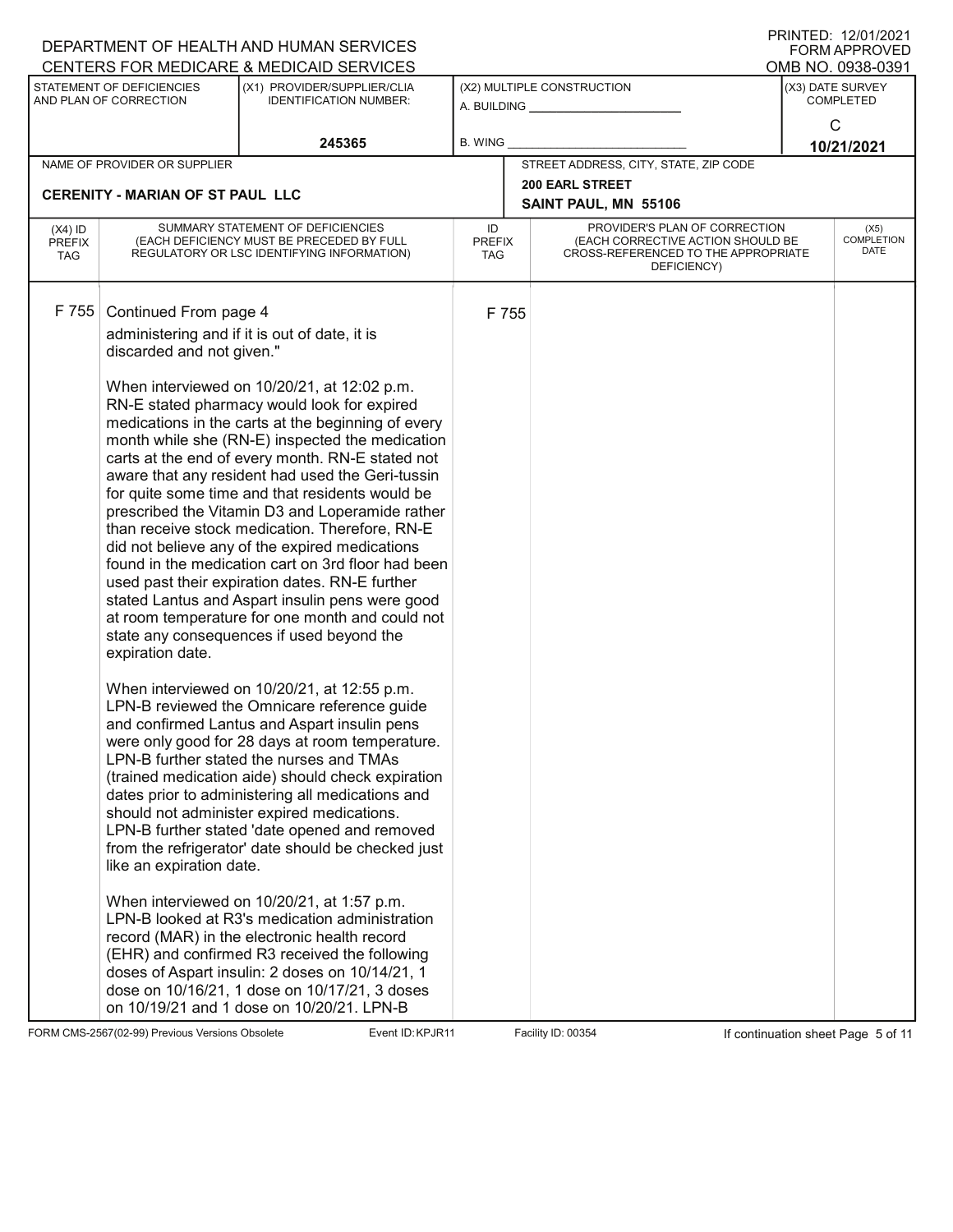|                            |                                            | DEPARTMENT OF HEALTH AND HUMAN SERVICES                                                              |                     |                                                                    |                  | I ININILLY. IZIVIIZVZI<br><b>FORM APPROVED</b> |
|----------------------------|--------------------------------------------|------------------------------------------------------------------------------------------------------|---------------------|--------------------------------------------------------------------|------------------|------------------------------------------------|
|                            | STATEMENT OF DEFICIENCIES                  | CENTERS FOR MEDICARE & MEDICAID SERVICES<br>(X1) PROVIDER/SUPPLIER/CLIA                              |                     | (X2) MULTIPLE CONSTRUCTION                                         |                  | OMB NO. 0938-0391<br>(X3) DATE SURVEY          |
|                            | AND PLAN OF CORRECTION                     | <b>IDENTIFICATION NUMBER:</b>                                                                        |                     | A. BUILDING                                                        | <b>COMPLETED</b> |                                                |
|                            |                                            |                                                                                                      |                     |                                                                    |                  | C                                              |
|                            |                                            | 245365                                                                                               | <b>B. WING</b>      |                                                                    |                  | 10/21/2021                                     |
|                            | NAME OF PROVIDER OR SUPPLIER               |                                                                                                      |                     | STREET ADDRESS, CITY, STATE, ZIP CODE                              |                  |                                                |
|                            | <b>CERENITY - MARIAN OF ST PAUL LLC</b>    |                                                                                                      |                     | <b>200 EARL STREET</b>                                             |                  |                                                |
|                            |                                            |                                                                                                      |                     | SAINT PAUL, MN 55106                                               |                  |                                                |
| $(X4)$ ID<br><b>PREFIX</b> |                                            | SUMMARY STATEMENT OF DEFICIENCIES<br>(EACH DEFICIENCY MUST BE PRECEDED BY FULL                       | ID<br><b>PREFIX</b> | PROVIDER'S PLAN OF CORRECTION<br>(EACH CORRECTIVE ACTION SHOULD BE |                  | (X5)<br><b>COMPLETION</b>                      |
| <b>TAG</b>                 | REGULATORY OR LSC IDENTIFYING INFORMATION) |                                                                                                      | TAG                 | CROSS-REFERENCED TO THE APPROPRIATE<br>DEFICIENCY)                 |                  | DATE                                           |
|                            |                                            |                                                                                                      |                     |                                                                    |                  |                                                |
| F 755                      | Continued From page 5                      |                                                                                                      | F 755               |                                                                    |                  |                                                |
|                            |                                            | further confirmed R24 received the following                                                         |                     |                                                                    |                  |                                                |
|                            |                                            | doses of Lantus insulin according the R24's MAR                                                      |                     |                                                                    |                  |                                                |
|                            |                                            | in the EHR: 2 doses on 10/17/21, 2 doses on                                                          |                     |                                                                    |                  |                                                |
|                            |                                            | 10/18/21, 2 doses on 10/19/21 and 1 dose on                                                          |                     |                                                                    |                  |                                                |
|                            | 10/20/21.                                  |                                                                                                      |                     |                                                                    |                  |                                                |
|                            |                                            | When interviewed on 10/20/21, at 2:18 p.m.                                                           |                     |                                                                    |                  |                                                |
|                            |                                            | regional nurse consultant (RNC) stated the                                                           |                     |                                                                    |                  |                                                |
|                            |                                            | expectation was that once an insulin pen was                                                         |                     |                                                                    |                  |                                                |
|                            |                                            | removed from the refrigerator and opened, they                                                       |                     |                                                                    |                  |                                                |
|                            |                                            | would start counting 28 days. RNC further stated<br>if the insulin pen was not used up within the 28 |                     |                                                                    |                  |                                                |
|                            |                                            | days, it would be discarded and not used as it                                                       |                     |                                                                    |                  |                                                |
|                            | would be expired past 28 days.             |                                                                                                      |                     |                                                                    |                  |                                                |
|                            |                                            |                                                                                                      |                     |                                                                    |                  |                                                |
|                            |                                            | When interviewed via email exchange on<br>10/21/20, pharmacist provided the guidelines for           |                     |                                                                    |                  |                                                |
|                            |                                            | insulin storage indicating 28 days was the typical                                                   |                     |                                                                    |                  |                                                |
|                            |                                            | expiration for insulin pens. The pharmacist further                                                  |                     |                                                                    |                  |                                                |
|                            |                                            | stated, "If blood sugars remained in their normal                                                    |                     |                                                                    |                  |                                                |
|                            |                                            | range there is no problem. The expiration dates                                                      |                     |                                                                    |                  |                                                |
|                            |                                            | are very conservative and take into account the<br>worse storage, i.e., in a patient's kitchen, for  |                     |                                                                    |                  |                                                |
|                            | example."                                  |                                                                                                      |                     |                                                                    |                  |                                                |
|                            |                                            |                                                                                                      |                     |                                                                    |                  |                                                |
|                            |                                            | The facility provided medication storage policy -                                                    |                     |                                                                    |                  |                                                |
|                            |                                            | Insurance Storage Recommendations, dated<br>March 2020, indicated Insulin Aspart cartridge or        |                     |                                                                    |                  |                                                |
|                            |                                            | pen was good for 28 days when opened and                                                             |                     |                                                                    |                  |                                                |
|                            |                                            | stored at room temperature. Further the policy                                                       |                     |                                                                    |                  |                                                |
|                            |                                            | indicated Lantus pen was also good for 28 days                                                       |                     |                                                                    |                  |                                                |
|                            |                                            | when opened and stored at room temperature.                                                          |                     |                                                                    |                  |                                                |
|                            |                                            | The facility policy Medication Administration dated                                                  |                     |                                                                    |                  |                                                |
|                            |                                            | 2/2019, indicated staff would check expiration                                                       |                     |                                                                    |                  |                                                |
|                            |                                            | dates prior to administering medications.                                                            |                     |                                                                    |                  |                                                |
| F 880                      | Infection Prevention & Control             |                                                                                                      | F 880               |                                                                    |                  | 12/1/21                                        |
| $SS = E$                   | CFR(s): $483.80(a)(1)(2)(4)(e)(f)$         |                                                                                                      |                     |                                                                    |                  |                                                |
|                            |                                            |                                                                                                      |                     |                                                                    |                  |                                                |

FORM CMS-2567(02-99) Previous Versions Obsolete **KRY-STALL EVENT EVENT ID: KPJR11** Facility ID: 00354 If continuation sheet Page 6 of 11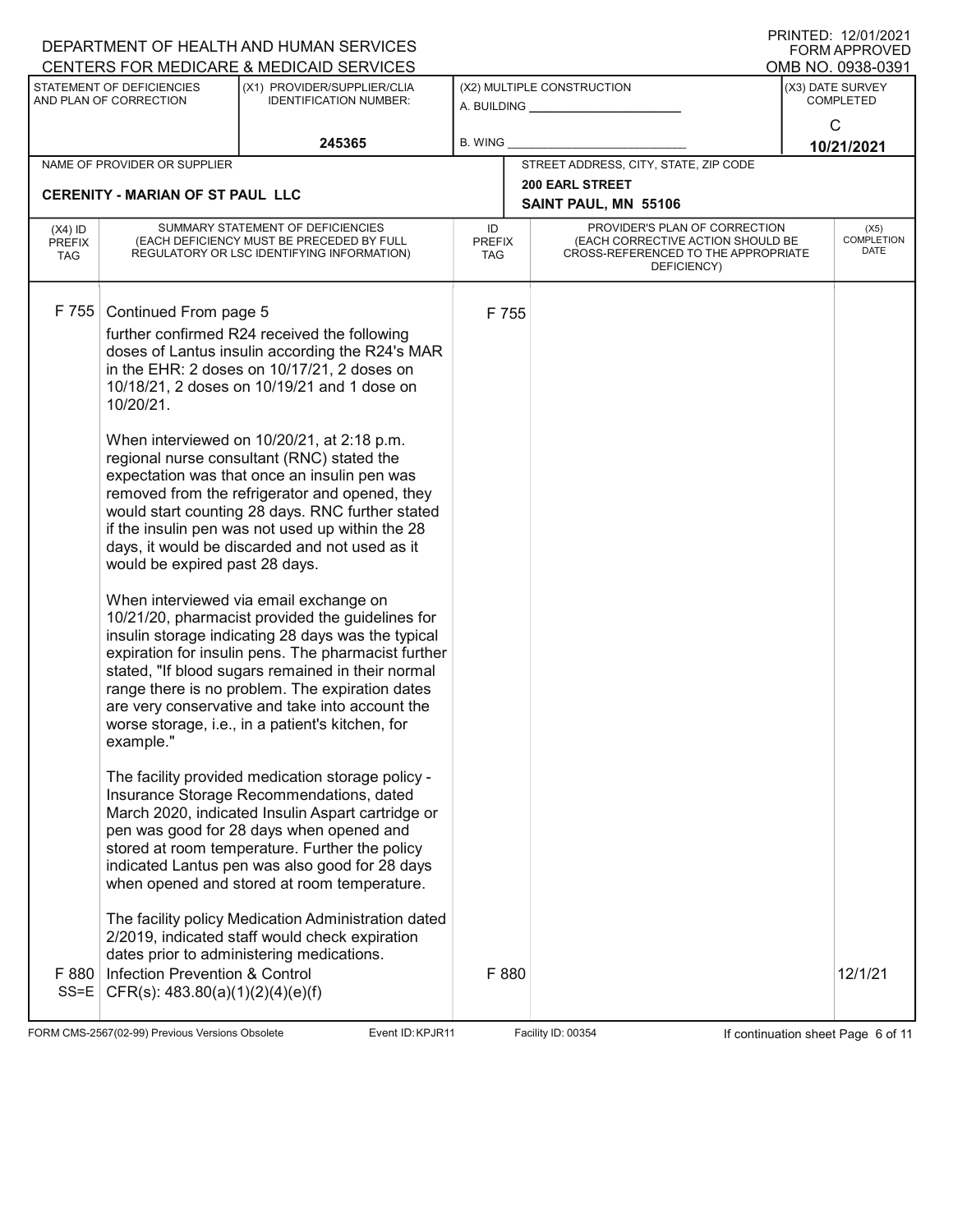|                                   |                                                                                                                                                                                                                                                                                            | DEPARTMENT OF HEALTH AND HUMAN SERVICES<br>CENTERS FOR MEDICARE & MEDICAID SERVICES                                                                                                                                                                                                                                                                                                                                                                                                                                                                                                                                                                                                                                                                                                                                                                                                                                                                                                                                                                                                                                                                                                          |                            |  |                                                                                                                          |                                      | PRINTED: 12/01/2021<br>FORM APPROVED<br>OMB NO. 0938-0391 |
|-----------------------------------|--------------------------------------------------------------------------------------------------------------------------------------------------------------------------------------------------------------------------------------------------------------------------------------------|----------------------------------------------------------------------------------------------------------------------------------------------------------------------------------------------------------------------------------------------------------------------------------------------------------------------------------------------------------------------------------------------------------------------------------------------------------------------------------------------------------------------------------------------------------------------------------------------------------------------------------------------------------------------------------------------------------------------------------------------------------------------------------------------------------------------------------------------------------------------------------------------------------------------------------------------------------------------------------------------------------------------------------------------------------------------------------------------------------------------------------------------------------------------------------------------|----------------------------|--|--------------------------------------------------------------------------------------------------------------------------|--------------------------------------|-----------------------------------------------------------|
|                                   | STATEMENT OF DEFICIENCIES<br>AND PLAN OF CORRECTION                                                                                                                                                                                                                                        | (X1) PROVIDER/SUPPLIER/CLIA<br><b>IDENTIFICATION NUMBER:</b>                                                                                                                                                                                                                                                                                                                                                                                                                                                                                                                                                                                                                                                                                                                                                                                                                                                                                                                                                                                                                                                                                                                                 | (X2) MULTIPLE CONSTRUCTION |  |                                                                                                                          | (X3) DATE SURVEY<br><b>COMPLETED</b> |                                                           |
|                                   |                                                                                                                                                                                                                                                                                            |                                                                                                                                                                                                                                                                                                                                                                                                                                                                                                                                                                                                                                                                                                                                                                                                                                                                                                                                                                                                                                                                                                                                                                                              |                            |  |                                                                                                                          |                                      | $\mathsf{C}$                                              |
|                                   |                                                                                                                                                                                                                                                                                            | 245365                                                                                                                                                                                                                                                                                                                                                                                                                                                                                                                                                                                                                                                                                                                                                                                                                                                                                                                                                                                                                                                                                                                                                                                       | <b>B. WING</b>             |  |                                                                                                                          |                                      | 10/21/2021                                                |
|                                   | NAME OF PROVIDER OR SUPPLIER                                                                                                                                                                                                                                                               |                                                                                                                                                                                                                                                                                                                                                                                                                                                                                                                                                                                                                                                                                                                                                                                                                                                                                                                                                                                                                                                                                                                                                                                              |                            |  | STREET ADDRESS, CITY, STATE, ZIP CODE                                                                                    |                                      |                                                           |
|                                   | <b>CERENITY - MARIAN OF ST PAUL LLC</b>                                                                                                                                                                                                                                                    |                                                                                                                                                                                                                                                                                                                                                                                                                                                                                                                                                                                                                                                                                                                                                                                                                                                                                                                                                                                                                                                                                                                                                                                              |                            |  | <b>200 EARL STREET</b><br>SAINT PAUL, MN 55106                                                                           |                                      |                                                           |
| $(X4)$ ID<br><b>PREFIX</b><br>TAG | SUMMARY STATEMENT OF DEFICIENCIES<br>(EACH DEFICIENCY MUST BE PRECEDED BY FULL<br>REGULATORY OR LSC IDENTIFYING INFORMATION)                                                                                                                                                               |                                                                                                                                                                                                                                                                                                                                                                                                                                                                                                                                                                                                                                                                                                                                                                                                                                                                                                                                                                                                                                                                                                                                                                                              | ID<br>PREFIX<br>TAG        |  | PROVIDER'S PLAN OF CORRECTION<br>(EACH CORRECTIVE ACTION SHOULD BE<br>CROSS-REFERENCED TO THE APPROPRIATE<br>DEFICIENCY) |                                      | (X5)<br><b>COMPLETION</b><br>DATE                         |
| F 880                             | Continued From page 6                                                                                                                                                                                                                                                                      |                                                                                                                                                                                                                                                                                                                                                                                                                                                                                                                                                                                                                                                                                                                                                                                                                                                                                                                                                                                                                                                                                                                                                                                              | F 880                      |  |                                                                                                                          |                                      |                                                           |
|                                   | §483.80 Infection Control<br>diseases and infections.<br>program.<br>a minimum, the following elements:<br>providing services under a contractual<br>accepted national standards;<br>but are not limited to:<br>possible communicable diseases or<br>persons in the facility;<br>reported; | The facility must establish and maintain an<br>infection prevention and control program<br>designed to provide a safe, sanitary and<br>comfortable environment and to help prevent the<br>development and transmission of communicable<br>§483.80(a) Infection prevention and control<br>The facility must establish an infection prevention<br>and control program (IPCP) that must include, at<br>§483.80(a)(1) A system for preventing, identifying,<br>reporting, investigating, and controlling infections<br>and communicable diseases for all residents,<br>staff, volunteers, visitors, and other individuals<br>arrangement based upon the facility assessment<br>conducted according to §483.70(e) and following<br>§483.80(a)(2) Written standards, policies, and<br>procedures for the program, which must include,<br>(i) A system of surveillance designed to identify<br>infections before they can spread to other<br>(ii) When and to whom possible incidents of<br>communicable disease or infections should be<br>(iii) Standard and transmission-based precautions<br>to be followed to prevent spread of infections;<br>(iv)When and how isolation should be used for a |                            |  |                                                                                                                          |                                      |                                                           |

FORM CMS-2567(02-99) Previous Versions Obsolete Event ID: KPJR11 Facility ID: 00354 If continuation sheet Page 7 of 11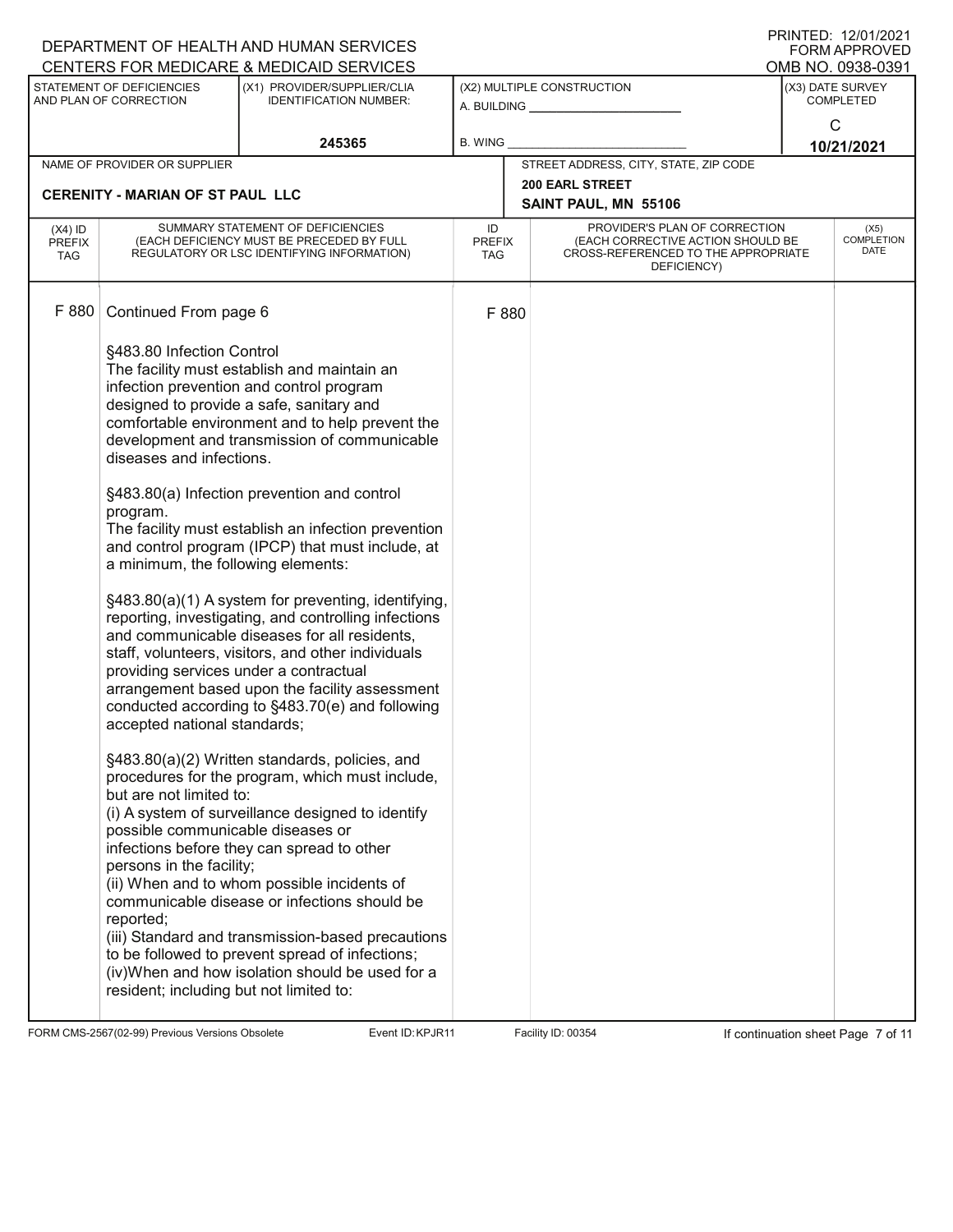|                                          |                                                                                                                                                                                                                                              | DEPARTMENT OF HEALTH AND HUMAN SERVICES<br>CENTERS FOR MEDICARE & MEDICAID SERVICES                                                                                                                                                                                                                                                                                                                                                                                                                                                                                                                                                                                                                                                                                                                                                                                                                                                                                                                                                                                                                                                                                                                                                                                                                     |                            |                                                                                                                                                                                                                                                                                                                                                                                                                                |   | FRIIVIEU. IZ/VI/ZVZI<br><b>FORM APPROVED</b><br>OMB NO. 0938-0391 |
|------------------------------------------|----------------------------------------------------------------------------------------------------------------------------------------------------------------------------------------------------------------------------------------------|---------------------------------------------------------------------------------------------------------------------------------------------------------------------------------------------------------------------------------------------------------------------------------------------------------------------------------------------------------------------------------------------------------------------------------------------------------------------------------------------------------------------------------------------------------------------------------------------------------------------------------------------------------------------------------------------------------------------------------------------------------------------------------------------------------------------------------------------------------------------------------------------------------------------------------------------------------------------------------------------------------------------------------------------------------------------------------------------------------------------------------------------------------------------------------------------------------------------------------------------------------------------------------------------------------|----------------------------|--------------------------------------------------------------------------------------------------------------------------------------------------------------------------------------------------------------------------------------------------------------------------------------------------------------------------------------------------------------------------------------------------------------------------------|---|-------------------------------------------------------------------|
|                                          | STATEMENT OF DEFICIENCIES<br>AND PLAN OF CORRECTION                                                                                                                                                                                          | (X1) PROVIDER/SUPPLIER/CLIA<br><b>IDENTIFICATION NUMBER:</b>                                                                                                                                                                                                                                                                                                                                                                                                                                                                                                                                                                                                                                                                                                                                                                                                                                                                                                                                                                                                                                                                                                                                                                                                                                            | A. BUILDING                | (X2) MULTIPLE CONSTRUCTION                                                                                                                                                                                                                                                                                                                                                                                                     |   | (X3) DATE SURVEY<br><b>COMPLETED</b>                              |
|                                          |                                                                                                                                                                                                                                              | 245365                                                                                                                                                                                                                                                                                                                                                                                                                                                                                                                                                                                                                                                                                                                                                                                                                                                                                                                                                                                                                                                                                                                                                                                                                                                                                                  | <b>B. WING</b>             |                                                                                                                                                                                                                                                                                                                                                                                                                                | C | 10/21/2021                                                        |
|                                          | NAME OF PROVIDER OR SUPPLIER                                                                                                                                                                                                                 |                                                                                                                                                                                                                                                                                                                                                                                                                                                                                                                                                                                                                                                                                                                                                                                                                                                                                                                                                                                                                                                                                                                                                                                                                                                                                                         |                            | STREET ADDRESS, CITY, STATE, ZIP CODE                                                                                                                                                                                                                                                                                                                                                                                          |   |                                                                   |
|                                          | <b>CERENITY - MARIAN OF ST PAUL LLC</b>                                                                                                                                                                                                      |                                                                                                                                                                                                                                                                                                                                                                                                                                                                                                                                                                                                                                                                                                                                                                                                                                                                                                                                                                                                                                                                                                                                                                                                                                                                                                         |                            | <b>200 EARL STREET</b>                                                                                                                                                                                                                                                                                                                                                                                                         |   |                                                                   |
|                                          |                                                                                                                                                                                                                                              |                                                                                                                                                                                                                                                                                                                                                                                                                                                                                                                                                                                                                                                                                                                                                                                                                                                                                                                                                                                                                                                                                                                                                                                                                                                                                                         |                            | SAINT PAUL, MN 55106                                                                                                                                                                                                                                                                                                                                                                                                           |   |                                                                   |
| $(X4)$ ID<br><b>PREFIX</b><br><b>TAG</b> |                                                                                                                                                                                                                                              | SUMMARY STATEMENT OF DEFICIENCIES<br>(EACH DEFICIENCY MUST BE PRECEDED BY FULL<br>REGULATORY OR LSC IDENTIFYING INFORMATION)                                                                                                                                                                                                                                                                                                                                                                                                                                                                                                                                                                                                                                                                                                                                                                                                                                                                                                                                                                                                                                                                                                                                                                            | ID<br><b>PREFIX</b><br>TAG | PROVIDER'S PLAN OF CORRECTION<br>(EACH CORRECTIVE ACTION SHOULD BE<br>CROSS-REFERENCED TO THE APPROPRIATE<br>DEFICIENCY)                                                                                                                                                                                                                                                                                                       |   | (X5)<br><b>COMPLETION</b><br>DATE                                 |
| F 880                                    | Continued From page 7<br>involved, and<br>circumstances.<br>contact will transmit the disease; and<br>corrective actions taken by the facility.<br>§483.80(e) Linens.<br>infection.<br>§483.80(f) Annual review.<br>by:<br>Findings include: | (A) The type and duration of the isolation,<br>depending upon the infectious agent or organism<br>(B) A requirement that the isolation should be the<br>least restrictive possible for the resident under the<br>(v) The circumstances under which the facility<br>must prohibit employees with a communicable<br>disease or infected skin lesions from direct<br>contact with residents or their food, if direct<br>(vi) The hand hygiene procedures to be followed<br>by staff involved in direct resident contact.<br>§483.80(a)(4) A system for recording incidents<br>identified under the facility's IPCP and the<br>Personnel must handle, store, process, and<br>transport linens so as to prevent the spread of<br>The facility will conduct an annual review of its<br>IPCP and update their program, as necessary.<br>This REQUIREMENT is not met as evidenced<br>Based on observation, interview and document<br>review the facility failed to ensure shared medical<br>equipment was cleaned and disinfected for 11 of<br>11 residents (R23, R50, R49, R27, R2, R24, R15,<br>R57, R59, R30, R9) reviewed for shared medical<br>equipment use. This had the potential to affect all<br>24 residents who resided on the fifth floor unit.<br>R23's Face Sheet printed on 10/21/21, indicated | F 880                      | The facility s Quality Assurance and<br>Performance Improvement Committee<br>with assistance from the Infection<br>Preventionist, and Governing Body<br>oversight conducted a root cause analysis<br>(RCA) on 11/24/2021 and identified the<br>problem that resulted in this deficiency.<br>Subsequent re-education and planned<br>audits were implemented to prevent<br>recurrence.<br>The Executive Director and Director of |   |                                                                   |

FORM CMS-2567(02-99) Previous Versions Obsolete Event ID: KPJR11 Facility ID: 00354 If continuation sheet Page 8 of 11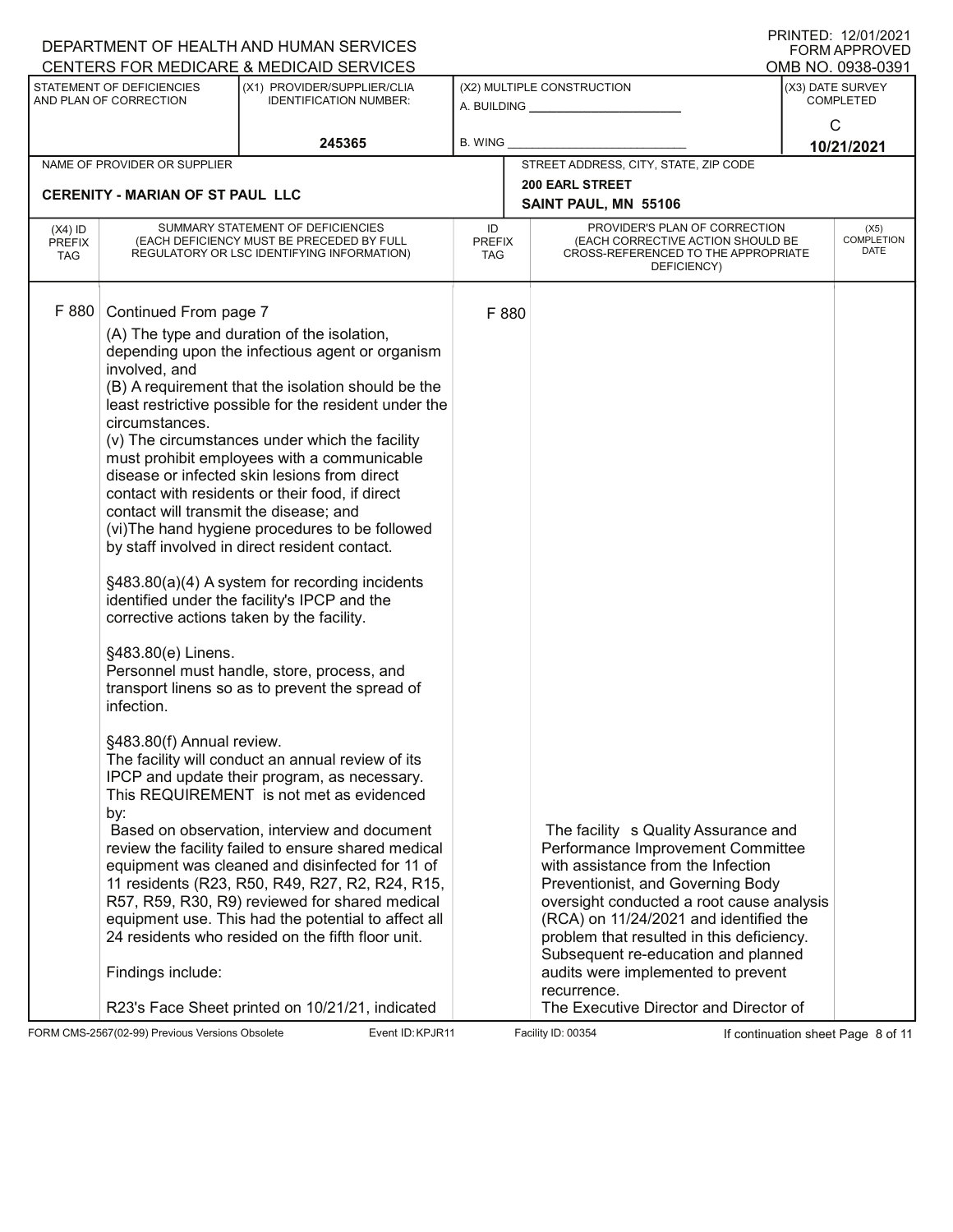|                                          |                                                                                                                              | DEPARTMENT OF HEALTH AND HUMAN SERVICES                                                                                                                                                                                                                                                                                                                                                                                                                                                                                                                                                                                                                                                                                                                                                                                                                                                                                                                                                                                                                                                                                                                                                                                                                                           |                            |  |                                                                                                                                                                                                                                                                                                                                                                                                                                                                                                                                                                                                                                                                                                                                                                                                                                                                                                                                                                                                                                                                                                                                                                                                  |                                      | I ININTED. IZ/VI/ZVZ I<br><b>FORM APPROVED</b> |
|------------------------------------------|------------------------------------------------------------------------------------------------------------------------------|-----------------------------------------------------------------------------------------------------------------------------------------------------------------------------------------------------------------------------------------------------------------------------------------------------------------------------------------------------------------------------------------------------------------------------------------------------------------------------------------------------------------------------------------------------------------------------------------------------------------------------------------------------------------------------------------------------------------------------------------------------------------------------------------------------------------------------------------------------------------------------------------------------------------------------------------------------------------------------------------------------------------------------------------------------------------------------------------------------------------------------------------------------------------------------------------------------------------------------------------------------------------------------------|----------------------------|--|--------------------------------------------------------------------------------------------------------------------------------------------------------------------------------------------------------------------------------------------------------------------------------------------------------------------------------------------------------------------------------------------------------------------------------------------------------------------------------------------------------------------------------------------------------------------------------------------------------------------------------------------------------------------------------------------------------------------------------------------------------------------------------------------------------------------------------------------------------------------------------------------------------------------------------------------------------------------------------------------------------------------------------------------------------------------------------------------------------------------------------------------------------------------------------------------------|--------------------------------------|------------------------------------------------|
|                                          |                                                                                                                              | CENTERS FOR MEDICARE & MEDICAID SERVICES                                                                                                                                                                                                                                                                                                                                                                                                                                                                                                                                                                                                                                                                                                                                                                                                                                                                                                                                                                                                                                                                                                                                                                                                                                          |                            |  |                                                                                                                                                                                                                                                                                                                                                                                                                                                                                                                                                                                                                                                                                                                                                                                                                                                                                                                                                                                                                                                                                                                                                                                                  |                                      | OMB NO. 0938-0391                              |
|                                          | STATEMENT OF DEFICIENCIES<br>AND PLAN OF CORRECTION                                                                          | (X1) PROVIDER/SUPPLIER/CLIA<br><b>IDENTIFICATION NUMBER:</b>                                                                                                                                                                                                                                                                                                                                                                                                                                                                                                                                                                                                                                                                                                                                                                                                                                                                                                                                                                                                                                                                                                                                                                                                                      |                            |  | (X2) MULTIPLE CONSTRUCTION<br>A. BUILDING __________________                                                                                                                                                                                                                                                                                                                                                                                                                                                                                                                                                                                                                                                                                                                                                                                                                                                                                                                                                                                                                                                                                                                                     | (X3) DATE SURVEY<br><b>COMPLETED</b> |                                                |
|                                          |                                                                                                                              | 245365                                                                                                                                                                                                                                                                                                                                                                                                                                                                                                                                                                                                                                                                                                                                                                                                                                                                                                                                                                                                                                                                                                                                                                                                                                                                            | B. WING                    |  |                                                                                                                                                                                                                                                                                                                                                                                                                                                                                                                                                                                                                                                                                                                                                                                                                                                                                                                                                                                                                                                                                                                                                                                                  | $\mathsf{C}$<br>10/21/2021           |                                                |
|                                          | NAME OF PROVIDER OR SUPPLIER                                                                                                 |                                                                                                                                                                                                                                                                                                                                                                                                                                                                                                                                                                                                                                                                                                                                                                                                                                                                                                                                                                                                                                                                                                                                                                                                                                                                                   |                            |  | STREET ADDRESS, CITY, STATE, ZIP CODE                                                                                                                                                                                                                                                                                                                                                                                                                                                                                                                                                                                                                                                                                                                                                                                                                                                                                                                                                                                                                                                                                                                                                            |                                      |                                                |
|                                          | <b>CERENITY - MARIAN OF ST PAUL LLC</b>                                                                                      |                                                                                                                                                                                                                                                                                                                                                                                                                                                                                                                                                                                                                                                                                                                                                                                                                                                                                                                                                                                                                                                                                                                                                                                                                                                                                   |                            |  | <b>200 EARL STREET</b>                                                                                                                                                                                                                                                                                                                                                                                                                                                                                                                                                                                                                                                                                                                                                                                                                                                                                                                                                                                                                                                                                                                                                                           |                                      |                                                |
|                                          |                                                                                                                              |                                                                                                                                                                                                                                                                                                                                                                                                                                                                                                                                                                                                                                                                                                                                                                                                                                                                                                                                                                                                                                                                                                                                                                                                                                                                                   |                            |  | SAINT PAUL, MN 55106                                                                                                                                                                                                                                                                                                                                                                                                                                                                                                                                                                                                                                                                                                                                                                                                                                                                                                                                                                                                                                                                                                                                                                             |                                      |                                                |
| $(X4)$ ID<br><b>PREFIX</b><br><b>TAG</b> |                                                                                                                              | SUMMARY STATEMENT OF DEFICIENCIES<br>(EACH DEFICIENCY MUST BE PRECEDED BY FULL<br>REGULATORY OR LSC IDENTIFYING INFORMATION)                                                                                                                                                                                                                                                                                                                                                                                                                                                                                                                                                                                                                                                                                                                                                                                                                                                                                                                                                                                                                                                                                                                                                      | ID<br><b>PREFIX</b><br>TAG |  | PROVIDER'S PLAN OF CORRECTION<br>(EACH CORRECTIVE ACTION SHOULD BE<br>CROSS-REFERENCED TO THE APPROPRIATE<br>DEFICIENCY)                                                                                                                                                                                                                                                                                                                                                                                                                                                                                                                                                                                                                                                                                                                                                                                                                                                                                                                                                                                                                                                                         |                                      | (X5)<br><b>COMPLETION</b><br>DATE              |
| F 880                                    | Continued From page 8<br>disease stage 1 through stage 4.<br>unspecified asthma.<br>accident.<br>aortocoronary bypass graft. | R23's diagnoses included acute respiratory failure<br>with hypoxia, diabetes mellitus and chronic kidney<br>R50's Face Sheet printed on 10/21/21, indicated<br>R50's diagnoses included acute systolic<br>(congestive) heart failure, hypertension, cerebral<br>infarction, and type 2 diabetes mellitus.<br>R49's Face Sheet printed on 10/21/21, indicated<br>R49's diagnoses included chronic obstructive<br>pulmonary disease, chronic diastolic congestive<br>heart failure, dermatitis, allergic rhinitis, and<br>chronic respiratory failure with hypoxia.<br>R27's Face Sheet printed on 10/21/21, indicated<br>R27's diagnoses included chronic obstructive<br>pulmonary disease, chronic kidney disease and<br>R2's Face Sheet printed on 10/21/21, indicated<br>R2's diagnoses included sepsis, unspecified<br>organism, diabetes mellitus with hyperglycemia,<br>unspecified asthma, and cerebral vascular<br>R24's Face Sheet printed on 10/21/21, indicated<br>R24's diagnoses included allergic rhinitis, Type 2<br>diabetes mellitus with diabetic polyneuropathy,<br>acute pulmonary edema, and Presence of<br>R15's Face Sheet printed on 10/21/21, indicated<br>R15's diagnoses included presence of prosthetic<br>heart valve, hypertensive heart and chronic | F 880                      |  | Nursing reviewed policies and procedures<br>regarding disinfecting multiuse/shared<br>equipment/items and to ensure they met<br>the CDC guidance for disinfection in<br>healthcare facilities and follow disinfectant<br>product manufacturer directions for use<br>including contact time.<br>The Director of Nursing and/or the<br>Infection Preventionist trained all staff<br>responsible for resident care equipment<br>on the facility policies/procedures for<br>proper disinfection, including following<br>manufacturer directions for use. Each<br>staff person will demonstrate competency<br>at the conclusion of the training; this will<br>be documented.<br>The Director of Nursing, the Infection<br>Preventionist, and/or other facility<br>leadership will conduct audits for proper<br>cleaning and disinfection of resident use<br>equipment/environmental cleaning, on all<br>shifts every day for one week, then may<br>decrease frequency as determined by<br>compliance.<br>The Director of Nursing, Infection<br>Preventionist or designee will review the<br>results of the audits and monitoring with<br>the Quality Assurance Program<br>Improvement (QAPI) program. |                                      |                                                |
|                                          |                                                                                                                              | kidney disease with heart failure and stage 1<br>through stage 4 chronic kidney disease.<br>R57's Face Sheet printed on 10/21/21, indicated                                                                                                                                                                                                                                                                                                                                                                                                                                                                                                                                                                                                                                                                                                                                                                                                                                                                                                                                                                                                                                                                                                                                       |                            |  |                                                                                                                                                                                                                                                                                                                                                                                                                                                                                                                                                                                                                                                                                                                                                                                                                                                                                                                                                                                                                                                                                                                                                                                                  |                                      |                                                |

FORM CMS-2567(02-99) Previous Versions Obsolete Event ID: KPJR11 Facility ID: 00354 If continuation sheet Page 9 of 11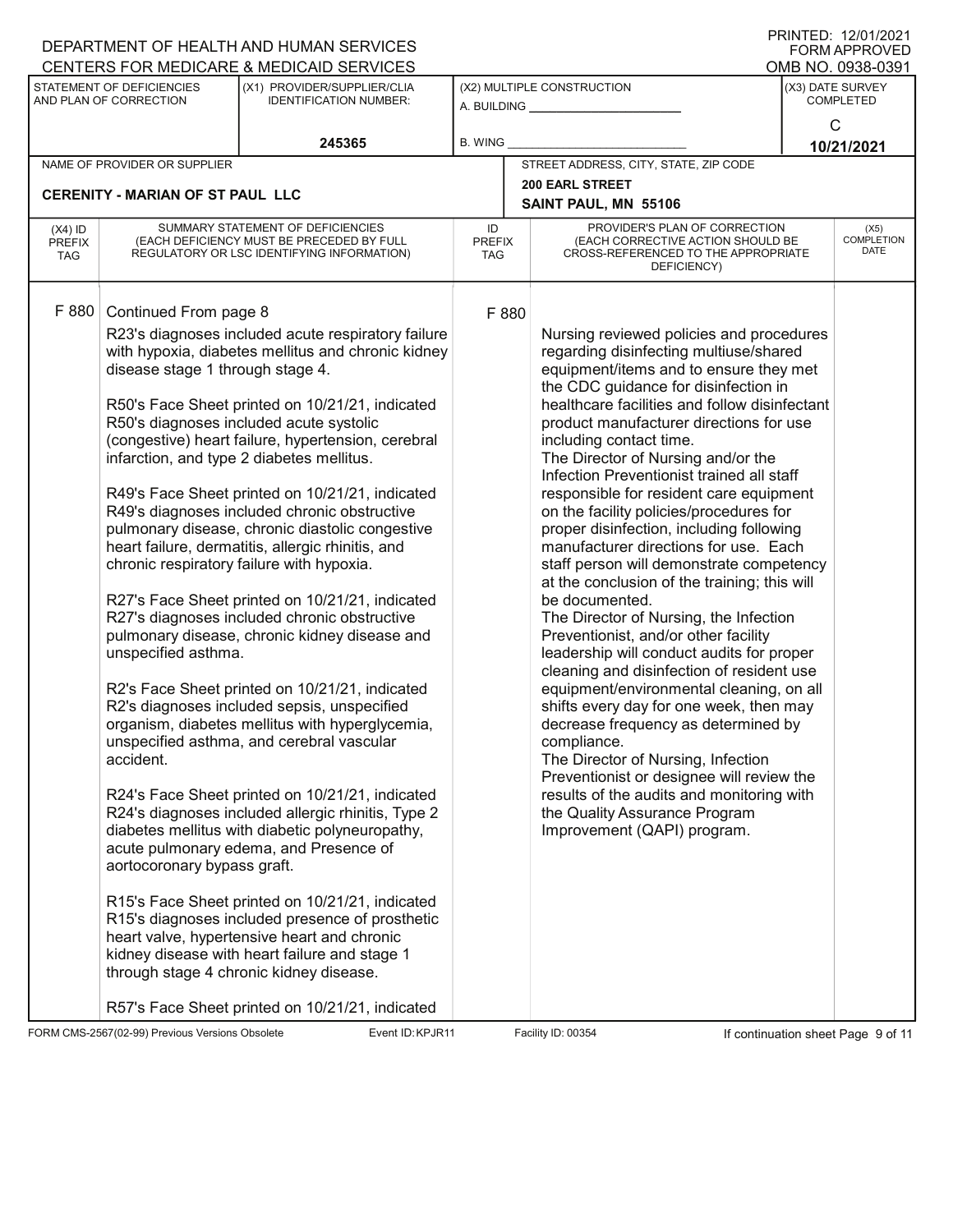|                                          |                                                                            | DEPARTMENT OF HEALTH AND HUMAN SERVICES                                                                                                                                                                                                                                                                                                                                                                                                                                                                                                                                                                                                                                                                                                                                                                                                                                                                                                                                                                                                                                                                                                                                                                                                                                                                                                                                                                                                                                                                                                                                                                                       |                                   |                                                                                                                          |                                           | $1$ INTITLES. IZTUTTZUZ I<br><b>FORM APPROVED</b> |
|------------------------------------------|----------------------------------------------------------------------------|-------------------------------------------------------------------------------------------------------------------------------------------------------------------------------------------------------------------------------------------------------------------------------------------------------------------------------------------------------------------------------------------------------------------------------------------------------------------------------------------------------------------------------------------------------------------------------------------------------------------------------------------------------------------------------------------------------------------------------------------------------------------------------------------------------------------------------------------------------------------------------------------------------------------------------------------------------------------------------------------------------------------------------------------------------------------------------------------------------------------------------------------------------------------------------------------------------------------------------------------------------------------------------------------------------------------------------------------------------------------------------------------------------------------------------------------------------------------------------------------------------------------------------------------------------------------------------------------------------------------------------|-----------------------------------|--------------------------------------------------------------------------------------------------------------------------|-------------------------------------------|---------------------------------------------------|
|                                          |                                                                            | CENTERS FOR MEDICARE & MEDICAID SERVICES                                                                                                                                                                                                                                                                                                                                                                                                                                                                                                                                                                                                                                                                                                                                                                                                                                                                                                                                                                                                                                                                                                                                                                                                                                                                                                                                                                                                                                                                                                                                                                                      |                                   |                                                                                                                          |                                           | OMB NO. 0938-0391                                 |
|                                          | STATEMENT OF DEFICIENCIES<br>AND PLAN OF CORRECTION                        | (X1) PROVIDER/SUPPLIER/CLIA<br><b>IDENTIFICATION NUMBER:</b>                                                                                                                                                                                                                                                                                                                                                                                                                                                                                                                                                                                                                                                                                                                                                                                                                                                                                                                                                                                                                                                                                                                                                                                                                                                                                                                                                                                                                                                                                                                                                                  |                                   | (X2) MULTIPLE CONSTRUCTION<br>A. BUILDING A.                                                                             | (X3) DATE SURVEY<br><b>COMPLETED</b><br>C |                                                   |
|                                          |                                                                            | 245365                                                                                                                                                                                                                                                                                                                                                                                                                                                                                                                                                                                                                                                                                                                                                                                                                                                                                                                                                                                                                                                                                                                                                                                                                                                                                                                                                                                                                                                                                                                                                                                                                        | <b>B. WING</b>                    |                                                                                                                          |                                           | 10/21/2021                                        |
|                                          | NAME OF PROVIDER OR SUPPLIER                                               |                                                                                                                                                                                                                                                                                                                                                                                                                                                                                                                                                                                                                                                                                                                                                                                                                                                                                                                                                                                                                                                                                                                                                                                                                                                                                                                                                                                                                                                                                                                                                                                                                               |                                   | STREET ADDRESS, CITY, STATE, ZIP CODE                                                                                    |                                           |                                                   |
|                                          | <b>CERENITY - MARIAN OF ST PAUL LLC</b>                                    |                                                                                                                                                                                                                                                                                                                                                                                                                                                                                                                                                                                                                                                                                                                                                                                                                                                                                                                                                                                                                                                                                                                                                                                                                                                                                                                                                                                                                                                                                                                                                                                                                               |                                   | <b>200 EARL STREET</b><br>SAINT PAUL, MN 55106                                                                           |                                           |                                                   |
| $(X4)$ ID<br><b>PREFIX</b><br><b>TAG</b> |                                                                            | SUMMARY STATEMENT OF DEFICIENCIES<br>(EACH DEFICIENCY MUST BE PRECEDED BY FULL<br>REGULATORY OR LSC IDENTIFYING INFORMATION)                                                                                                                                                                                                                                                                                                                                                                                                                                                                                                                                                                                                                                                                                                                                                                                                                                                                                                                                                                                                                                                                                                                                                                                                                                                                                                                                                                                                                                                                                                  | ID<br><b>PREFIX</b><br><b>TAG</b> | PROVIDER'S PLAN OF CORRECTION<br>(EACH CORRECTIVE ACTION SHOULD BE<br>CROSS-REFERENCED TO THE APPROPRIATE<br>DEFICIENCY) |                                           | (X5)<br><b>COMPLETION</b><br>DATE                 |
| F 880                                    | Continued From page 9<br>sepsis with septic shock.<br>disease.<br>disease. | R57's diagnoses included sepsis due to<br>escherichia coli (E.Coli), Long term (current) use<br>of antibiotics, urinary tract infection, and severe<br>R59's Face Sheet printed on 10/21/21, indicated<br>R59's diagnoses included Acute and chronic<br>respiratory failure, chronic obstructive pulmonary<br>disease, stage 1 through stage 4 chronic kidney<br>disease, and history of recurrent pneumonia.<br>R30's Face Sheet printed on 10/21/21, indicated<br>R30's diagnoses included diabetes mellitus,<br>chronic bronchitis, and atherosclerotic heart<br>R9's Face Sheet printed on 10/21/21, indicated<br>R9's diagnoses included wedge compression<br>fracture of first lumbar vertebra, irritable bowel<br>syndrome with diarrhea, and acute respiratory<br>During observation on 10/18/21, from 3:00 p.m<br>to 3:22 p.m. nursing assistant (NA)-A exited<br>R23's room with a roller blood pressure (BP)<br>equipment. There was an oxygen saturation<br>device also attached to BP equipment. There was<br>an unattached thermometer also in the storage<br>bin on the BP equipment. NA-A went into R50's<br>room and attached the BP cuff and completed BP<br>check and left R50's room with BP equipment. No<br>sanitizing was observed and there were no<br>sanitizing wipes noted in the BP storage bin.<br>NA-A then went into R49's room and checked<br>R49's BP and went to the following resident's<br>rooms and checked BP, oxygen saturations, and<br>temperatures (R27, R2, R24, R15, R57, R59,<br>R30). NA-A then went into the common area and<br>checked oxygen saturations and temperatures on | F 880                             |                                                                                                                          |                                           |                                                   |

FORM CMS-2567(02-99) Previous Versions Obsolete Event ID: KPJR11 Facility ID: 00354 If continuation sheet Page 10 of 11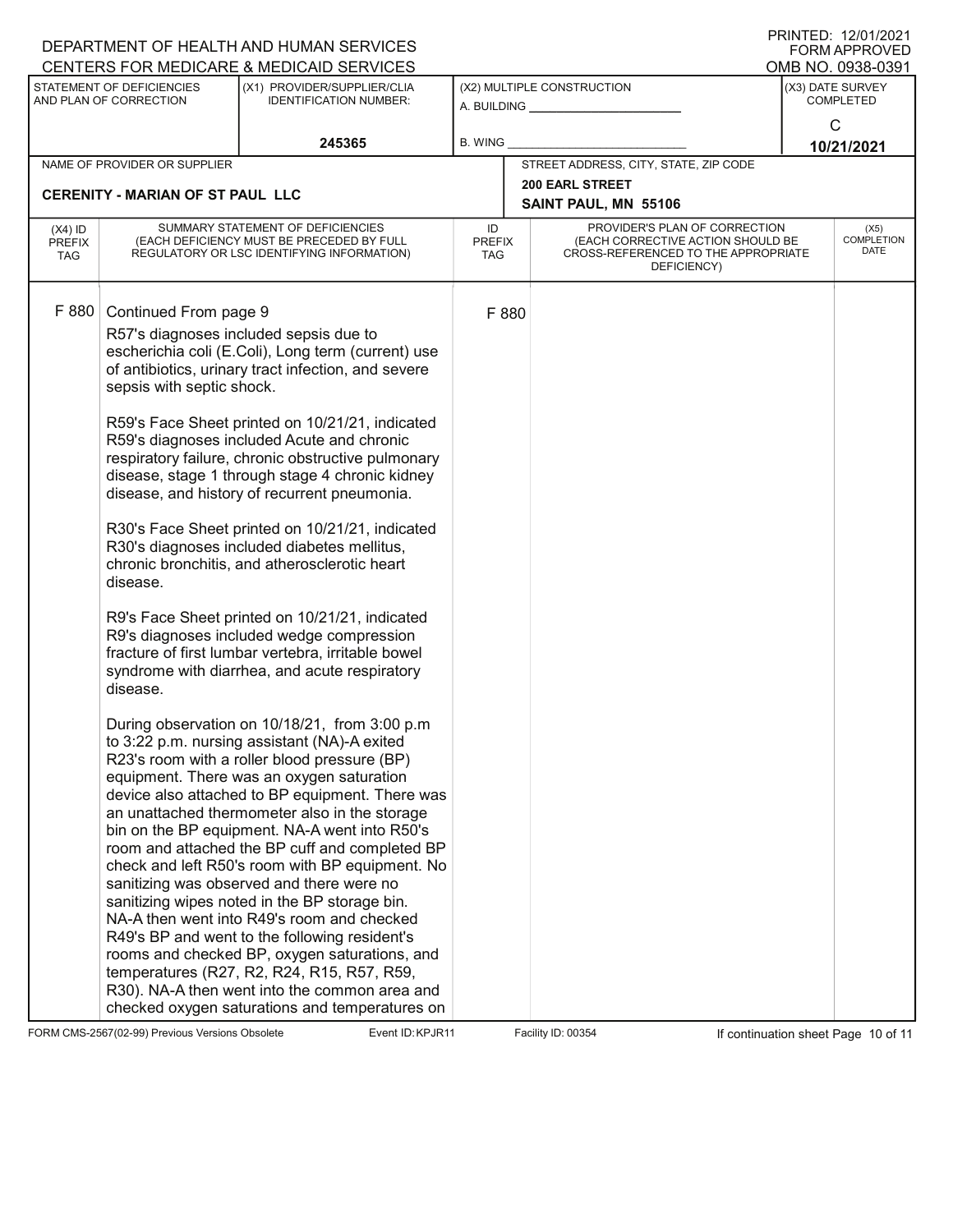|                                          |                                                                                                                                                                                                             | DEPARTMENT OF HEALTH AND HUMAN SERVICES<br>CENTERS FOR MEDICARE & MEDICAID SERVICES                                                                                                                                                                                                                                                                                                                                                                                                                                                                                                                                                                                                                                                                                                                                                                                                                                                                                                                                                                                                                                                                                                                                                                                       |                                   |       |                                                                                                                          |                                       | I ININTED. IZ/VI/ZVZ I<br><b>FORM APPROVED</b> |
|------------------------------------------|-------------------------------------------------------------------------------------------------------------------------------------------------------------------------------------------------------------|---------------------------------------------------------------------------------------------------------------------------------------------------------------------------------------------------------------------------------------------------------------------------------------------------------------------------------------------------------------------------------------------------------------------------------------------------------------------------------------------------------------------------------------------------------------------------------------------------------------------------------------------------------------------------------------------------------------------------------------------------------------------------------------------------------------------------------------------------------------------------------------------------------------------------------------------------------------------------------------------------------------------------------------------------------------------------------------------------------------------------------------------------------------------------------------------------------------------------------------------------------------------------|-----------------------------------|-------|--------------------------------------------------------------------------------------------------------------------------|---------------------------------------|------------------------------------------------|
|                                          | STATEMENT OF DEFICIENCIES                                                                                                                                                                                   | (X1) PROVIDER/SUPPLIER/CLIA                                                                                                                                                                                                                                                                                                                                                                                                                                                                                                                                                                                                                                                                                                                                                                                                                                                                                                                                                                                                                                                                                                                                                                                                                                               |                                   |       | (X2) MULTIPLE CONSTRUCTION                                                                                               | OMB NO. 0938-0391<br>(X3) DATE SURVEY |                                                |
|                                          | AND PLAN OF CORRECTION                                                                                                                                                                                      | <b>IDENTIFICATION NUMBER:</b>                                                                                                                                                                                                                                                                                                                                                                                                                                                                                                                                                                                                                                                                                                                                                                                                                                                                                                                                                                                                                                                                                                                                                                                                                                             |                                   |       | A. BUILDING                                                                                                              | <b>COMPLETED</b><br>C                 |                                                |
|                                          |                                                                                                                                                                                                             | 245365                                                                                                                                                                                                                                                                                                                                                                                                                                                                                                                                                                                                                                                                                                                                                                                                                                                                                                                                                                                                                                                                                                                                                                                                                                                                    | <b>B. WING</b>                    |       |                                                                                                                          |                                       |                                                |
|                                          | NAME OF PROVIDER OR SUPPLIER                                                                                                                                                                                |                                                                                                                                                                                                                                                                                                                                                                                                                                                                                                                                                                                                                                                                                                                                                                                                                                                                                                                                                                                                                                                                                                                                                                                                                                                                           |                                   |       | STREET ADDRESS, CITY, STATE, ZIP CODE                                                                                    | 10/21/2021                            |                                                |
|                                          |                                                                                                                                                                                                             |                                                                                                                                                                                                                                                                                                                                                                                                                                                                                                                                                                                                                                                                                                                                                                                                                                                                                                                                                                                                                                                                                                                                                                                                                                                                           |                                   |       | <b>200 EARL STREET</b>                                                                                                   |                                       |                                                |
|                                          | <b>CERENITY - MARIAN OF ST PAUL LLC</b>                                                                                                                                                                     |                                                                                                                                                                                                                                                                                                                                                                                                                                                                                                                                                                                                                                                                                                                                                                                                                                                                                                                                                                                                                                                                                                                                                                                                                                                                           |                                   |       | SAINT PAUL, MN 55106                                                                                                     |                                       |                                                |
| $(X4)$ ID<br><b>PREFIX</b><br><b>TAG</b> | SUMMARY STATEMENT OF DEFICIENCIES<br>(EACH DEFICIENCY MUST BE PRECEDED BY FULL<br>REGULATORY OR LSC IDENTIFYING INFORMATION)                                                                                |                                                                                                                                                                                                                                                                                                                                                                                                                                                                                                                                                                                                                                                                                                                                                                                                                                                                                                                                                                                                                                                                                                                                                                                                                                                                           | ID<br><b>PREFIX</b><br><b>TAG</b> |       | PROVIDER'S PLAN OF CORRECTION<br>(EACH CORRECTIVE ACTION SHOULD BE<br>CROSS-REFERENCED TO THE APPROPRIATE<br>DEFICIENCY) |                                       | (X5)<br><b>COMPLETION</b><br>DATE              |
| F 880                                    | Continued From page 10<br>sanitizing or disinfecting noted.<br>between residents during vitals check<br>also at the end of the shift.<br>vitals checks.<br>equipment between resident use.<br>disinfectant. | three unidentified residents. NA-A then went and<br>checked R9's temperature and oxygen<br>saturations who also sat in the common area.<br>During observation on 10/18/21, at 3:22 p.m.<br>NA-A took the BP equipment and plugged it into<br>the wall in the hallway. No observation of<br>During interview on 10/18/21, at 3:25 p.m. NA-A<br>verified she did not clean BP and vital equipments<br>observation, and also stated the BP equipment<br>was usually cleaned at the start of the shift and<br>During interview on 10/21/21, at 9:11 a.m.<br>infection preventionist registered nurse (RN)-F<br>stated it was the expectations that staff sanitized<br>BP and vital equipment between residents during<br>During interview on 10/21/21, at 2:07 p.m.<br>regional nurse specialist (RNC)-B stated staff<br>were expected to use the facility approved<br>disinfecting wipes and to sanitize BP and vital<br>The facility Resident Care Equipment Policy<br>dated 6/2017, indicated the purpose of the policy<br>was to ensure that reusable equipment was not<br>used for the care of another resident until it had<br>been cleaned and reprocessed appropriately.<br>Staff were to disinfect reusable equipment<br>between resident uses using an EPA approved |                                   | F 880 |                                                                                                                          |                                       |                                                |

FORM CMS-2567(02-99) Previous Versions Obsolete Event ID: KPJR11 Facility ID: 00354 If continuation sheet Page 11 of 11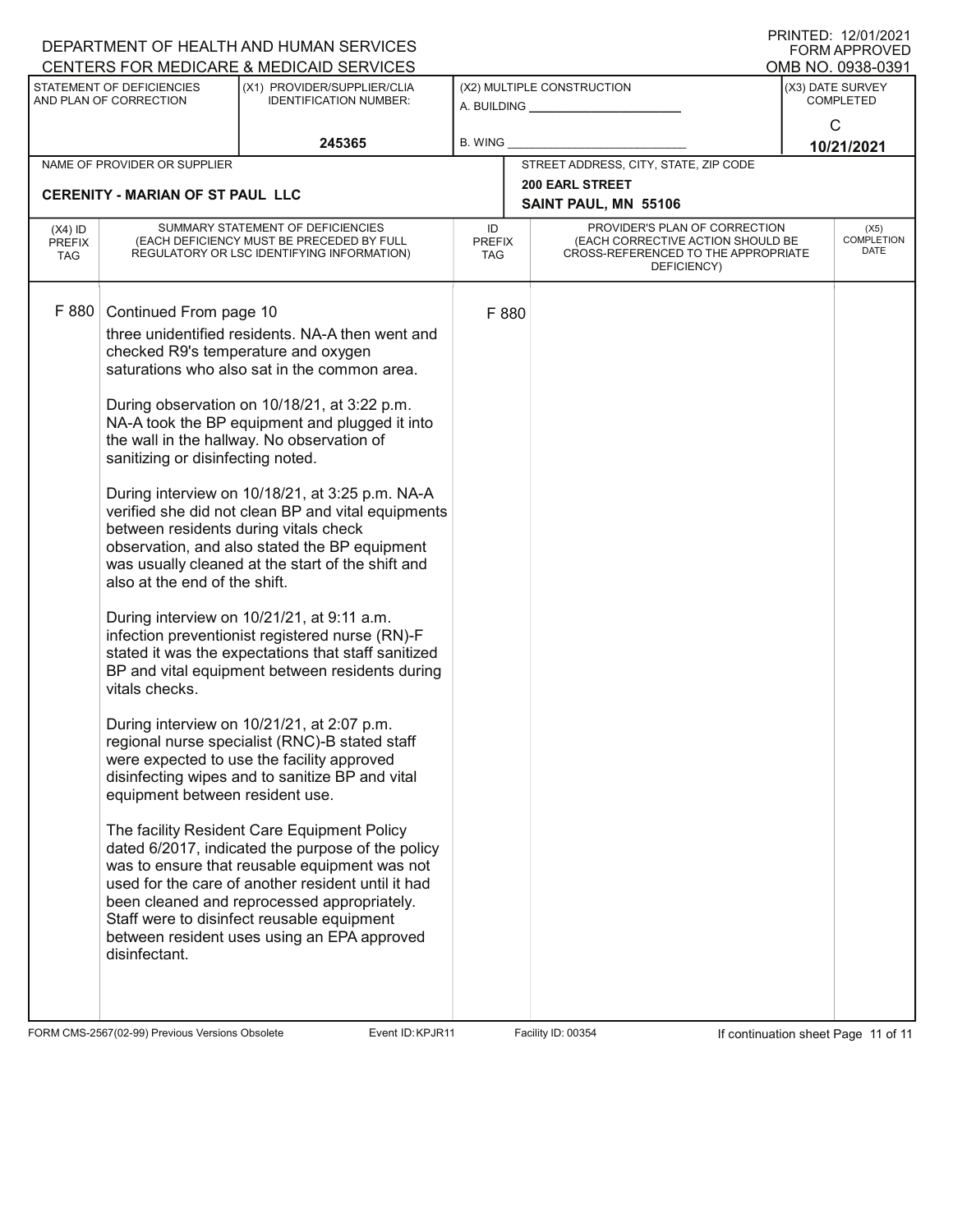# DEPARTMENT OF HEALTH AND HUMAN SERVICES

|                            | CENTERS FOR MEDICARE & MEDICAID SERVICES                                                                                                                                                                                                                                                                                                                                                                                                                                                                                                                                                                                                                                                                                                                                                                                                                                                                                                                                        |           |                                                                                                                                                                                                                                                                                                                                                                                                                                                                                                                                                                                                                                                                                                                                                                                                                                                                                                                                                                                                                                                                                                                                                                                                                                                                                                                                                                                                                                                                                                                                                                                                                                                                                                                                                                                                                                                                                                                                                                                                                                                                                                                                                                                                                                                                                                                         | "A" FORM                               |  |  |  |  |
|----------------------------|---------------------------------------------------------------------------------------------------------------------------------------------------------------------------------------------------------------------------------------------------------------------------------------------------------------------------------------------------------------------------------------------------------------------------------------------------------------------------------------------------------------------------------------------------------------------------------------------------------------------------------------------------------------------------------------------------------------------------------------------------------------------------------------------------------------------------------------------------------------------------------------------------------------------------------------------------------------------------------|-----------|-------------------------------------------------------------------------------------------------------------------------------------------------------------------------------------------------------------------------------------------------------------------------------------------------------------------------------------------------------------------------------------------------------------------------------------------------------------------------------------------------------------------------------------------------------------------------------------------------------------------------------------------------------------------------------------------------------------------------------------------------------------------------------------------------------------------------------------------------------------------------------------------------------------------------------------------------------------------------------------------------------------------------------------------------------------------------------------------------------------------------------------------------------------------------------------------------------------------------------------------------------------------------------------------------------------------------------------------------------------------------------------------------------------------------------------------------------------------------------------------------------------------------------------------------------------------------------------------------------------------------------------------------------------------------------------------------------------------------------------------------------------------------------------------------------------------------------------------------------------------------------------------------------------------------------------------------------------------------------------------------------------------------------------------------------------------------------------------------------------------------------------------------------------------------------------------------------------------------------------------------------------------------------------------------------------------------|----------------------------------------|--|--|--|--|
|                            | STATEMENT OF ISOLATED DEFICIENCIES WHICH CAUSE<br>NO HARM WITH ONLY A POTENTIAL FOR MINIMAL HARM                                                                                                                                                                                                                                                                                                                                                                                                                                                                                                                                                                                                                                                                                                                                                                                                                                                                                | PROVIDER# | MULTIPLE CONSTRUCTION                                                                                                                                                                                                                                                                                                                                                                                                                                                                                                                                                                                                                                                                                                                                                                                                                                                                                                                                                                                                                                                                                                                                                                                                                                                                                                                                                                                                                                                                                                                                                                                                                                                                                                                                                                                                                                                                                                                                                                                                                                                                                                                                                                                                                                                                                                   | <b>DATE SURVEY</b><br><b>COMPLETE:</b> |  |  |  |  |
| FOR SNFs AND NFs           |                                                                                                                                                                                                                                                                                                                                                                                                                                                                                                                                                                                                                                                                                                                                                                                                                                                                                                                                                                                 | 245365    | B. WING                                                                                                                                                                                                                                                                                                                                                                                                                                                                                                                                                                                                                                                                                                                                                                                                                                                                                                                                                                                                                                                                                                                                                                                                                                                                                                                                                                                                                                                                                                                                                                                                                                                                                                                                                                                                                                                                                                                                                                                                                                                                                                                                                                                                                                                                                                                 | 10/21/2021                             |  |  |  |  |
|                            | NAME OF PROVIDER OR SUPPLIER<br><b>CERENITY - MARIAN OF ST PAUL LLC</b>                                                                                                                                                                                                                                                                                                                                                                                                                                                                                                                                                                                                                                                                                                                                                                                                                                                                                                         |           | STREET ADDRESS, CITY, STATE, ZIP CODE<br><b>200 EARL STREET</b><br><b>SAINT PAUL, MN</b>                                                                                                                                                                                                                                                                                                                                                                                                                                                                                                                                                                                                                                                                                                                                                                                                                                                                                                                                                                                                                                                                                                                                                                                                                                                                                                                                                                                                                                                                                                                                                                                                                                                                                                                                                                                                                                                                                                                                                                                                                                                                                                                                                                                                                                |                                        |  |  |  |  |
| ID<br><b>PREFIX</b><br>TAG | SUMMARY STATEMENT OF DEFICIENCIES                                                                                                                                                                                                                                                                                                                                                                                                                                                                                                                                                                                                                                                                                                                                                                                                                                                                                                                                               |           |                                                                                                                                                                                                                                                                                                                                                                                                                                                                                                                                                                                                                                                                                                                                                                                                                                                                                                                                                                                                                                                                                                                                                                                                                                                                                                                                                                                                                                                                                                                                                                                                                                                                                                                                                                                                                                                                                                                                                                                                                                                                                                                                                                                                                                                                                                                         |                                        |  |  |  |  |
| F 582                      | Medicaid/Medicare Coverage/Liability Notice<br>CFR(s): $483.10(g)(17)(18)(i)-(v)$<br>$§483.10(g)(17)$ The facility must--<br>when the resident becomes eligible for Medicaid of-<br>resident may not be charged;<br>amount of charges for those services; and<br>$§483.10(g)(17)(i)(A)$ and (B) of this section.<br>charges for services not covered under Medicare/ Medicaid or by the facility's per diem rate.<br>inform the resident in writing at least 60 days prior to implementation of the change.<br>facility, regardless of any minimum stay or discharge notice requirements.<br>within 30 days from the resident's date of discharge from the facility.<br>not conflict with the requirements of these regulations.<br>This REQUIREMENT is not met as evidenced by:<br>Medicare A benefits to 1 of 3 residents (R5) reviewed for liability notices.<br>Findings include:<br>The facility's Daily Census Report dated 10/18/21, indicated R5 payer was private pay. |           | (i) Inform each Medicaid-eligible resident, in writing, at the time of admission to the nursing facility and<br>(A) The items and services that are included in nursing facility services under the State plan and for which the<br>(B) Those other items and services that the facility offers and for which the resident may be charged, and the<br>(ii) Inform each Medicaid-eligible resident when changes are made to the items and services specified in<br>$\S$ 483.10(g)(18) The facility must inform each resident before, or at the time of admission, and periodically<br>during the resident's stay, of services available in the facility and of charges for those services, including any<br>(i) Where changes in coverage are made to items and services covered by Medicare and/or by the Medicaid<br>State plan, the facility must provide notice to residents of the change as soon as is reasonably possible.<br>(ii) Where changes are made to charges for other items and services that the facility offers, the facility must<br>(iii) If a resident dies or is hospitalized or is transferred and does not return to the facility, the facility must<br>refund to the resident, resident representative, or estate, as applicable, any deposit or charges already paid,<br>less the facility's per diem rate, for the days the resident actually resided or reserved or retained a bed in the<br>(iv) The facility must refund to the resident or resident representative any and all refunds due the resident<br>(v) The terms of an admission contract by or on behalf of an individual seeking admission to the facility must<br>Based on interview and document review, the facility failed to ensure the required Skilled Nursing Facility<br>Advanced Beneficiary Notice of Non-Coverage (CMS-10055) was provided timely upon termination of<br>The facility completed CMS-20052 Skilled Nursing Facility (SNF) Beneficiary Protection Notification<br>Review Form and identified R5's Medicare Part A skilled services start date was 7/22/21, and last covered day<br>of Part A service was documented as 8/12/21. The facility initiated the discharge from Medicare Part A<br>Services when benefit days were not exhausted. The facility did not provide the Skilled Nursing Facility |                                        |  |  |  |  |

Any deficiency statement ending with an asterisk (\*) denotes a deficiency which the institution may be excused from correcting providing it is determined that other safeguards provide sufficient protection to the patients. (See instructions.) Except for nursing homes, the findings stated above are disclosable 90 days following the date of survey whether or not a plan of correction is provided. For nursing homes, the above findings and plans of correction are disclosable 14 days following the date these documents are made available to the facility. If deficiencies are cited, an approved plan of

The above isolated deficiencies pose no actual harm to the residents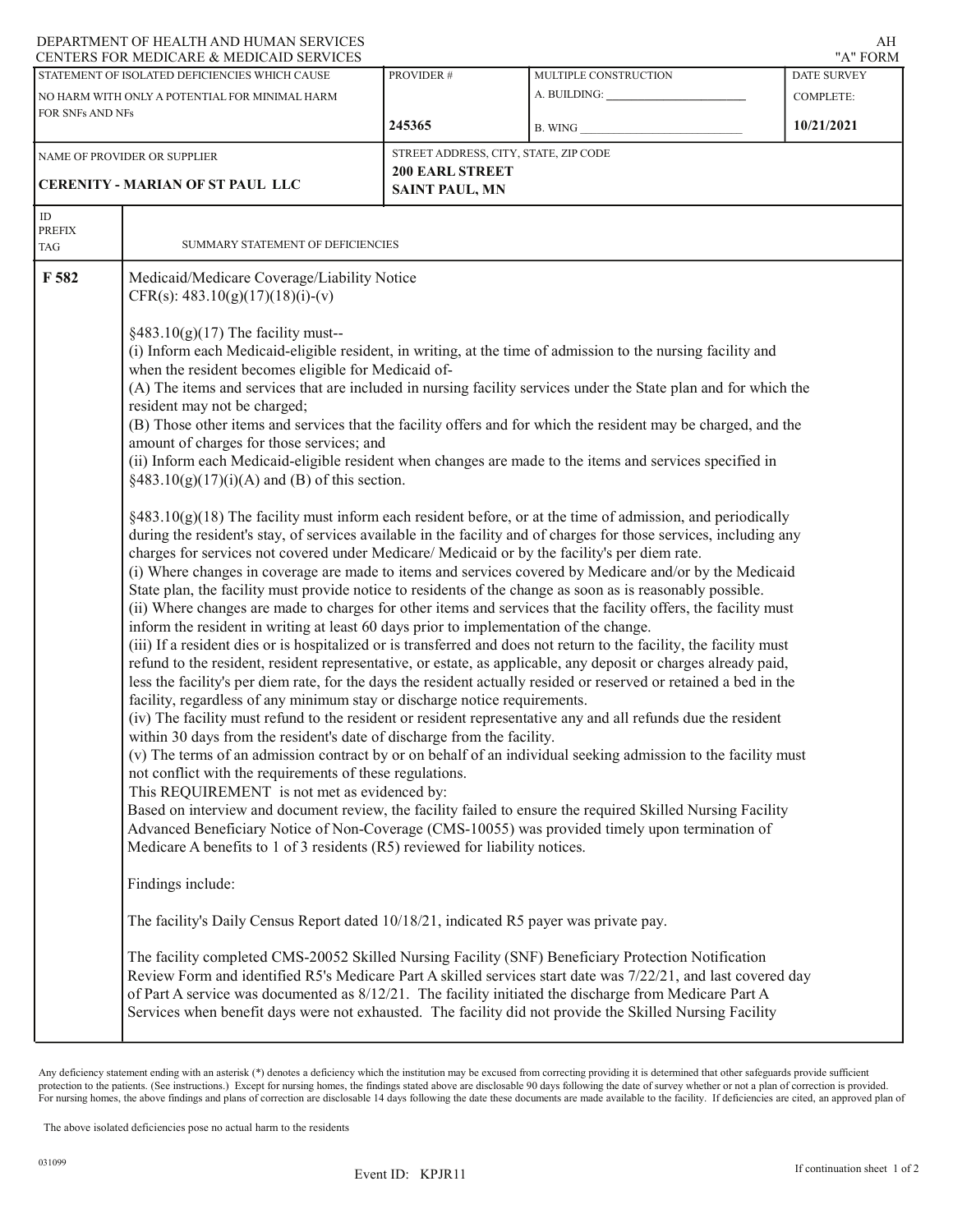# DEPARTMENT OF HEALTH AND HUMAN SERVICES

|                           | CENTERS FOR MEDICARE & MEDICAID SERVICES                                                                                                                                                                                                                                                                                                                                                                                                                                                                                                                                                                                                                                                                                                                                                                                                                                                |                                                                                                                                                                   |                                       | "A" FORM                     |  |  |  |  |  |  |
|---------------------------|-----------------------------------------------------------------------------------------------------------------------------------------------------------------------------------------------------------------------------------------------------------------------------------------------------------------------------------------------------------------------------------------------------------------------------------------------------------------------------------------------------------------------------------------------------------------------------------------------------------------------------------------------------------------------------------------------------------------------------------------------------------------------------------------------------------------------------------------------------------------------------------------|-------------------------------------------------------------------------------------------------------------------------------------------------------------------|---------------------------------------|------------------------------|--|--|--|--|--|--|
|                           | STATEMENT OF ISOLATED DEFICIENCIES WHICH CAUSE                                                                                                                                                                                                                                                                                                                                                                                                                                                                                                                                                                                                                                                                                                                                                                                                                                          | PROVIDER #                                                                                                                                                        | MULTIPLE CONSTRUCTION                 | DATE SURVEY                  |  |  |  |  |  |  |
| FOR SNFs AND NFs          | NO HARM WITH ONLY A POTENTIAL FOR MINIMAL HARM                                                                                                                                                                                                                                                                                                                                                                                                                                                                                                                                                                                                                                                                                                                                                                                                                                          |                                                                                                                                                                   |                                       | <b>COMPLETE:</b>             |  |  |  |  |  |  |
|                           |                                                                                                                                                                                                                                                                                                                                                                                                                                                                                                                                                                                                                                                                                                                                                                                                                                                                                         | 245365                                                                                                                                                            | B. WING                               | 10/21/2021                   |  |  |  |  |  |  |
|                           | NAME OF PROVIDER OR SUPPLIER                                                                                                                                                                                                                                                                                                                                                                                                                                                                                                                                                                                                                                                                                                                                                                                                                                                            |                                                                                                                                                                   | STREET ADDRESS, CITY, STATE, ZIP CODE |                              |  |  |  |  |  |  |
|                           | <b>CERENITY - MARIAN OF ST PAUL LLC</b>                                                                                                                                                                                                                                                                                                                                                                                                                                                                                                                                                                                                                                                                                                                                                                                                                                                 | <b>200 EARL STREET</b><br><b>SAINT PAUL, MN</b>                                                                                                                   |                                       |                              |  |  |  |  |  |  |
|                           |                                                                                                                                                                                                                                                                                                                                                                                                                                                                                                                                                                                                                                                                                                                                                                                                                                                                                         |                                                                                                                                                                   |                                       |                              |  |  |  |  |  |  |
| $\rm ID$<br><b>PREFIX</b> |                                                                                                                                                                                                                                                                                                                                                                                                                                                                                                                                                                                                                                                                                                                                                                                                                                                                                         |                                                                                                                                                                   |                                       |                              |  |  |  |  |  |  |
| TAG                       | SUMMARY STATEMENT OF DEFICIENCIES                                                                                                                                                                                                                                                                                                                                                                                                                                                                                                                                                                                                                                                                                                                                                                                                                                                       |                                                                                                                                                                   |                                       |                              |  |  |  |  |  |  |
| F 582                     | Continued From Page 1                                                                                                                                                                                                                                                                                                                                                                                                                                                                                                                                                                                                                                                                                                                                                                                                                                                                   |                                                                                                                                                                   |                                       |                              |  |  |  |  |  |  |
|                           |                                                                                                                                                                                                                                                                                                                                                                                                                                                                                                                                                                                                                                                                                                                                                                                                                                                                                         | Advanced Beneficiary Notice of Non-Coverage CMS -10055 to R5 or family representative and indicated the<br>reason why not as the resident stayed at the facility. |                                       |                              |  |  |  |  |  |  |
|                           | R5's required Notice of Medicare Non-Coverage (CMS-10123) indicated a coverage end date of 8/12/01,<br>{SIC} and was signed and dated by R5's power of attorney (POA) on 8/10/21.                                                                                                                                                                                                                                                                                                                                                                                                                                                                                                                                                                                                                                                                                                       |                                                                                                                                                                   |                                       |                              |  |  |  |  |  |  |
|                           | During an interview on 10/21/21, at 10:16 a.m. registered nurse (RN)-B stated typically he would provide the<br>Skilled Nursing Facility Advanced Beneficiary Notice of Non-Coverage (CMS-10055) to the residents or<br>their representative and discuss their right to appeal and inform them what the estimated cost would be,<br>however he did not provide R5 or her representative the notice due to oversight and being very busy recently.                                                                                                                                                                                                                                                                                                                                                                                                                                       |                                                                                                                                                                   |                                       |                              |  |  |  |  |  |  |
|                           | The facility Medicare Beneficiary Notices Policy updated 11/2017, in an effort to prevent fraud, waste and<br>abuse and ensure proper reimbursement, the facility will provide beneficiary notices according to Medicare<br>guidelines. SNF Advance Beneficiary Notice (SNFABN) (CMS-10055) will be provided when the beneficiary<br>met the technical requirements but did not need daily skilled services, Part A services were ending and the<br>beneficiary was to remain in the facility or when the need for daily skilled service was no longer necessary,<br>but they will receive Part B therapy services, issue the SNFABN (CMS-10055) or one of the 5 approved<br>denial letters. The notice must be issued far enough in advance of delivering potentially non-covered items or<br>services to allow sufficient time for the beneficiary to consider all available options. |                                                                                                                                                                   |                                       |                              |  |  |  |  |  |  |
|                           |                                                                                                                                                                                                                                                                                                                                                                                                                                                                                                                                                                                                                                                                                                                                                                                                                                                                                         |                                                                                                                                                                   |                                       |                              |  |  |  |  |  |  |
|                           |                                                                                                                                                                                                                                                                                                                                                                                                                                                                                                                                                                                                                                                                                                                                                                                                                                                                                         |                                                                                                                                                                   |                                       |                              |  |  |  |  |  |  |
|                           |                                                                                                                                                                                                                                                                                                                                                                                                                                                                                                                                                                                                                                                                                                                                                                                                                                                                                         |                                                                                                                                                                   |                                       |                              |  |  |  |  |  |  |
|                           |                                                                                                                                                                                                                                                                                                                                                                                                                                                                                                                                                                                                                                                                                                                                                                                                                                                                                         |                                                                                                                                                                   |                                       |                              |  |  |  |  |  |  |
|                           |                                                                                                                                                                                                                                                                                                                                                                                                                                                                                                                                                                                                                                                                                                                                                                                                                                                                                         |                                                                                                                                                                   |                                       |                              |  |  |  |  |  |  |
|                           |                                                                                                                                                                                                                                                                                                                                                                                                                                                                                                                                                                                                                                                                                                                                                                                                                                                                                         |                                                                                                                                                                   |                                       |                              |  |  |  |  |  |  |
|                           |                                                                                                                                                                                                                                                                                                                                                                                                                                                                                                                                                                                                                                                                                                                                                                                                                                                                                         |                                                                                                                                                                   |                                       |                              |  |  |  |  |  |  |
| 031099                    |                                                                                                                                                                                                                                                                                                                                                                                                                                                                                                                                                                                                                                                                                                                                                                                                                                                                                         |                                                                                                                                                                   |                                       |                              |  |  |  |  |  |  |
|                           |                                                                                                                                                                                                                                                                                                                                                                                                                                                                                                                                                                                                                                                                                                                                                                                                                                                                                         | Event ID: KPJR11                                                                                                                                                  |                                       | If continuation sheet 2 of 2 |  |  |  |  |  |  |

AH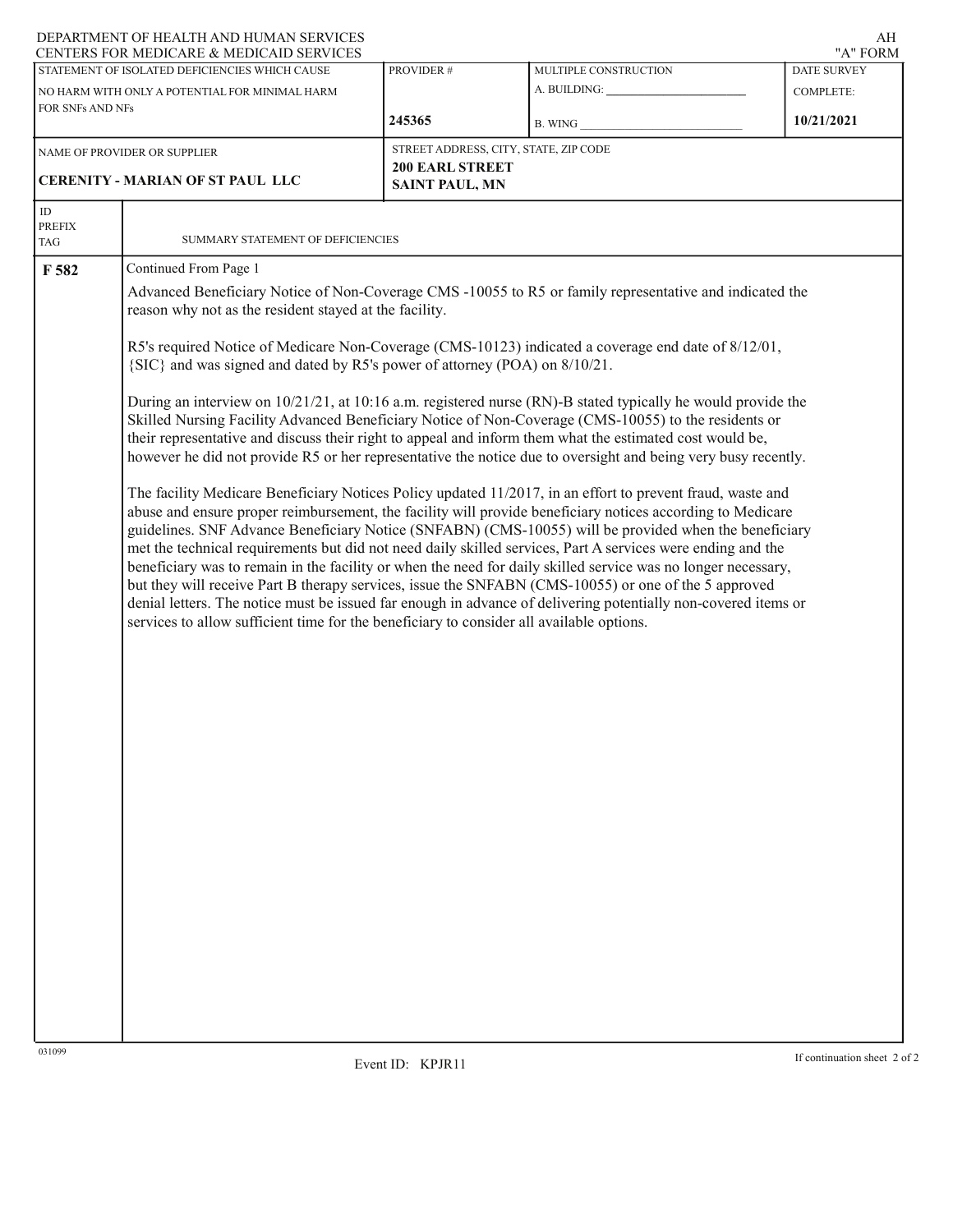|                                          | DEPARTMENT OF HEALTH AND HUMAN SERVICES<br>CENTERS FOR MEDICARE & MEDICAID SERVICES |                                                                                                                                                                                                                                                                                                                                                                                                                                                                                                                                                                                                                                                                                                                                     | F5365035                                                        |                                                                                                                          |                                      | Printed: 11/16/2021<br>FORM APPROVED<br>OMB NO. 0938-0391 |
|------------------------------------------|-------------------------------------------------------------------------------------|-------------------------------------------------------------------------------------------------------------------------------------------------------------------------------------------------------------------------------------------------------------------------------------------------------------------------------------------------------------------------------------------------------------------------------------------------------------------------------------------------------------------------------------------------------------------------------------------------------------------------------------------------------------------------------------------------------------------------------------|-----------------------------------------------------------------|--------------------------------------------------------------------------------------------------------------------------|--------------------------------------|-----------------------------------------------------------|
|                                          | STATEMENT OF DEFICIENCIES<br>AND PLAN OF CORRECTION                                 | (X1) PROVIDER/SUPPLIER/CLIA<br><b>IDENTIFICATION NUMBER:</b>                                                                                                                                                                                                                                                                                                                                                                                                                                                                                                                                                                                                                                                                        | (X2) MULTIPLE CONSTRUCTION<br>A. BUILDING 01 - MAIN BUILDING 01 |                                                                                                                          | (X3) DATE SURVEY<br><b>COMPLETED</b> |                                                           |
|                                          |                                                                                     | 245365                                                                                                                                                                                                                                                                                                                                                                                                                                                                                                                                                                                                                                                                                                                              | B. WING                                                         |                                                                                                                          |                                      | 10/21/2021                                                |
|                                          | NAME OF PROVIDER OR SUPPLIER<br><b>CERENITY - MARIAN OF ST PAUL LLC</b>             |                                                                                                                                                                                                                                                                                                                                                                                                                                                                                                                                                                                                                                                                                                                                     | <b>200 EARL STREET</b>                                          | STREET ADDRESS, CITY, STATE, ZIP CODE                                                                                    |                                      |                                                           |
|                                          |                                                                                     |                                                                                                                                                                                                                                                                                                                                                                                                                                                                                                                                                                                                                                                                                                                                     | SAINT PAUL, MN 55106                                            |                                                                                                                          |                                      |                                                           |
| $(X4)$ ID<br><b>PREFIX</b><br><b>TAG</b> | (EACH DEFICIENCY MUST BE PRECEDED BY FULL REGULATORY                                | SUMMARY STATEMENT OF DEFICIENCIES<br>OR LSC IDENTIFYING INFORMATION)                                                                                                                                                                                                                                                                                                                                                                                                                                                                                                                                                                                                                                                                | ID<br><b>PREFIX</b><br><b>TAG</b>                               | PROVIDER'S PLAN OF CORRECTION<br>(EACH CORRECTIVE ACTION SHOULD BE<br>CROSS-REFERENCED TO THE APPROPRIATE<br>DEFICIENCY) |                                      | (X5)<br>COMPLETION<br>DATE                                |
| K 000                                    | <b>INITIAL COMMENTS</b>                                                             |                                                                                                                                                                                                                                                                                                                                                                                                                                                                                                                                                                                                                                                                                                                                     | K 000                                                           |                                                                                                                          |                                      |                                                           |
|                                          | <b>FIRE SAFETY</b>                                                                  | An annual Life Safety Code survey was<br>conducted by the Minnesota Department of<br>Public Safety, State Fire Marshal Division on<br>10/21/2021. At the time of this survey, Cerenity<br>Care Center on Marian was found in compliance<br>with the requirements for participation in<br>Medicare/Medicaid at 42 CFR, Subpart<br>483.70(a), Life Safety from Fire, and the 2012<br>edition of National Fire Protection Association<br>(NFPA) 101, Life Safety Code (LSC), Chapter 19<br>Existing Health Care and the 2012 edition of<br>NFPA 99, the Health Care Facilities Code.<br>Cerenity Care Center Marian is a 5-story building<br>with a partial basement. The building was                                                 |                                                                 |                                                                                                                          |                                      |                                                           |
|                                          | be type I(332) construction.<br>census of 63 at the time of the survey.<br>is MET.  | constructed at 3 different times. The original<br>building was constructed in 1963 and was<br>determined to be of Type I(332) construction. In<br>1969 a 2 story addition was constructed above<br>the 3rd story that was determined to be of type<br>I(332) construction. In 2002 a 1 story addition was<br>constructed to the north that was determined to<br>The building is protected by a full fire sprinkler<br>system. The facility has a fire alarm system with<br>full corridor smoke detection, resident rooms and<br>spaces open to the corridors that are monitored<br>for automatic fire department notification.<br>The facility has a capacity of 90 beds and had a<br>The requirement at 42 CFR, Subpart 483.70(a), |                                                                 |                                                                                                                          |                                      |                                                           |
|                                          | LABORATORY DIRECTOR'S OR PROVIDER/SUPPLIER REPRESENTATIVE'S SIGNATURE               |                                                                                                                                                                                                                                                                                                                                                                                                                                                                                                                                                                                                                                                                                                                                     |                                                                 | <b>TITLE</b>                                                                                                             |                                      | (X6) DATE                                                 |

Any deficiency statement ending with an asterisk (\*) denotes a deficiency which the institution may be excused from correcting providing it is determined that other safeguards provide sufficient protection to the patients. (See instructions.) Except for nursing homes, the findings stated above are disclosable 90 days following the date of survey whether or not a plan of correction is provided. For nursing homes, the above findings and plans of correction are disclosable 14 days following the date these documents are made available to the facility. If deficiencies are cited, an approved plan of correction is requisite to continued program participation.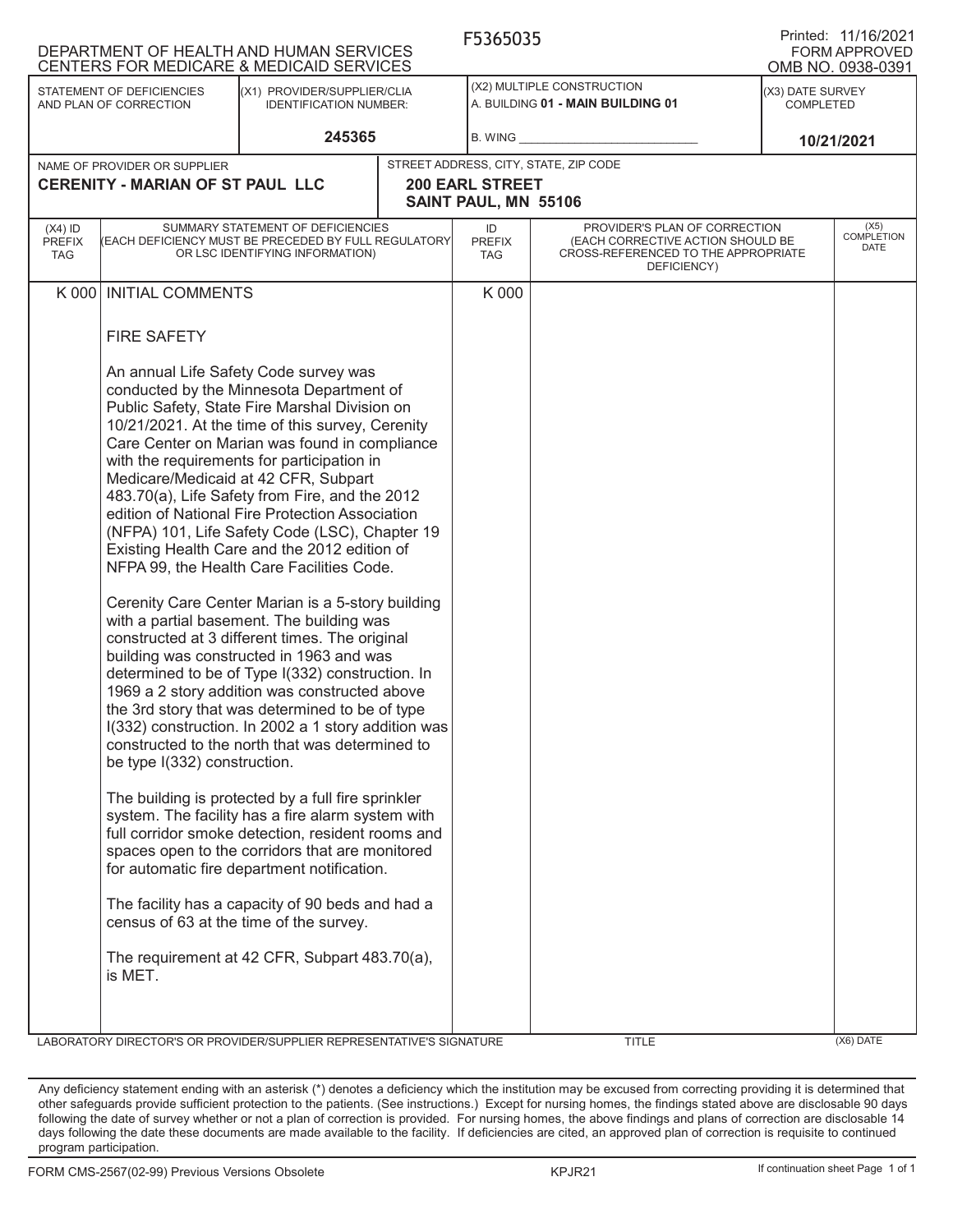

*P r o t e c t i n g , M a i n t a i n i n g a n d I m p r o v i n g t h e H e a l t h o f A l l M i n n e s o t a n s*

Electronically delivered November 16, 2021

Administrator Cerenity - Marian Of St Paul LLC 200 Earl Street Saint Paul, MN 55106

Re: State Nursing Home Licensing Orders Event ID: KPJR11

Dear Administrator:

The above facility was surveyed on October 18, 2021 through October 21, 2021 for the purpose of assessing compliance with Minnesota Department of Health Nursing Home Rules and Statutes. At the time of the survey, the survey team from the Minnesota Department of Health - Health Regulation Division noted one or more violations of these rules or statutes that are issued in accordance with Minn. Stat. § 144.653 and/or Minn. Stat. § 144A.10. If, upon reinspection, it is found that the deficiency or deficiencies cited herein are not corrected, a civil fine for each deficiency not corrected shall be assessed in accordance with a schedule of fines promulgated by rule and/or statute of the Minnesota Department of Health.

To assist in complying with the correction order(s), a "suggested method of correction" has been added. This provision is being suggested as one method that you can follow to correct the cited deficiency. Please remember that this provision is only a suggestion and you are not required to follow it. Failure to follow the suggested method will not result in the issuance of a penalty assessment. You are reminded, however, that regardless of the method used, correction of the order within the established time frame is required. The "suggested method of correction" is for your information and assistance only.

You have agreed to participate in the electronic receipt of State licensure orders consistent with the Minnesota Department of Health Informational Bulletin 14-01, available at https://www.health.state.mn.us/facilities/regulation/infobulletins/ib04 8.html. The State licensing orders are delineated on the Minnesota Department of Health State Form and are being delivered to you electronically. The Minnesota Department of Health is documenting the State Licensing Correction Orders using federal software. Tag numbers have been assigned to Minnesota state statutes/rules for Nursing Homes.

The assigned tag number appears in the far left column entitled "ID Prefix Tag." The state statute/rule number and the corresponding text of the state statute/rule out of compliance is listed in the "Summary Statement of Deficiencies" column and replaces the "To Comply" portion of the correction order. This column also includes the findings that are in violation of the state statute or rule after the statement, "This MN Requirement is not met as evidenced by." Following the surveyors findings are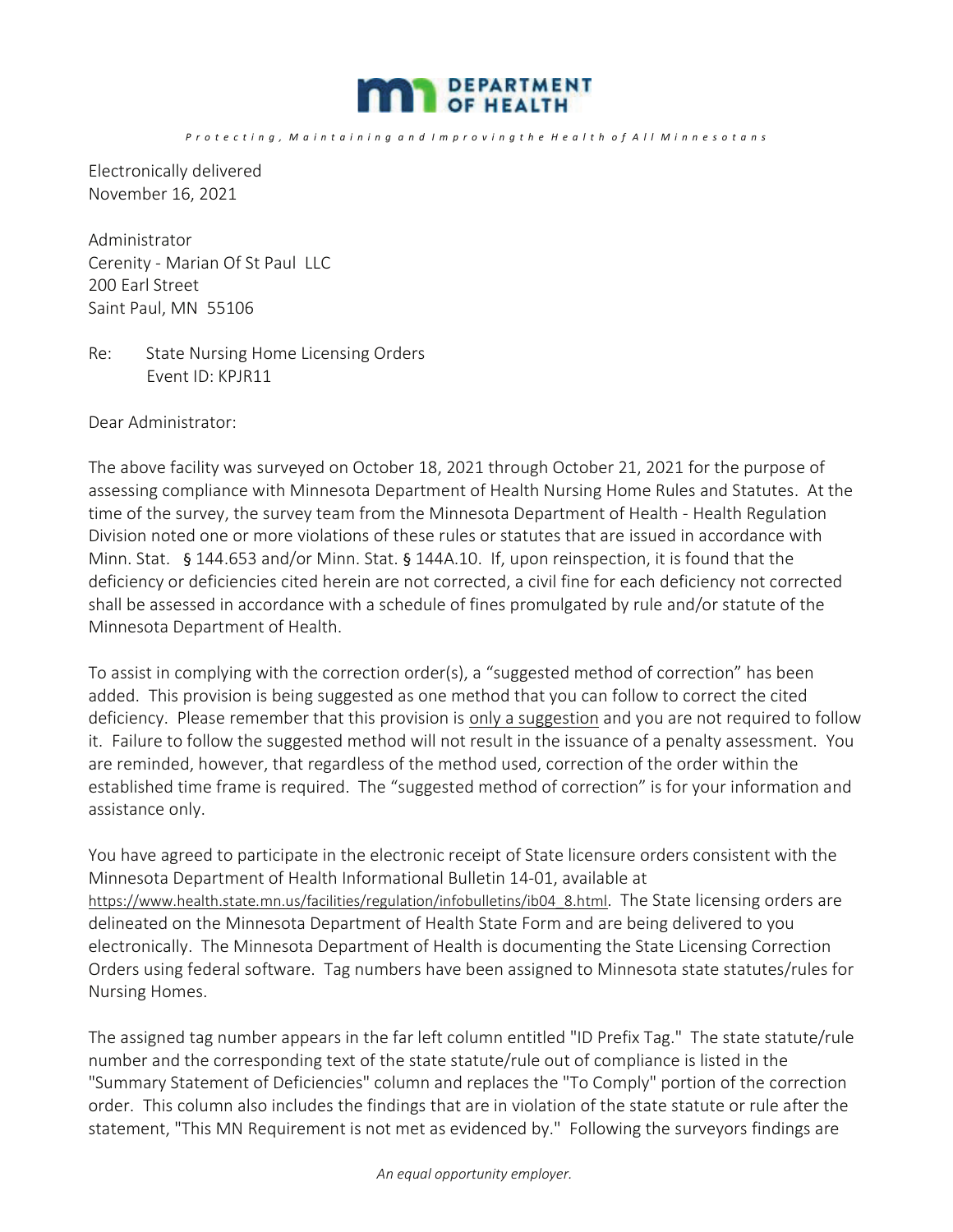the Suggested Method of Correction and the Time Period For Correction. Cerenity - Marian Of St Paul LLC November 16, 2021 Page 2

PLEASE DISREGARD THE HEADING OF THE FOURTH COLUMN WHICH STATES, "PROVIDER'S PLAN OF CORRECTION." THIS APPLIES TO FEDERAL DEFICIENCIES ONLY. THIS WILL APPEAR ON EACH PAGE.

THERE IS NO REQUIREMENT TO SUBMIT A PLAN OF CORRECTION FOR VIOLATIONS OF MINNESOTA STATE STATUTES/RULES.

Although no plan of correction is necessary for State Statutes/Rules, please enter the word "corrected" in the box available for text. You must then indicate in the electronic State licensure process, under the heading completion date, the date your orders will be corrected prior to electronically submitting to the Minnesota Department of Health. We urge you to review these orders carefully, item by item, and if you find that any of the orders are not in accordance with your understanding at the time of the exit conference following the survey, you should immediately contact:

> Sarah Grebenc, Unit Supervisor Metro A District Office Licensing and Certification Program Health Regulation Division Minnesota Department of Health 85 East Seventh Place, Suite 220 P.O. Box 64900 Saint Paul, Minnesota 55164-0900 Email: sarah.grebenc@state.mn.us Office: (651) 201-3792 Mobile (651)238-8786

You may request a hearing on any assessments that may result from non-compliance with these orders provided that a written request is made to the Department within 15 days of receipt of a notice of assessment for non-compliance.

Please note it is your responsibility to share the information contained in this letter and the results of this visit with the President of your facility's Governing Body.

Please feel free to call me with any questions.

Milling

Melissa Poepping, Health Program Representative Senior Program Assurance | Licensing and Certification Minnesota Department of Health P.O. Box 64900 Saint Paul, Minnesota 55164-0970 Phone: 651-201-4117 Email: melissa.poepping@state.mn.us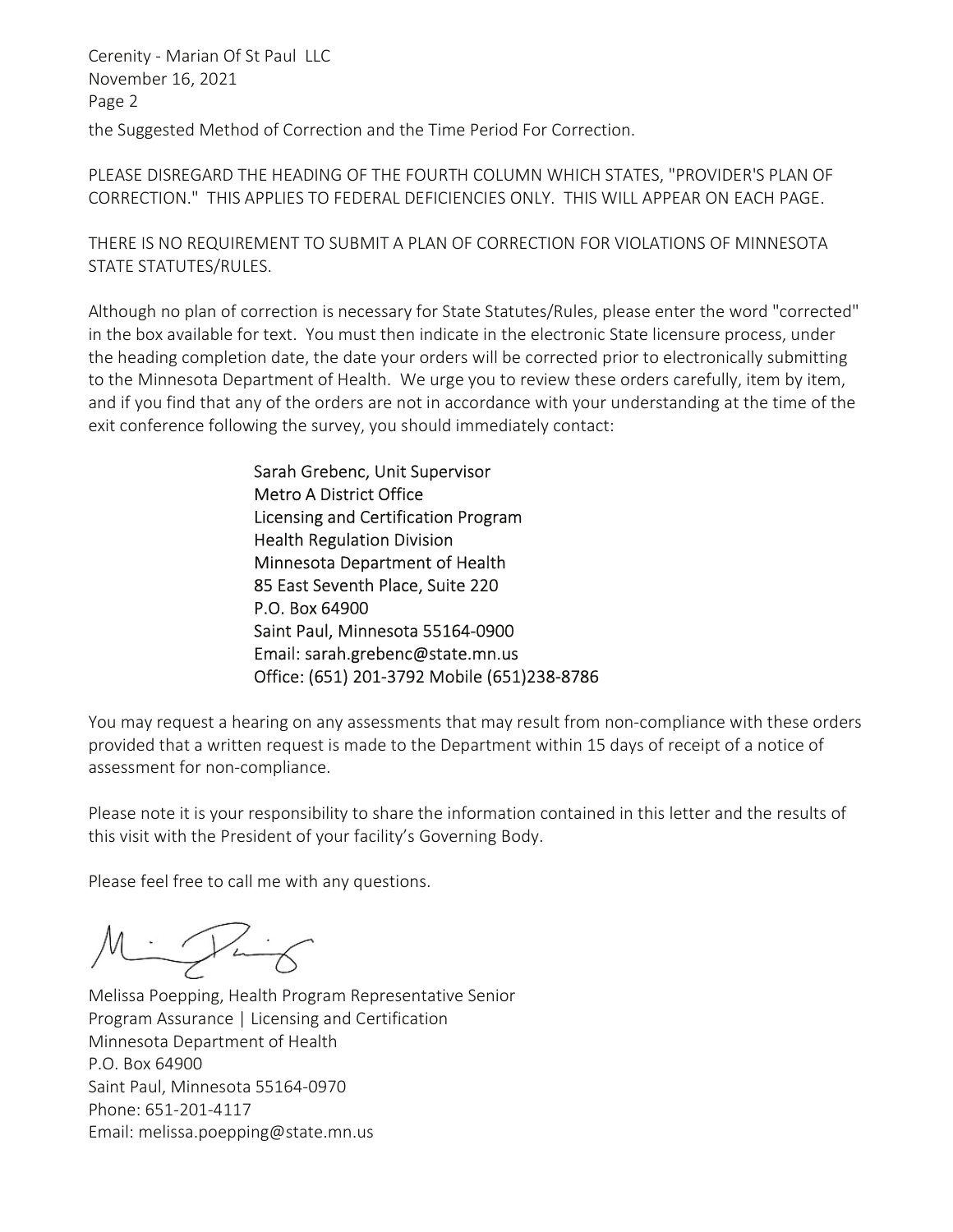|                                   | Minnesota Department of Health                                                |                                                                                                                                                                                                                                                                                                                                                                                                                                                                                                                                                                                                                         |                            |                                                                                                                          |                  |                                 |  |
|-----------------------------------|-------------------------------------------------------------------------------|-------------------------------------------------------------------------------------------------------------------------------------------------------------------------------------------------------------------------------------------------------------------------------------------------------------------------------------------------------------------------------------------------------------------------------------------------------------------------------------------------------------------------------------------------------------------------------------------------------------------------|----------------------------|--------------------------------------------------------------------------------------------------------------------------|------------------|---------------------------------|--|
|                                   | STATEMENT OF DEFICIENCIES                                                     | (X1) PROVIDER/SUPPLIER/CLIA                                                                                                                                                                                                                                                                                                                                                                                                                                                                                                                                                                                             |                            | (X2) MULTIPLE CONSTRUCTION                                                                                               | (X3) DATE SURVEY |                                 |  |
|                                   | AND PLAN OF CORRECTION                                                        | <b>IDENTIFICATION NUMBER:</b>                                                                                                                                                                                                                                                                                                                                                                                                                                                                                                                                                                                           |                            | A. BUILDING: ________________                                                                                            |                  | <b>COMPLETED</b>                |  |
|                                   |                                                                               |                                                                                                                                                                                                                                                                                                                                                                                                                                                                                                                                                                                                                         |                            |                                                                                                                          |                  | С                               |  |
|                                   |                                                                               | 00354                                                                                                                                                                                                                                                                                                                                                                                                                                                                                                                                                                                                                   | B. WING                    |                                                                                                                          |                  | 10/21/2021                      |  |
|                                   |                                                                               |                                                                                                                                                                                                                                                                                                                                                                                                                                                                                                                                                                                                                         |                            |                                                                                                                          |                  |                                 |  |
|                                   | NAME OF PROVIDER OR SUPPLIER                                                  |                                                                                                                                                                                                                                                                                                                                                                                                                                                                                                                                                                                                                         |                            | STREET ADDRESS, CITY, STATE, ZIP CODE                                                                                    |                  |                                 |  |
|                                   | <b>CERENITY - MARIAN OF ST PAUL LLC</b>                                       | <b>200 EARL STREET</b>                                                                                                                                                                                                                                                                                                                                                                                                                                                                                                                                                                                                  |                            |                                                                                                                          |                  |                                 |  |
|                                   |                                                                               |                                                                                                                                                                                                                                                                                                                                                                                                                                                                                                                                                                                                                         | SAINT PAUL, MN 55106       |                                                                                                                          |                  |                                 |  |
| $(X4)$ ID<br><b>PREFIX</b><br>TAG |                                                                               | SUMMARY STATEMENT OF DEFICIENCIES<br>(EACH DEFICIENCY MUST BE PRECEDED BY FULL<br>REGULATORY OR LSC IDENTIFYING INFORMATION)                                                                                                                                                                                                                                                                                                                                                                                                                                                                                            | ID<br><b>PREFIX</b><br>TAG | PROVIDER'S PLAN OF CORRECTION<br>(EACH CORRECTIVE ACTION SHOULD BE<br>CROSS-REFERENCED TO THE APPROPRIATE<br>DEFICIENCY) |                  | (X5)<br><b>COMPLETE</b><br>DATE |  |
|                                   | 2 000 Initial Comments                                                        |                                                                                                                                                                                                                                                                                                                                                                                                                                                                                                                                                                                                                         | 2 0 0 0                    |                                                                                                                          |                  |                                 |  |
|                                   |                                                                               | *****ATTENTION******                                                                                                                                                                                                                                                                                                                                                                                                                                                                                                                                                                                                    |                            |                                                                                                                          |                  |                                 |  |
|                                   |                                                                               | NH LICENSING CORRECTION ORDER                                                                                                                                                                                                                                                                                                                                                                                                                                                                                                                                                                                           |                            |                                                                                                                          |                  |                                 |  |
|                                   | the Minnesota Department of Health.<br>corrected requires compliance with all | In accordance with Minnesota Statute, section<br>144A.10, this correction order has been issued<br>pursuant to a survey. If, upon reinspection, it is<br>found that the deficiency or deficiencies cited<br>herein are not corrected, a fine for each violation<br>not corrected shall be assessed in accordance<br>with a schedule of fines promulgated by rule of<br>Determination of whether a violation has been<br>requirements of the rule provided at the tag<br>number and MN Rule number indicated below.<br>When a rule contains several items, failure to<br>comply with any of the items will be considered |                            |                                                                                                                          |                  |                                 |  |
|                                   | corrected.                                                                    | lack of compliance. Lack of compliance upon<br>re-inspection with any item of multi-part rule will<br>result in the assessment of a fine even if the item<br>that was violated during the initial inspection was                                                                                                                                                                                                                                                                                                                                                                                                        |                            |                                                                                                                          |                  |                                 |  |
|                                   |                                                                               | You may request a hearing on any assessments<br>that may result from non-compliance with these<br>orders provided that a written request is made to<br>the Department within 15 days of receipt of a<br>notice of assessment for non-compliance.                                                                                                                                                                                                                                                                                                                                                                        |                            |                                                                                                                          |                  |                                 |  |
|                                   | <b>INITIAL COMMENTS:</b>                                                      | On 10/18/21 to 10/21/21, a licensing survey was<br>conducted at your facility by surveyors from the<br>Minnesota Department of Health (MDH). Your<br>facility was found NOT in compliance with the MN<br>State Licensure and the following correction                                                                                                                                                                                                                                                                                                                                                                   |                            | *****ATTENTION******<br>NH LICENSING CORRECTION<br><b>ORDER</b>                                                          |                  |                                 |  |
|                                   |                                                                               | orders are issued. Please indicate in your<br>electronic plan of correction you have reviewed                                                                                                                                                                                                                                                                                                                                                                                                                                                                                                                           |                            | In accordance with Minnesota Statute,<br>section 144A.10, this correction order has                                      |                  |                                 |  |
|                                   | Minnesota Department of Health                                                | LABORATORY DIRECTOR'S OR PROVIDER/SUPPLIER REPRESENTATIVE'S SIGNATURE                                                                                                                                                                                                                                                                                                                                                                                                                                                                                                                                                   |                            | TITLE                                                                                                                    |                  | (X6) DATE                       |  |

Electronically Signed 11/24/21

STATE FORM **EXAMPLE FORM** 6899 **KPJR11** 6899 **KPJR11 KPJR11 If continuation sheet 1 of 10**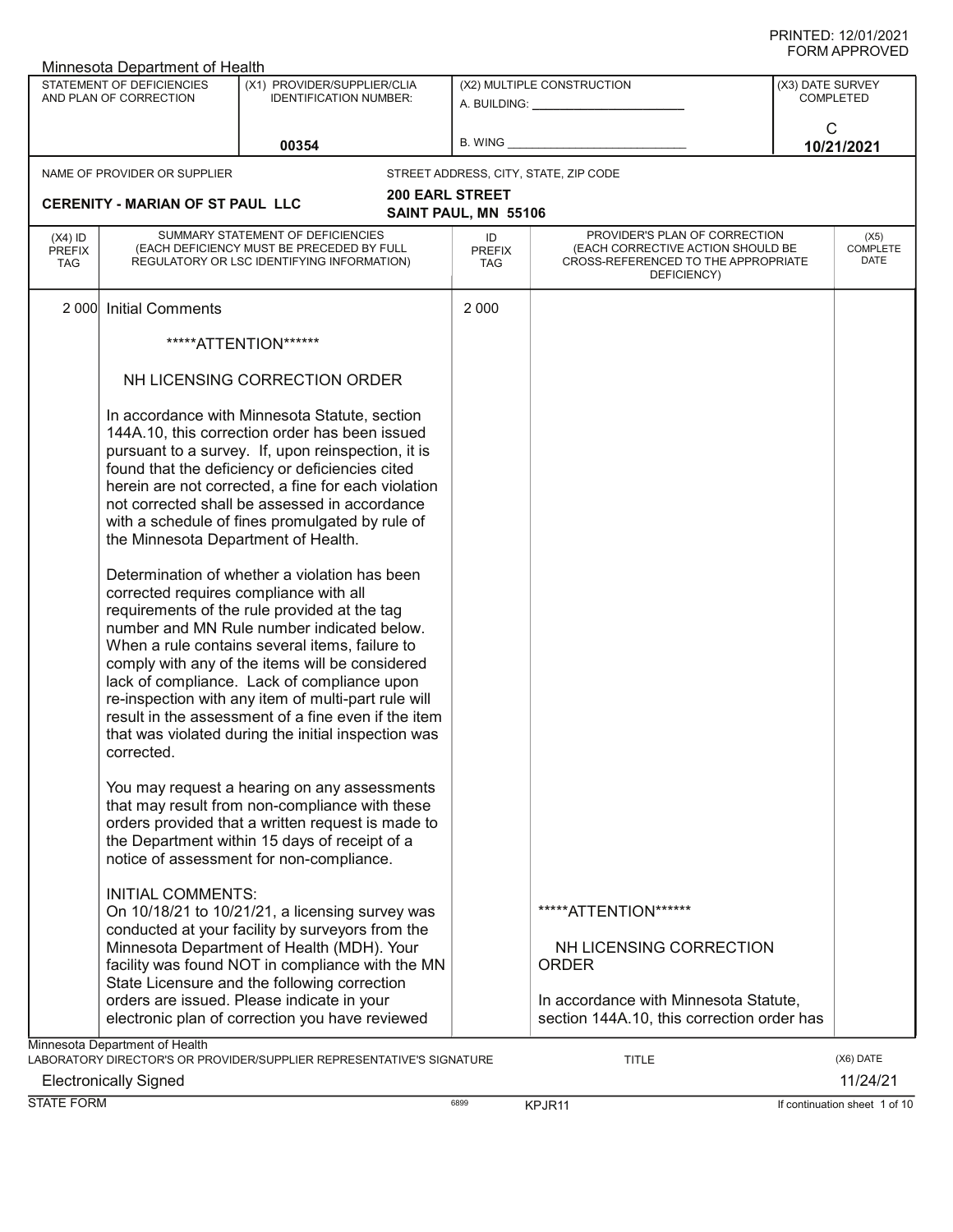|                                          | Minnesota Department of Health                                                                                                                                                                                                                                                                              |                                                                                                                                                                                                                                                                                                                        |                                   |                                                                                                                                                                                                                                                                                                                                                                                                                                                                                                                                                                                                                                                                                                                                                                                                                                                                                                                                                                                                                                                                                                                        |                                      |                                 |  |
|------------------------------------------|-------------------------------------------------------------------------------------------------------------------------------------------------------------------------------------------------------------------------------------------------------------------------------------------------------------|------------------------------------------------------------------------------------------------------------------------------------------------------------------------------------------------------------------------------------------------------------------------------------------------------------------------|-----------------------------------|------------------------------------------------------------------------------------------------------------------------------------------------------------------------------------------------------------------------------------------------------------------------------------------------------------------------------------------------------------------------------------------------------------------------------------------------------------------------------------------------------------------------------------------------------------------------------------------------------------------------------------------------------------------------------------------------------------------------------------------------------------------------------------------------------------------------------------------------------------------------------------------------------------------------------------------------------------------------------------------------------------------------------------------------------------------------------------------------------------------------|--------------------------------------|---------------------------------|--|
|                                          | STATEMENT OF DEFICIENCIES<br>AND PLAN OF CORRECTION                                                                                                                                                                                                                                                         | (X1) PROVIDER/SUPPLIER/CLIA<br><b>IDENTIFICATION NUMBER:</b>                                                                                                                                                                                                                                                           |                                   | (X2) MULTIPLE CONSTRUCTION<br>A. BUILDING: A. BUILDING:                                                                                                                                                                                                                                                                                                                                                                                                                                                                                                                                                                                                                                                                                                                                                                                                                                                                                                                                                                                                                                                                | (X3) DATE SURVEY<br><b>COMPLETED</b> |                                 |  |
|                                          |                                                                                                                                                                                                                                                                                                             | 00354                                                                                                                                                                                                                                                                                                                  |                                   |                                                                                                                                                                                                                                                                                                                                                                                                                                                                                                                                                                                                                                                                                                                                                                                                                                                                                                                                                                                                                                                                                                                        | $\mathsf{C}$<br>10/21/2021           |                                 |  |
|                                          | NAME OF PROVIDER OR SUPPLIER                                                                                                                                                                                                                                                                                |                                                                                                                                                                                                                                                                                                                        |                                   | STREET ADDRESS, CITY, STATE, ZIP CODE                                                                                                                                                                                                                                                                                                                                                                                                                                                                                                                                                                                                                                                                                                                                                                                                                                                                                                                                                                                                                                                                                  |                                      |                                 |  |
|                                          | <b>CERENITY - MARIAN OF ST PAUL LLC</b>                                                                                                                                                                                                                                                                     | <b>200 EARL STREET</b>                                                                                                                                                                                                                                                                                                 | SAINT PAUL, MN 55106              |                                                                                                                                                                                                                                                                                                                                                                                                                                                                                                                                                                                                                                                                                                                                                                                                                                                                                                                                                                                                                                                                                                                        |                                      |                                 |  |
| $(X4)$ ID<br><b>PREFIX</b><br><b>TAG</b> |                                                                                                                                                                                                                                                                                                             | SUMMARY STATEMENT OF DEFICIENCIES<br>(EACH DEFICIENCY MUST BE PRECEDED BY FULL<br>REGULATORY OR LSC IDENTIFYING INFORMATION)                                                                                                                                                                                           | ID<br><b>PREFIX</b><br><b>TAG</b> | PROVIDER'S PLAN OF CORRECTION<br>(EACH CORRECTIVE ACTION SHOULD BE<br>CROSS-REFERENCED TO THE APPROPRIATE<br>DEFICIENCY)                                                                                                                                                                                                                                                                                                                                                                                                                                                                                                                                                                                                                                                                                                                                                                                                                                                                                                                                                                                               |                                      | (X5)<br><b>COMPLETE</b><br>DATE |  |
| 2 0 0 0                                  | Continued From page 1                                                                                                                                                                                                                                                                                       |                                                                                                                                                                                                                                                                                                                        | 2 0 0 0                           |                                                                                                                                                                                                                                                                                                                                                                                                                                                                                                                                                                                                                                                                                                                                                                                                                                                                                                                                                                                                                                                                                                                        |                                      |                                 |  |
|                                          | be completed.<br><b>SUBSTANTIATED:</b><br>orders were issued<br>orders were issued.<br>orders were issued.<br>orders were issued.<br>UNSUBSTANTIATED:<br>MN77244 H5365046C<br>MN72190 H5365047C<br>MN68510 H5365049C<br>MN74211 H5365050C<br>MN68610 H5365051C<br>MN73192 H5365054C<br>MN71725<br>H5365056C | these orders and identify the date when they will<br>The following complaints were found to be<br>MN57374 H5365048C, however NO licensing<br>MN76339 H5365052C, however NO licensing<br>MN53664 H5365053C, however NO licensing<br>MN 57394 H5365055C however NO licensing<br>The following complaint were found to be |                                   | been issued pursuant to a survey. If, upon<br>reinspection, it is found that the deficiency<br>or deficiencies cited herein are not<br>corrected, a fine for each violation not<br>corrected shall be assessed in<br>accordance with a schedule of fines<br>promulgated by rule of the Minnesota<br>Department of Health.<br>Determination of whether a violation has<br>been corrected requires compliance with<br>all requirements of the rule provided at the<br>tag number and MN Rule number<br>indicated below. When a rule contains<br>several items, failure to comply with any of<br>the items will be considered lack of<br>compliance. Lack of compliance upon<br>re-inspection with any item of multi-part<br>rule will result in the assessment of a fine<br>even if the item that was violated during<br>the initial inspection was corrected.<br>You may request a hearing on any<br>assessments that may result from<br>non-compliance with these orders<br>provided that a written request is made to<br>the Department within 15 days of receipt<br>of a notice of assessment for<br>non-compliance. |                                      |                                 |  |
|                                          | Staff assistance                                                                                                                                                                                                                                                                                            | 21385 MN Rule 4658.0800 Subp. 3 Infection Control;                                                                                                                                                                                                                                                                     | 21385                             |                                                                                                                                                                                                                                                                                                                                                                                                                                                                                                                                                                                                                                                                                                                                                                                                                                                                                                                                                                                                                                                                                                                        |                                      | 12/1/21                         |  |
|                                          | control program.<br>Minnesota Department of Health                                                                                                                                                                                                                                                          | Subp. 3. Staff assistance with infection control.<br>Personnel must be assigned to assist with the<br>infection control program, based on the needs of<br>the residents and nursing home, to implement<br>the policies and procedures of the infection                                                                 |                                   |                                                                                                                                                                                                                                                                                                                                                                                                                                                                                                                                                                                                                                                                                                                                                                                                                                                                                                                                                                                                                                                                                                                        |                                      |                                 |  |

STATE FORM **EXAMPLE 19** TORM 6899 **KPJR11 KPJR11 CONTAINS FORM If continuation sheet 2 of 10**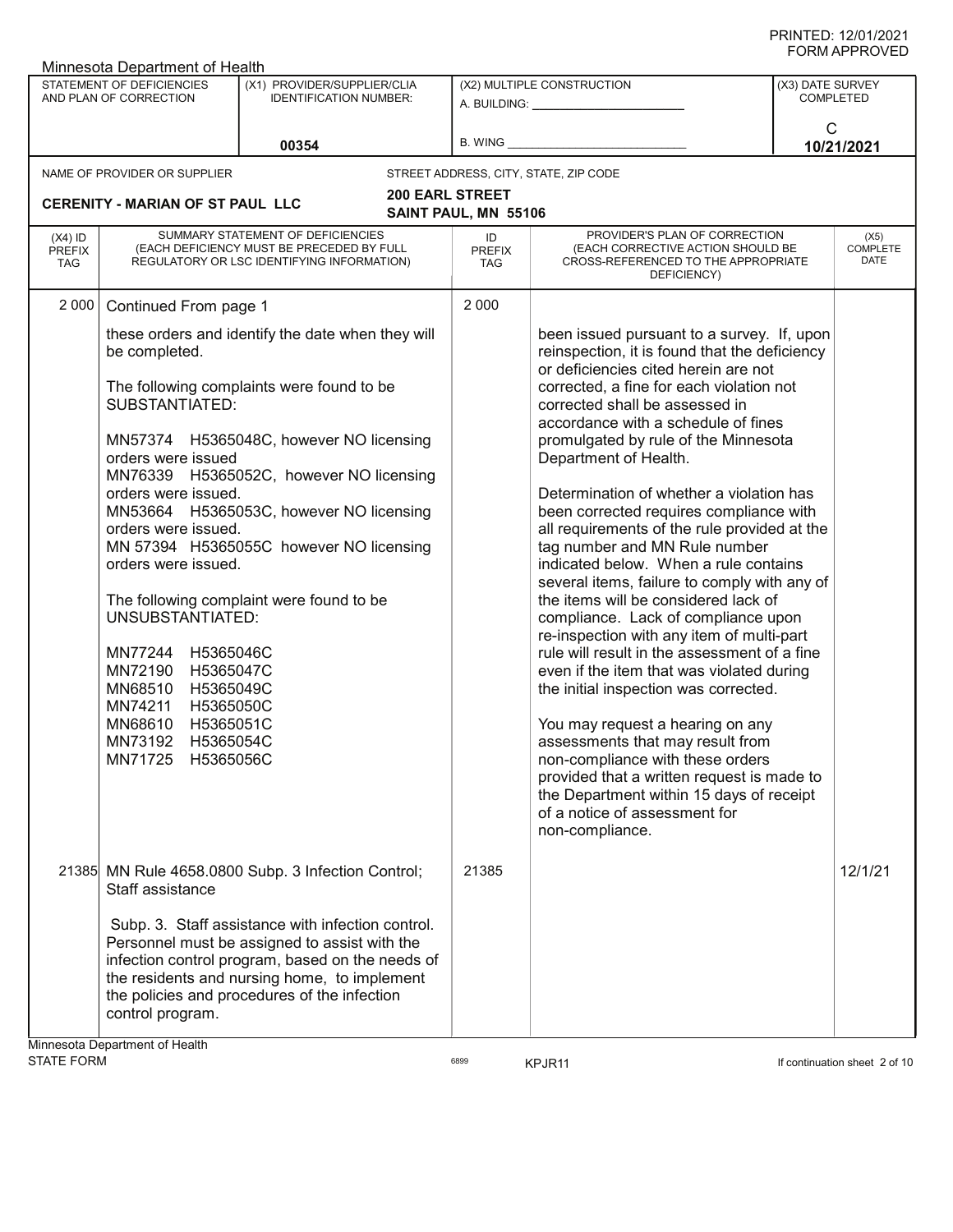|                                          | Minnesota Department of Health                                                      |                                                                                                                                                                                                                                                                                                                                                                                                                                                                                                                                                                                                                                                                                                                                                                                                                                                                                                                                                                                                                                                                                                                                                                                                                                                                                                                                                                                                     |                                   |                                                                                                                          |                  | <b>JINIAI LIVULL</b>            |
|------------------------------------------|-------------------------------------------------------------------------------------|-----------------------------------------------------------------------------------------------------------------------------------------------------------------------------------------------------------------------------------------------------------------------------------------------------------------------------------------------------------------------------------------------------------------------------------------------------------------------------------------------------------------------------------------------------------------------------------------------------------------------------------------------------------------------------------------------------------------------------------------------------------------------------------------------------------------------------------------------------------------------------------------------------------------------------------------------------------------------------------------------------------------------------------------------------------------------------------------------------------------------------------------------------------------------------------------------------------------------------------------------------------------------------------------------------------------------------------------------------------------------------------------------------|-----------------------------------|--------------------------------------------------------------------------------------------------------------------------|------------------|---------------------------------|
|                                          | STATEMENT OF DEFICIENCIES<br>AND PLAN OF CORRECTION                                 | (X1) PROVIDER/SUPPLIER/CLIA<br><b>IDENTIFICATION NUMBER:</b>                                                                                                                                                                                                                                                                                                                                                                                                                                                                                                                                                                                                                                                                                                                                                                                                                                                                                                                                                                                                                                                                                                                                                                                                                                                                                                                                        |                                   | (X2) MULTIPLE CONSTRUCTION<br>A. BUILDING: A.                                                                            | (X3) DATE SURVEY | <b>COMPLETED</b>                |
|                                          |                                                                                     | 00354                                                                                                                                                                                                                                                                                                                                                                                                                                                                                                                                                                                                                                                                                                                                                                                                                                                                                                                                                                                                                                                                                                                                                                                                                                                                                                                                                                                               | B. WING                           |                                                                                                                          | $\mathsf{C}$     | 10/21/2021                      |
|                                          | NAME OF PROVIDER OR SUPPLIER                                                        |                                                                                                                                                                                                                                                                                                                                                                                                                                                                                                                                                                                                                                                                                                                                                                                                                                                                                                                                                                                                                                                                                                                                                                                                                                                                                                                                                                                                     |                                   | STREET ADDRESS, CITY, STATE, ZIP CODE                                                                                    |                  |                                 |
|                                          | <b>CERENITY - MARIAN OF ST PAUL LLC</b>                                             | <b>200 EARL STREET</b>                                                                                                                                                                                                                                                                                                                                                                                                                                                                                                                                                                                                                                                                                                                                                                                                                                                                                                                                                                                                                                                                                                                                                                                                                                                                                                                                                                              |                                   |                                                                                                                          |                  |                                 |
|                                          |                                                                                     |                                                                                                                                                                                                                                                                                                                                                                                                                                                                                                                                                                                                                                                                                                                                                                                                                                                                                                                                                                                                                                                                                                                                                                                                                                                                                                                                                                                                     | SAINT PAUL, MN 55106              |                                                                                                                          |                  |                                 |
| $(X4)$ ID<br><b>PREFIX</b><br><b>TAG</b> |                                                                                     | SUMMARY STATEMENT OF DEFICIENCIES<br>(EACH DEFICIENCY MUST BE PRECEDED BY FULL<br>REGULATORY OR LSC IDENTIFYING INFORMATION)                                                                                                                                                                                                                                                                                                                                                                                                                                                                                                                                                                                                                                                                                                                                                                                                                                                                                                                                                                                                                                                                                                                                                                                                                                                                        | ID<br><b>PREFIX</b><br><b>TAG</b> | PROVIDER'S PLAN OF CORRECTION<br>(EACH CORRECTIVE ACTION SHOULD BE<br>CROSS-REFERENCED TO THE APPROPRIATE<br>DEFICIENCY) |                  | (X5)<br><b>COMPLETE</b><br>DATE |
| 21385                                    | Continued From page 2                                                               |                                                                                                                                                                                                                                                                                                                                                                                                                                                                                                                                                                                                                                                                                                                                                                                                                                                                                                                                                                                                                                                                                                                                                                                                                                                                                                                                                                                                     | 21385                             |                                                                                                                          |                  |                                 |
|                                          | by:<br>Findings include:<br>disease stage 1 through stage 4.<br>unspecified asthma. | This MN Requirement is not met as evidenced<br>Based on observation, interview and document<br>review the facility failed to ensure shared medical<br>equipment was cleaned and disinfected for 11 of<br>11 residents (R23, R50, R49, R27, R2, R24, R15,<br>R57, R59, R30, R9) reviewed for shared medical<br>equipment use. This had the potential to affect all<br>24 residents who resided on the fifth floor unit.<br>R23's Face Sheet printed on 10/21/21, indicated<br>R23's diagnoses included acute respiratory failure<br>with hypoxia, diabetes mellitus and chronic kidney<br>R50's Face Sheet printed on 10/21/21, indicated<br>R50's diagnoses included acute systolic<br>(congestive) heart failure, hypertension, cerebral<br>infarction, and type 2 diabetes mellitus.<br>R49's Face Sheet printed on 10/21/21, indicated<br>R49's diagnoses included chronic obstructive<br>pulmonary disease, chronic diastolic congestive<br>heart failure, dermatitis, allergic rhinitis, and<br>chronic respiratory failure with hypoxia.<br>R27's Face Sheet printed on 10/21/21, indicated<br>R27's diagnoses included chronic obstructive<br>pulmonary disease, chronic kidney disease and<br>R2's Face Sheet printed on 10/21/21, indicated<br>R2's diagnoses included sepsis, unspecified<br>organism, diabetes mellitus with hyperglycemia,<br>unspecified asthma, and cerebral vascular |                                   | Corrected                                                                                                                |                  |                                 |
|                                          | accident.<br>Minnesota Department of Health                                         |                                                                                                                                                                                                                                                                                                                                                                                                                                                                                                                                                                                                                                                                                                                                                                                                                                                                                                                                                                                                                                                                                                                                                                                                                                                                                                                                                                                                     |                                   |                                                                                                                          |                  |                                 |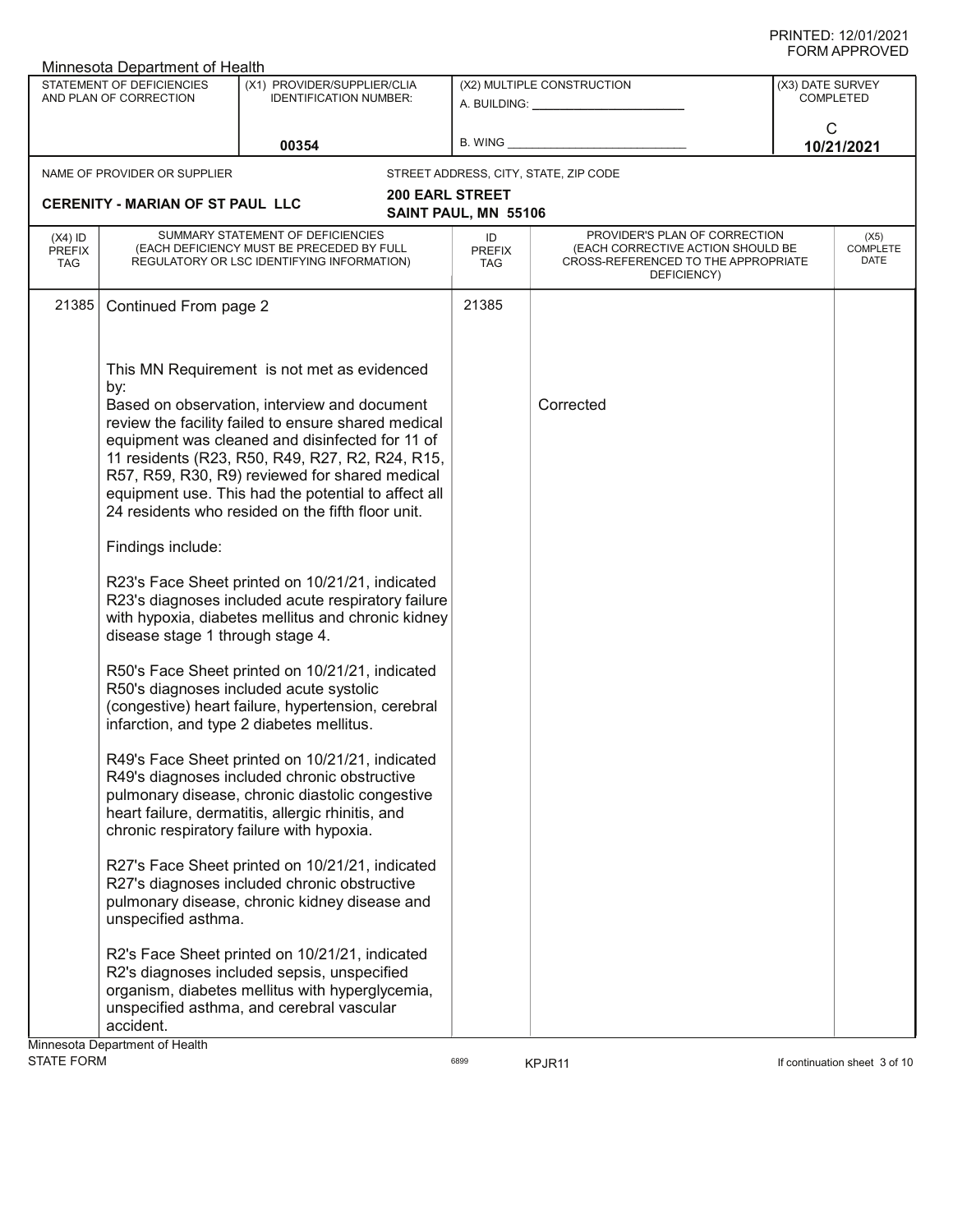|                                          | Minnesota Department of Health                                       |                                                                                                                                                                                                                                                                                                                                                                                                                                                                                                                                                                                                                                                                                                                                                                                                                                                                                                                                                                                                                                                                                                                              |                                                |                                                                                                                          | ש∟יטוור וחיוויט                      |                                 |
|------------------------------------------|----------------------------------------------------------------------|------------------------------------------------------------------------------------------------------------------------------------------------------------------------------------------------------------------------------------------------------------------------------------------------------------------------------------------------------------------------------------------------------------------------------------------------------------------------------------------------------------------------------------------------------------------------------------------------------------------------------------------------------------------------------------------------------------------------------------------------------------------------------------------------------------------------------------------------------------------------------------------------------------------------------------------------------------------------------------------------------------------------------------------------------------------------------------------------------------------------------|------------------------------------------------|--------------------------------------------------------------------------------------------------------------------------|--------------------------------------|---------------------------------|
|                                          | STATEMENT OF DEFICIENCIES<br>AND PLAN OF CORRECTION                  | (X1) PROVIDER/SUPPLIER/CLIA<br><b>IDENTIFICATION NUMBER:</b>                                                                                                                                                                                                                                                                                                                                                                                                                                                                                                                                                                                                                                                                                                                                                                                                                                                                                                                                                                                                                                                                 |                                                | (X2) MULTIPLE CONSTRUCTION<br>A. BUILDING: ________________                                                              | (X3) DATE SURVEY<br><b>COMPLETED</b> |                                 |
|                                          |                                                                      | 00354                                                                                                                                                                                                                                                                                                                                                                                                                                                                                                                                                                                                                                                                                                                                                                                                                                                                                                                                                                                                                                                                                                                        | B. WING                                        |                                                                                                                          | C                                    | 10/21/2021                      |
|                                          | NAME OF PROVIDER OR SUPPLIER                                         |                                                                                                                                                                                                                                                                                                                                                                                                                                                                                                                                                                                                                                                                                                                                                                                                                                                                                                                                                                                                                                                                                                                              |                                                | STREET ADDRESS, CITY, STATE, ZIP CODE                                                                                    |                                      |                                 |
|                                          | <b>CERENITY - MARIAN OF ST PAUL LLC</b>                              |                                                                                                                                                                                                                                                                                                                                                                                                                                                                                                                                                                                                                                                                                                                                                                                                                                                                                                                                                                                                                                                                                                                              | <b>200 EARL STREET</b><br>SAINT PAUL, MN 55106 |                                                                                                                          |                                      |                                 |
| $(X4)$ ID<br><b>PREFIX</b><br><b>TAG</b> |                                                                      | SUMMARY STATEMENT OF DEFICIENCIES<br>(EACH DEFICIENCY MUST BE PRECEDED BY FULL<br>REGULATORY OR LSC IDENTIFYING INFORMATION)                                                                                                                                                                                                                                                                                                                                                                                                                                                                                                                                                                                                                                                                                                                                                                                                                                                                                                                                                                                                 | ID<br><b>PREFIX</b><br>TAG                     | PROVIDER'S PLAN OF CORRECTION<br>(EACH CORRECTIVE ACTION SHOULD BE<br>CROSS-REFERENCED TO THE APPROPRIATE<br>DEFICIENCY) |                                      | (X5)<br><b>COMPLETE</b><br>DATE |
| 21385                                    | Continued From page 3                                                |                                                                                                                                                                                                                                                                                                                                                                                                                                                                                                                                                                                                                                                                                                                                                                                                                                                                                                                                                                                                                                                                                                                              | 21385                                          |                                                                                                                          |                                      |                                 |
|                                          | aortocoronary bypass graft.<br>sepsis with septic shock.<br>disease. | R24's Face Sheet printed on 10/21/21, indicated<br>R24's diagnoses included allergic rhinitis, Type 2<br>diabetes mellitus with diabetic polyneuropathy,<br>acute pulmonary edema, and Presence of<br>R15's Face Sheet printed on 10/21/21, indicated<br>R15's diagnoses included presence of prosthetic<br>heart valve, hypertensive heart and chronic<br>kidney disease with heart failure and stage 1<br>through stage 4 chronic kidney disease.<br>R57's Face Sheet printed on 10/21/21, indicated<br>R57's diagnoses included sepsis due to<br>escherichia coli (E.Coli), Long term (current) use<br>of antibiotics, urinary tract infection, and severe<br>R59's Face Sheet printed on 10/21/21, indicated<br>R59's diagnoses included Acute and chronic<br>respiratory failure, chronic obstructive pulmonary<br>disease, stage 1 through stage 4 chronic kidney<br>disease, and history of recurrent pneumonia.<br>R30's Face Sheet printed on 10/21/21, indicated<br>R30's diagnoses included diabetes mellitus,<br>chronic bronchitis, and atherosclerotic heart<br>R9's Face Sheet printed on 10/21/21, indicated |                                                |                                                                                                                          |                                      |                                 |
|                                          | disease.                                                             | R9's diagnoses included wedge compression<br>fracture of first lumbar vertebra, irritable bowel<br>syndrome with diarrhea, and acute respiratory                                                                                                                                                                                                                                                                                                                                                                                                                                                                                                                                                                                                                                                                                                                                                                                                                                                                                                                                                                             |                                                |                                                                                                                          |                                      |                                 |
|                                          | Minnesota Department of Health                                       | During observation on 10/18/21, from 3:00 p.m.<br>to 3:22 p.m. nursing assistant (NA)-A exited<br>R23's room with a roller blood pressure (BP)<br>equipment. There was an oxygen saturation                                                                                                                                                                                                                                                                                                                                                                                                                                                                                                                                                                                                                                                                                                                                                                                                                                                                                                                                  |                                                |                                                                                                                          |                                      |                                 |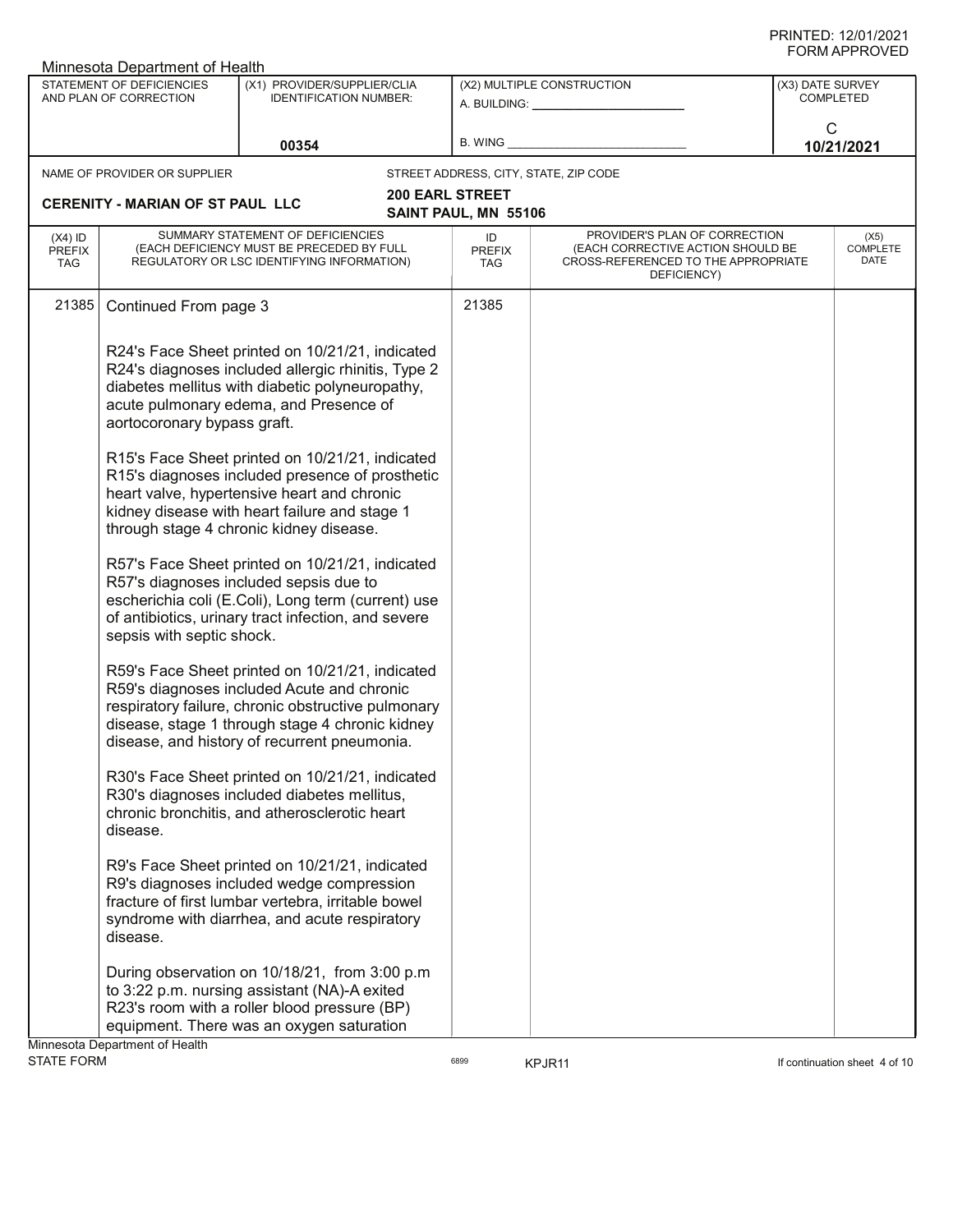|                                          | Minnesota Department of Health                                                                                |                                                                                                                                                                                                                                                                                                                                                                                                                                                                                                                                                                                                                                                                                                                                                                                                                                                                                                                                                                                                                                                                                                                                                                                                                                                                                                                                                                                                                                                                                                                                                                                                                      |                            |                                                                                                                          |                                      |                          |
|------------------------------------------|---------------------------------------------------------------------------------------------------------------|----------------------------------------------------------------------------------------------------------------------------------------------------------------------------------------------------------------------------------------------------------------------------------------------------------------------------------------------------------------------------------------------------------------------------------------------------------------------------------------------------------------------------------------------------------------------------------------------------------------------------------------------------------------------------------------------------------------------------------------------------------------------------------------------------------------------------------------------------------------------------------------------------------------------------------------------------------------------------------------------------------------------------------------------------------------------------------------------------------------------------------------------------------------------------------------------------------------------------------------------------------------------------------------------------------------------------------------------------------------------------------------------------------------------------------------------------------------------------------------------------------------------------------------------------------------------------------------------------------------------|----------------------------|--------------------------------------------------------------------------------------------------------------------------|--------------------------------------|--------------------------|
|                                          | <b>STATEMENT OF DEFICIENCIES</b><br>AND PLAN OF CORRECTION                                                    | (X1) PROVIDER/SUPPLIER/CLIA<br><b>IDENTIFICATION NUMBER:</b>                                                                                                                                                                                                                                                                                                                                                                                                                                                                                                                                                                                                                                                                                                                                                                                                                                                                                                                                                                                                                                                                                                                                                                                                                                                                                                                                                                                                                                                                                                                                                         |                            | (X2) MULTIPLE CONSTRUCTION                                                                                               | (X3) DATE SURVEY<br><b>COMPLETED</b> |                          |
|                                          |                                                                                                               | 00354                                                                                                                                                                                                                                                                                                                                                                                                                                                                                                                                                                                                                                                                                                                                                                                                                                                                                                                                                                                                                                                                                                                                                                                                                                                                                                                                                                                                                                                                                                                                                                                                                | <b>B. WING</b>             |                                                                                                                          | C<br>10/21/2021                      |                          |
|                                          | NAME OF PROVIDER OR SUPPLIER                                                                                  |                                                                                                                                                                                                                                                                                                                                                                                                                                                                                                                                                                                                                                                                                                                                                                                                                                                                                                                                                                                                                                                                                                                                                                                                                                                                                                                                                                                                                                                                                                                                                                                                                      |                            | STREET ADDRESS, CITY, STATE, ZIP CODE                                                                                    |                                      |                          |
|                                          |                                                                                                               | <b>200 EARL STREET</b>                                                                                                                                                                                                                                                                                                                                                                                                                                                                                                                                                                                                                                                                                                                                                                                                                                                                                                                                                                                                                                                                                                                                                                                                                                                                                                                                                                                                                                                                                                                                                                                               |                            |                                                                                                                          |                                      |                          |
| <b>CERENITY - MARIAN OF ST PAUL LLC</b>  |                                                                                                               |                                                                                                                                                                                                                                                                                                                                                                                                                                                                                                                                                                                                                                                                                                                                                                                                                                                                                                                                                                                                                                                                                                                                                                                                                                                                                                                                                                                                                                                                                                                                                                                                                      | SAINT PAUL, MN 55106       |                                                                                                                          |                                      |                          |
| $(X4)$ ID<br><b>PREFIX</b><br><b>TAG</b> |                                                                                                               | SUMMARY STATEMENT OF DEFICIENCIES<br>(EACH DEFICIENCY MUST BE PRECEDED BY FULL<br>REGULATORY OR LSC IDENTIFYING INFORMATION)                                                                                                                                                                                                                                                                                                                                                                                                                                                                                                                                                                                                                                                                                                                                                                                                                                                                                                                                                                                                                                                                                                                                                                                                                                                                                                                                                                                                                                                                                         | ID<br><b>PREFIX</b><br>TAG | PROVIDER'S PLAN OF CORRECTION<br>(EACH CORRECTIVE ACTION SHOULD BE<br>CROSS-REFERENCED TO THE APPROPRIATE<br>DEFICIENCY) |                                      | (X5)<br>COMPLETE<br>DATE |
| 21385                                    | Continued From page 4<br>sanitizing or disinfecting noted.<br>also at the end of the shift.<br>vitals checks. | device also attached to BP equipment. There was<br>an unattached thermometer also in the storage<br>bin on the BP equipment. NA-A went into R50's<br>room and attached the BP cuff and completed BP<br>check and left R50's room with BP equipment. No<br>sanitizing was observed and there were no<br>sanitizing wipes noted in the BP storage bin.<br>NA-A then went into R49's room and checked<br>R49's BP and went to the following resident's<br>rooms and checked BP, oxygen saturations, and<br>temperatures (R27, R2, R24, R15, R57, R59,<br>R30). NA-A then went into the common area and<br>checked oxygen saturations and temperatures on<br>three unidentified residents. NA-A then went and<br>checked R9's temperature and oxygen<br>saturations who also sat in the common area.<br>During observation on 10/18/21, at 3:22 p.m.<br>NA-A took the BP equipment and plugged it into<br>the wall in the hallway. No observation of<br>During interview on 10/18/21, at 3:25 p.m. NA-A<br>verified she did not clean BP and vital equipments<br>between residents during vitals check<br>observation, and also stated the BP equipment<br>was usually cleaned at the start of the shift and<br>During interview on 10/21/21, at 9:11 a.m.<br>infection preventionist registered nurse (RN)-F<br>stated it was the expectations that staff sanitized<br>BP and vital equipment between residents during<br>During interview on 10/21/21, at 2:07 p.m.<br>regional nurse specialist (RNC)-B stated staff<br>were expected to use the facility approved<br>disinfecting wipes and to sanitize BP and vital | 21385                      |                                                                                                                          |                                      |                          |
|                                          | equipment between resident use.<br>Minnesota Department of Health                                             |                                                                                                                                                                                                                                                                                                                                                                                                                                                                                                                                                                                                                                                                                                                                                                                                                                                                                                                                                                                                                                                                                                                                                                                                                                                                                                                                                                                                                                                                                                                                                                                                                      |                            |                                                                                                                          |                                      |                          |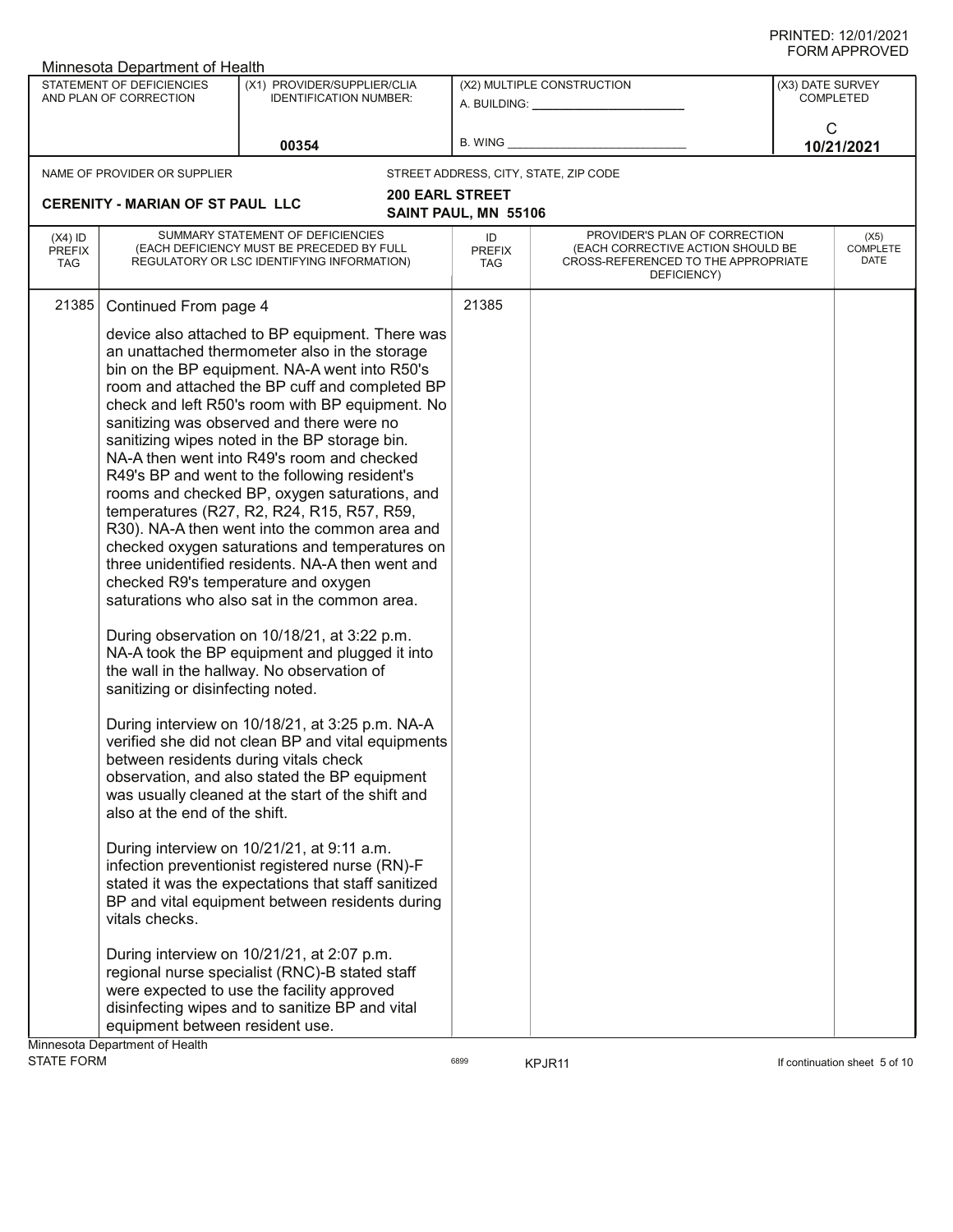|                                          | Minnesota Department of Health                                       |                                                                                                                                                                                                                                                                                                                                                                                                                                                                                                                                                                                                                                                                                                                                                                                                                                                                                                                                          |                                                |                                                                                                                          |                                      | שם עריונות וחיות                |
|------------------------------------------|----------------------------------------------------------------------|------------------------------------------------------------------------------------------------------------------------------------------------------------------------------------------------------------------------------------------------------------------------------------------------------------------------------------------------------------------------------------------------------------------------------------------------------------------------------------------------------------------------------------------------------------------------------------------------------------------------------------------------------------------------------------------------------------------------------------------------------------------------------------------------------------------------------------------------------------------------------------------------------------------------------------------|------------------------------------------------|--------------------------------------------------------------------------------------------------------------------------|--------------------------------------|---------------------------------|
|                                          | STATEMENT OF DEFICIENCIES<br>AND PLAN OF CORRECTION                  | (X1) PROVIDER/SUPPLIER/CLIA<br><b>IDENTIFICATION NUMBER:</b>                                                                                                                                                                                                                                                                                                                                                                                                                                                                                                                                                                                                                                                                                                                                                                                                                                                                             |                                                | (X2) MULTIPLE CONSTRUCTION<br>A. BUILDING: A. BUILDING:                                                                  | (X3) DATE SURVEY<br><b>COMPLETED</b> |                                 |
|                                          |                                                                      | 00354                                                                                                                                                                                                                                                                                                                                                                                                                                                                                                                                                                                                                                                                                                                                                                                                                                                                                                                                    | B. WING                                        |                                                                                                                          | $\mathsf{C}$<br>10/21/2021           |                                 |
|                                          | NAME OF PROVIDER OR SUPPLIER                                         |                                                                                                                                                                                                                                                                                                                                                                                                                                                                                                                                                                                                                                                                                                                                                                                                                                                                                                                                          |                                                | STREET ADDRESS, CITY, STATE, ZIP CODE                                                                                    |                                      |                                 |
|                                          | <b>CERENITY - MARIAN OF ST PAUL LLC</b>                              |                                                                                                                                                                                                                                                                                                                                                                                                                                                                                                                                                                                                                                                                                                                                                                                                                                                                                                                                          | <b>200 EARL STREET</b><br>SAINT PAUL, MN 55106 |                                                                                                                          |                                      |                                 |
| $(X4)$ ID<br><b>PREFIX</b><br><b>TAG</b> |                                                                      | SUMMARY STATEMENT OF DEFICIENCIES<br>(EACH DEFICIENCY MUST BE PRECEDED BY FULL<br>REGULATORY OR LSC IDENTIFYING INFORMATION)                                                                                                                                                                                                                                                                                                                                                                                                                                                                                                                                                                                                                                                                                                                                                                                                             | ID<br><b>PREFIX</b><br><b>TAG</b>              | PROVIDER'S PLAN OF CORRECTION<br>(EACH CORRECTIVE ACTION SHOULD BE<br>CROSS-REFERENCED TO THE APPROPRIATE<br>DEFICIENCY) |                                      | (X5)<br><b>COMPLETE</b><br>DATE |
| 21385                                    | Continued From page 5                                                |                                                                                                                                                                                                                                                                                                                                                                                                                                                                                                                                                                                                                                                                                                                                                                                                                                                                                                                                          | 21385                                          |                                                                                                                          |                                      |                                 |
|                                          | disinfectant.<br>should be taken to Quality Assurance<br>monitoring. | The facility Resident Care Equipment Policy<br>dated 6/2017, indicated the purpose of the policy<br>was to ensure that reusable equipment was not<br>used for the care of another resident until it had<br>been cleaned and reprocessed appropriately.<br>Staff were to disinfect reusable equipment<br>between resident uses using an EPA approved<br>SUGGESTED METHOD OF CORRECTION: The<br>DON (Director of Nursing) or designee should<br>review/revise facility policies to ensure they<br>contain all components of an infection control<br>program and ensure shared medical equipment is<br>cleaned and disinfected appropriate between<br>resident use. The DON or designee could<br>educate all staff on existing or revised policies<br>and perform audits to ensure the policies are<br>being followed. The results of those audits<br>Performance Improvement committee to<br>determine compliance and the need for further |                                                |                                                                                                                          |                                      |                                 |
|                                          | days.                                                                | Time Period for Correction: Twenty-one (21)                                                                                                                                                                                                                                                                                                                                                                                                                                                                                                                                                                                                                                                                                                                                                                                                                                                                                              |                                                |                                                                                                                          |                                      |                                 |
|                                          | 21620 MN Rule 4658.1345 Labeling of Drugs                            |                                                                                                                                                                                                                                                                                                                                                                                                                                                                                                                                                                                                                                                                                                                                                                                                                                                                                                                                          | 21620                                          |                                                                                                                          |                                      | 12/1/21                         |
|                                          | in accordance with part 6800.6300.                                   | Drugs used in the nursing home must be labeled                                                                                                                                                                                                                                                                                                                                                                                                                                                                                                                                                                                                                                                                                                                                                                                                                                                                                           |                                                |                                                                                                                          |                                      |                                 |
|                                          | by:                                                                  | This MN Requirement is not met as evidenced                                                                                                                                                                                                                                                                                                                                                                                                                                                                                                                                                                                                                                                                                                                                                                                                                                                                                              |                                                |                                                                                                                          |                                      |                                 |
|                                          | Minnesota Denartment of Health                                       | Based on observation, interview and document<br>review the facility failed to ensure insulin pens<br>were removed from the medication cart and not                                                                                                                                                                                                                                                                                                                                                                                                                                                                                                                                                                                                                                                                                                                                                                                       |                                                | Corrected                                                                                                                |                                      |                                 |

Minnesota Department of Health

assets of the KPJR11 and the state of the state of the state of the state of the state of the state of the state of the state of the state of the state of the state of the state of the state of the state of the state of th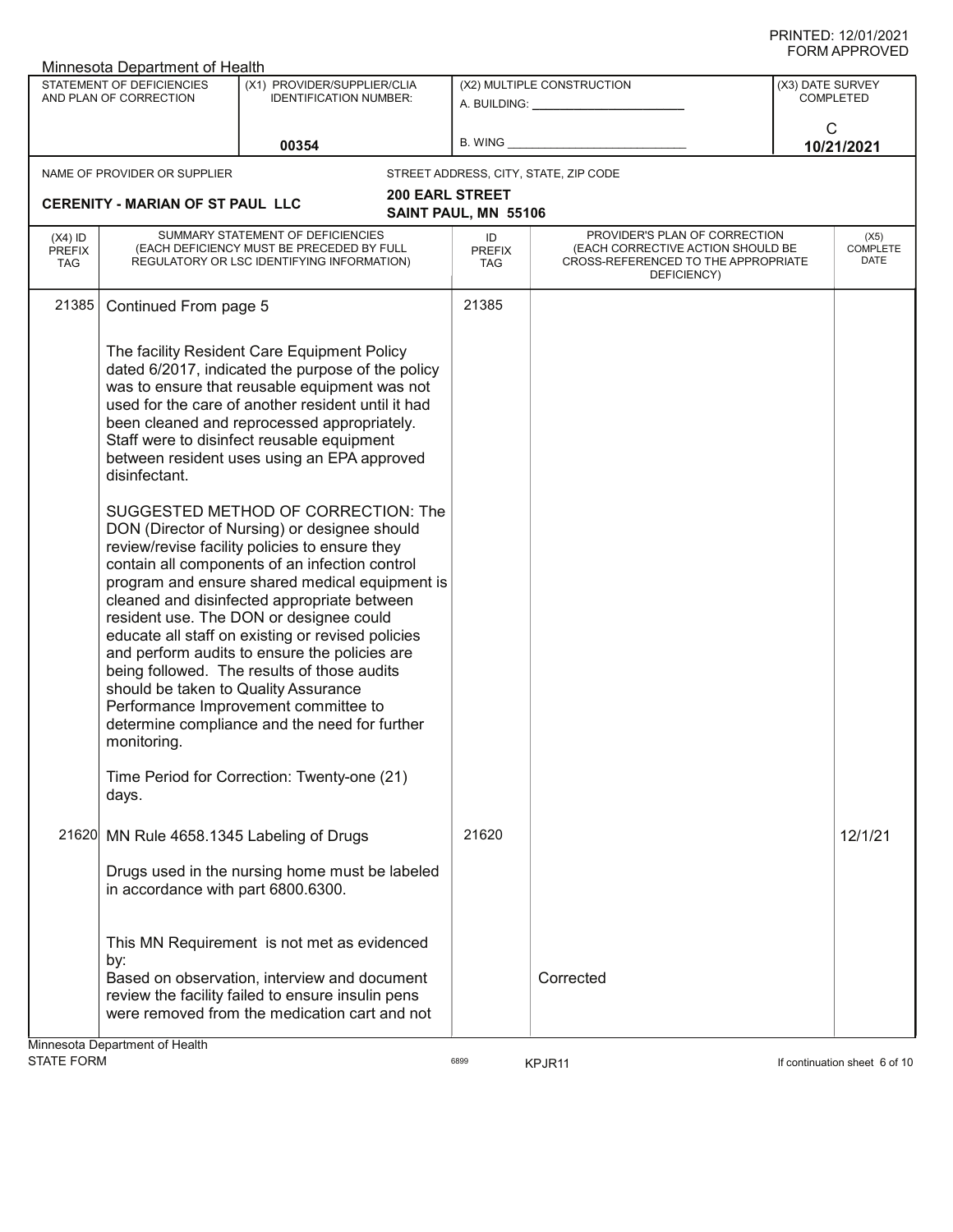| ש∟יטוור וחיוויט<br>Minnesota Department of Health          |                                                                  |                                                                                                                                                                                                                                                                                                                                                                      |                                                         |                                                                                                                          |                                      |                                 |  |
|------------------------------------------------------------|------------------------------------------------------------------|----------------------------------------------------------------------------------------------------------------------------------------------------------------------------------------------------------------------------------------------------------------------------------------------------------------------------------------------------------------------|---------------------------------------------------------|--------------------------------------------------------------------------------------------------------------------------|--------------------------------------|---------------------------------|--|
| <b>STATEMENT OF DEFICIENCIES</b><br>AND PLAN OF CORRECTION |                                                                  | (X1) PROVIDER/SUPPLIER/CLIA<br><b>IDENTIFICATION NUMBER:</b>                                                                                                                                                                                                                                                                                                         | (X2) MULTIPLE CONSTRUCTION<br>A. BUILDING: A. BUILDING: |                                                                                                                          | (X3) DATE SURVEY<br><b>COMPLETED</b> |                                 |  |
|                                                            |                                                                  | 00354                                                                                                                                                                                                                                                                                                                                                                | B. WING                                                 |                                                                                                                          | C                                    | 10/21/2021                      |  |
|                                                            | NAME OF PROVIDER OR SUPPLIER                                     |                                                                                                                                                                                                                                                                                                                                                                      |                                                         | STREET ADDRESS, CITY, STATE, ZIP CODE                                                                                    |                                      |                                 |  |
|                                                            | <b>CERENITY - MARIAN OF ST PAUL LLC</b>                          |                                                                                                                                                                                                                                                                                                                                                                      | <b>200 EARL STREET</b><br>SAINT PAUL, MN 55106          |                                                                                                                          |                                      |                                 |  |
| $(X4)$ ID<br><b>PREFIX</b><br><b>TAG</b>                   |                                                                  | SUMMARY STATEMENT OF DEFICIENCIES<br>(EACH DEFICIENCY MUST BE PRECEDED BY FULL<br>REGULATORY OR LSC IDENTIFYING INFORMATION)                                                                                                                                                                                                                                         | ID<br><b>PREFIX</b><br>TAG                              | PROVIDER'S PLAN OF CORRECTION<br>(EACH CORRECTIVE ACTION SHOULD BE<br>CROSS-REFERENCED TO THE APPROPRIATE<br>DEFICIENCY) |                                      | (X5)<br><b>COMPLETE</b><br>DATE |  |
| 21620                                                      | Continued From page 6                                            |                                                                                                                                                                                                                                                                                                                                                                      | 21620                                                   |                                                                                                                          |                                      |                                 |  |
|                                                            | removed from the medication carts.                               | administered to 2 of 2 residents (R3, R24) found<br>to have expired insulin pens during medication<br>storage review. In addition, the facility failed to<br>ensure all other expired medications were                                                                                                                                                               |                                                         |                                                                                                                          |                                      |                                 |  |
|                                                            | Findings include:                                                |                                                                                                                                                                                                                                                                                                                                                                      |                                                         |                                                                                                                          |                                      |                                 |  |
|                                                            |                                                                  | R3's face sheet printed 10/20/21, indicated R3<br>had a diagnosis of type 2 diabetes mellitus.                                                                                                                                                                                                                                                                       |                                                         |                                                                                                                          |                                      |                                 |  |
|                                                            | vitamin D deficiency.                                            | R24's face sheet printed 10/20/21, indicated R24<br>had diagnosis of type 2 diabetes mellitus and                                                                                                                                                                                                                                                                    |                                                         |                                                                                                                          |                                      |                                 |  |
|                                                            | scale (based on blood glucose level);<br>discontinued on 7/1/21. | R3's physician orders indicated Novolog Flexpen<br>U-100 Insulin (insulin aspart u-100) per sliding<br>subcutaneous three times a day (TID). R3's<br>orders further indicated vitamin D-3 was                                                                                                                                                                        |                                                         |                                                                                                                          |                                      |                                 |  |
|                                                            | than 70.                                                         | R24's physician orders indicated Lantus Solostar<br>U-100 Insulin (insulin glargine) insulin pen 14<br>units; subcutaneous once a day for blood glucose<br>less than 400 and greater than 70. R24's orders<br>further indicated Lantus Solostar U-100 Insulin<br>(insulin glargine) 26 units; subcutaneous once a<br>day for blood glucose less than 400 and greater |                                                         |                                                                                                                          |                                      |                                 |  |
|                                                            | expiration date 8/2021.                                          | During review of the first medication cart on the<br>5th floor on 10/20/21, at 10:39 a.m. with<br>registered nurse (RN)-C, R24's Lantus insulin<br>pen was labeled as removed from refrigerator<br>and opened on 9/18/21. R24's Vitamin D3 had an                                                                                                                    |                                                         |                                                                                                                          |                                      |                                 |  |
|                                                            | Minnesota Department of Health                                   | During review of the second medication cart on<br>5th floor on 10/20/21, at 11:13 a.m. with licensed                                                                                                                                                                                                                                                                 |                                                         |                                                                                                                          |                                      |                                 |  |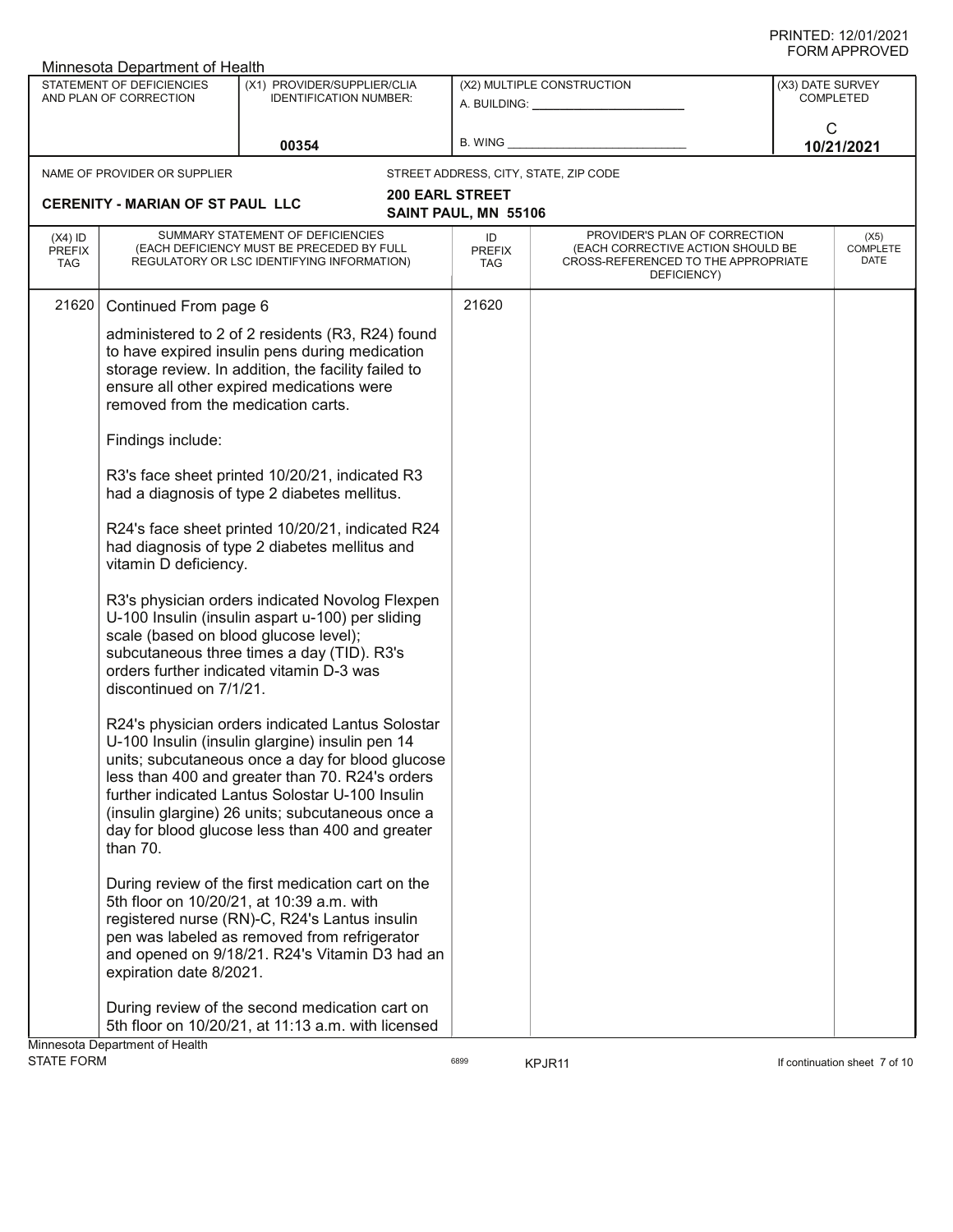| ש∟יטוור וחיוויט<br>Minnesota Department of Health   |                                                                                                                                                                    |                                                                                                                                                                                                                                                                                                                                                                                                                                                                                                                                                                                                                                                                                                                                                                                                                                                                                                                                                                                                                                                                                    |                                                                    |                                                                                                                          |                                                         |                          |  |
|-----------------------------------------------------|--------------------------------------------------------------------------------------------------------------------------------------------------------------------|------------------------------------------------------------------------------------------------------------------------------------------------------------------------------------------------------------------------------------------------------------------------------------------------------------------------------------------------------------------------------------------------------------------------------------------------------------------------------------------------------------------------------------------------------------------------------------------------------------------------------------------------------------------------------------------------------------------------------------------------------------------------------------------------------------------------------------------------------------------------------------------------------------------------------------------------------------------------------------------------------------------------------------------------------------------------------------|--------------------------------------------------------------------|--------------------------------------------------------------------------------------------------------------------------|---------------------------------------------------------|--------------------------|--|
| STATEMENT OF DEFICIENCIES<br>AND PLAN OF CORRECTION |                                                                                                                                                                    | (X1) PROVIDER/SUPPLIER/CLIA<br><b>IDENTIFICATION NUMBER:</b>                                                                                                                                                                                                                                                                                                                                                                                                                                                                                                                                                                                                                                                                                                                                                                                                                                                                                                                                                                                                                       | (X2) MULTIPLE CONSTRUCTION<br>A. BUILDING: A. BUILDING:<br>B. WING |                                                                                                                          | (X3) DATE SURVEY<br><b>COMPLETED</b><br>C<br>10/21/2021 |                          |  |
| 00354                                               |                                                                                                                                                                    |                                                                                                                                                                                                                                                                                                                                                                                                                                                                                                                                                                                                                                                                                                                                                                                                                                                                                                                                                                                                                                                                                    |                                                                    |                                                                                                                          |                                                         |                          |  |
|                                                     | NAME OF PROVIDER OR SUPPLIER                                                                                                                                       |                                                                                                                                                                                                                                                                                                                                                                                                                                                                                                                                                                                                                                                                                                                                                                                                                                                                                                                                                                                                                                                                                    |                                                                    | STREET ADDRESS, CITY, STATE, ZIP CODE                                                                                    |                                                         |                          |  |
|                                                     | <b>CERENITY - MARIAN OF ST PAUL LLC</b>                                                                                                                            |                                                                                                                                                                                                                                                                                                                                                                                                                                                                                                                                                                                                                                                                                                                                                                                                                                                                                                                                                                                                                                                                                    | <b>200 EARL STREET</b><br>SAINT PAUL, MN 55106                     |                                                                                                                          |                                                         |                          |  |
| $(X4)$ ID<br><b>PREFIX</b><br><b>TAG</b>            |                                                                                                                                                                    | SUMMARY STATEMENT OF DEFICIENCIES<br>(EACH DEFICIENCY MUST BE PRECEDED BY FULL<br>REGULATORY OR LSC IDENTIFYING INFORMATION)                                                                                                                                                                                                                                                                                                                                                                                                                                                                                                                                                                                                                                                                                                                                                                                                                                                                                                                                                       | ID<br><b>PREFIX</b><br><b>TAG</b>                                  | PROVIDER'S PLAN OF CORRECTION<br>(EACH CORRECTIVE ACTION SHOULD BE<br>CROSS-REFERENCED TO THE APPROPRIATE<br>DEFICIENCY) |                                                         | (X5)<br>COMPLETE<br>DATE |  |
| 21620                                               | Continued From page 7                                                                                                                                              |                                                                                                                                                                                                                                                                                                                                                                                                                                                                                                                                                                                                                                                                                                                                                                                                                                                                                                                                                                                                                                                                                    | 21620                                                              |                                                                                                                          |                                                         |                          |  |
|                                                     | opened 9/15/21.                                                                                                                                                    | practical nurse (LPN)-A, R3's Aspart insulin pen<br>was labeled as removed from refrigerator and                                                                                                                                                                                                                                                                                                                                                                                                                                                                                                                                                                                                                                                                                                                                                                                                                                                                                                                                                                                   |                                                                    |                                                                                                                          |                                                         |                          |  |
|                                                     | respective expiration dates:<br>Geri-tussin expiration 9/2021<br>Vitamin D3 expiration 9/2021<br>Loperamide AD (anti-diarrhea) 2/2021<br>discarded and not given." | During review of medication cart on 3rd floor on<br>10/20/2, at 11:42 a.m. with RN-D, the following<br>stock medications were found with their<br>When interviewed on 10/20/21, at 10:39 a.m.<br>RN-C stated, "We look at the expiration prior to<br>administering and if it is out of date, it is                                                                                                                                                                                                                                                                                                                                                                                                                                                                                                                                                                                                                                                                                                                                                                                 |                                                                    |                                                                                                                          |                                                         |                          |  |
|                                                     | expiration date.<br>Minnesota Department of Health                                                                                                                 | When interviewed on 10/20/21, at 12:02 p.m.<br>RN-E stated pharmacy would look for expired<br>medications in the carts at the beginning of every<br>month while she (RN-E) inspected the medication<br>carts at the end of every month. RN-E stated not<br>aware that any resident had used the Geri-tussin<br>for quite some time and that residents would be<br>prescribed the Vitamin D3 and Loperamide rather<br>than receive stock medication. Therefore, RN-E<br>did not believe any of the expired medications<br>found in the medication cart on 3rd floor had been<br>used past their expiration dates. RN-E further<br>stated Lantus and Aspart insulin pens were good<br>at room temperature for one month and could not<br>state any consequences if used beyond the<br>When interviewed on 10/20/21, at 12:55 p.m.<br>LPN-B reviewed the Omnicare reference guide<br>and confirmed Lantus and Aspart insulin pens<br>were only good for 28 days at room temperature.<br>LPN-B further stated the nurses and TMAs<br>(trained medication aide) should check expiration |                                                                    |                                                                                                                          |                                                         |                          |  |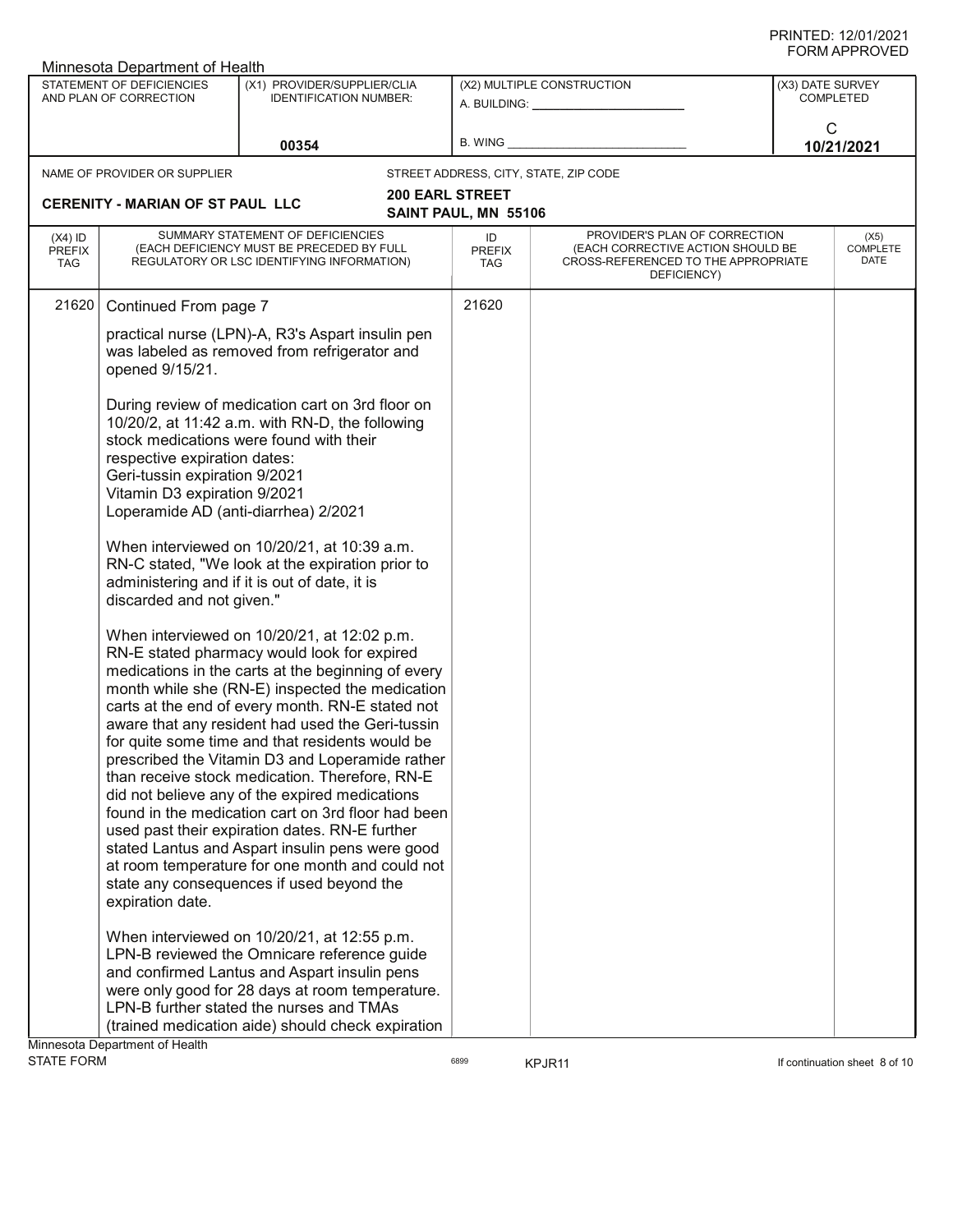| Minnesota Department of Health                      |                                                                                                                                                                                                                                                                                                                                                                                                                                                                                                                |                                                                                                                                                                                                                                                                                                                                                                                                                        |                                                                                      |                                                                                                                          |                                                         | ש∟יטויו וחיוויט                 |
|-----------------------------------------------------|----------------------------------------------------------------------------------------------------------------------------------------------------------------------------------------------------------------------------------------------------------------------------------------------------------------------------------------------------------------------------------------------------------------------------------------------------------------------------------------------------------------|------------------------------------------------------------------------------------------------------------------------------------------------------------------------------------------------------------------------------------------------------------------------------------------------------------------------------------------------------------------------------------------------------------------------|--------------------------------------------------------------------------------------|--------------------------------------------------------------------------------------------------------------------------|---------------------------------------------------------|---------------------------------|
| STATEMENT OF DEFICIENCIES<br>AND PLAN OF CORRECTION |                                                                                                                                                                                                                                                                                                                                                                                                                                                                                                                | (X1) PROVIDER/SUPPLIER/CLIA<br><b>IDENTIFICATION NUMBER:</b>                                                                                                                                                                                                                                                                                                                                                           | (X2) MULTIPLE CONSTRUCTION<br>A. BUILDING: A. BUILDING:<br>B. WING <b>Example 20</b> |                                                                                                                          | (X3) DATE SURVEY<br><b>COMPLETED</b><br>C<br>10/21/2021 |                                 |
|                                                     |                                                                                                                                                                                                                                                                                                                                                                                                                                                                                                                | 00354                                                                                                                                                                                                                                                                                                                                                                                                                  |                                                                                      |                                                                                                                          |                                                         |                                 |
|                                                     | NAME OF PROVIDER OR SUPPLIER                                                                                                                                                                                                                                                                                                                                                                                                                                                                                   |                                                                                                                                                                                                                                                                                                                                                                                                                        |                                                                                      | STREET ADDRESS, CITY, STATE, ZIP CODE                                                                                    |                                                         |                                 |
|                                                     | <b>CERENITY - MARIAN OF ST PAUL LLC</b>                                                                                                                                                                                                                                                                                                                                                                                                                                                                        |                                                                                                                                                                                                                                                                                                                                                                                                                        | <b>200 EARL STREET</b>                                                               |                                                                                                                          |                                                         |                                 |
|                                                     |                                                                                                                                                                                                                                                                                                                                                                                                                                                                                                                |                                                                                                                                                                                                                                                                                                                                                                                                                        | SAINT PAUL, MN 55106                                                                 |                                                                                                                          |                                                         |                                 |
| $(X4)$ ID<br><b>PREFIX</b><br><b>TAG</b>            |                                                                                                                                                                                                                                                                                                                                                                                                                                                                                                                | SUMMARY STATEMENT OF DEFICIENCIES<br>(EACH DEFICIENCY MUST BE PRECEDED BY FULL<br>REGULATORY OR LSC IDENTIFYING INFORMATION)                                                                                                                                                                                                                                                                                           | ID<br>PREFIX<br><b>TAG</b>                                                           | PROVIDER'S PLAN OF CORRECTION<br>(EACH CORRECTIVE ACTION SHOULD BE<br>CROSS-REFERENCED TO THE APPROPRIATE<br>DEFICIENCY) |                                                         | (X5)<br><b>COMPLETE</b><br>DATE |
| 21620                                               | Continued From page 8                                                                                                                                                                                                                                                                                                                                                                                                                                                                                          |                                                                                                                                                                                                                                                                                                                                                                                                                        | 21620                                                                                |                                                                                                                          |                                                         |                                 |
|                                                     | like an expiration date.                                                                                                                                                                                                                                                                                                                                                                                                                                                                                       | dates prior to administering all medications and<br>should not administer expired medications.<br>LPN-B further stated 'date opened and removed<br>from the refrigerator' date should be checked just<br>When interviewed on 10/20/21, at 1:57 p.m.                                                                                                                                                                    |                                                                                      |                                                                                                                          |                                                         |                                 |
|                                                     | LPN-B looked at R3's medication administration<br>record (MAR) in the electronic health record<br>(EHR) and confirmed R3 received the following<br>doses of Aspart insulin: 2 doses on 10/14/21, 1<br>dose on 10/16/21, 1 dose on 10/17/21, 3 doses<br>on 10/19/21 and 1 dose on 10/20/21. LPN-B<br>further confirmed R24 received the following<br>doses of Lantus insulin according the R24's MAR<br>in the EHR: 2 doses on 10/17/21, 2 doses on<br>10/18/21, 2 doses on 10/19/21 and 1 dose on<br>10/20/21. |                                                                                                                                                                                                                                                                                                                                                                                                                        |                                                                                      |                                                                                                                          |                                                         |                                 |
|                                                     | would be expired past 28 days.                                                                                                                                                                                                                                                                                                                                                                                                                                                                                 | When interviewed on 10/20/21, at 2:18 p.m.<br>regional nurse consultant (RNC) stated the<br>expectation was that once an insulin pen was<br>removed from the refrigerator and opened, they<br>would start counting 28 days. RNC further stated<br>if the insulin pen was not used up within the 28<br>days, it would be discarded and not used as it                                                                   |                                                                                      |                                                                                                                          |                                                         |                                 |
|                                                     | example."                                                                                                                                                                                                                                                                                                                                                                                                                                                                                                      | When interviewed via email exchange on<br>10/21/20, pharmacist provided the guidelines for<br>insulin storage indicating 28 days was the typical<br>expiration for insulin pens. The pharmacist further<br>stated, "If blood sugars remained in their normal<br>range there is no problem. The expiration dates<br>are very conservative and take into account the<br>worse storage, i.e., in a patient's kitchen, for |                                                                                      |                                                                                                                          |                                                         |                                 |
|                                                     | Minnesota Department of Health                                                                                                                                                                                                                                                                                                                                                                                                                                                                                 | The facility provided medication storage policy -<br>Insurance Storage Recommendations, dated                                                                                                                                                                                                                                                                                                                          |                                                                                      |                                                                                                                          |                                                         |                                 |
| <b>STATE FORM</b>                                   |                                                                                                                                                                                                                                                                                                                                                                                                                                                                                                                |                                                                                                                                                                                                                                                                                                                                                                                                                        | 6899                                                                                 | KPJR11                                                                                                                   |                                                         | If continuation sheet 9 of 10   |